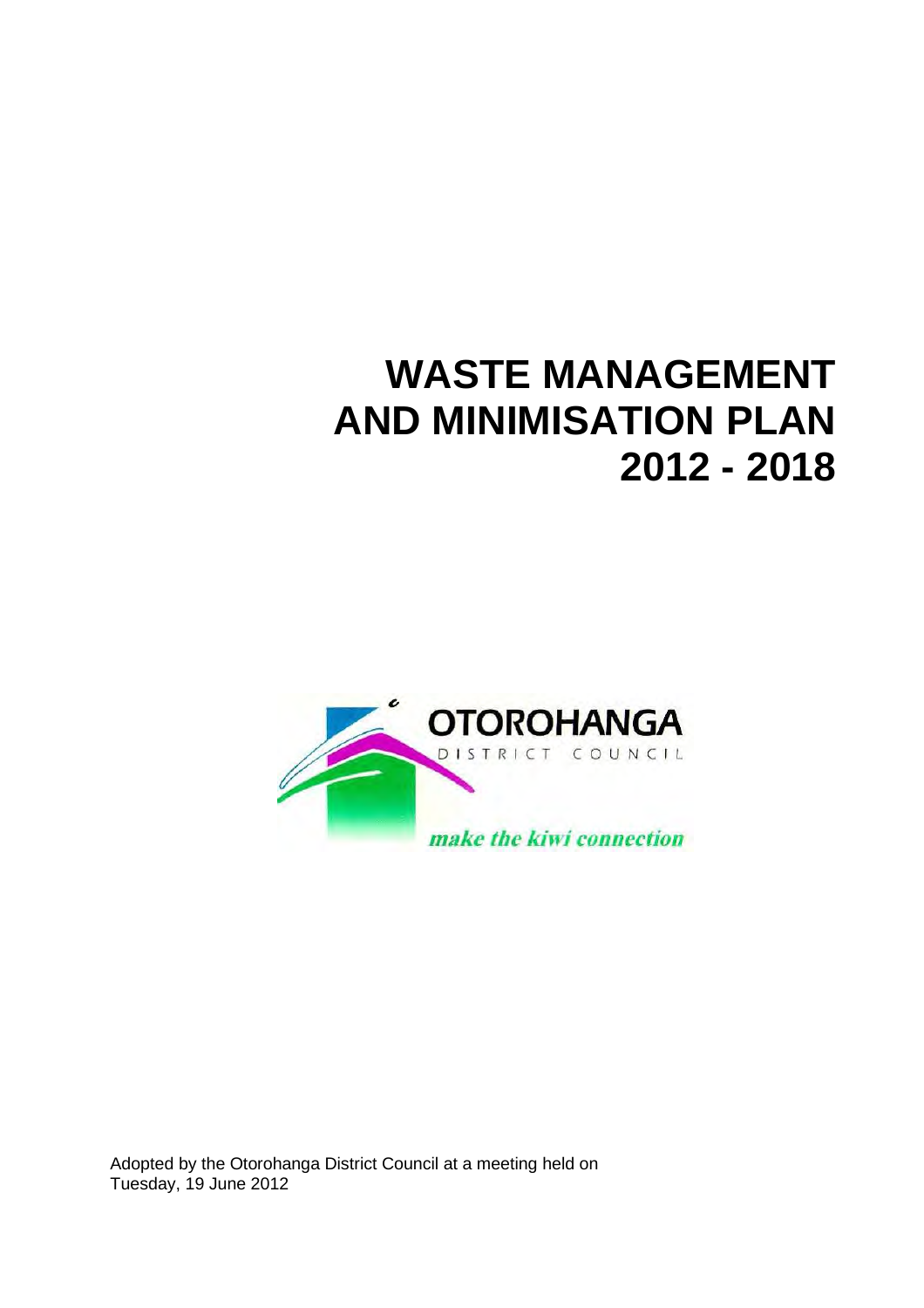# **CONTENTS**

#### Page No.

| 1 <sub>1</sub> | 1.1<br>1.2<br>1.3<br>1.4               |                                                                                                                                                            |  |
|----------------|----------------------------------------|------------------------------------------------------------------------------------------------------------------------------------------------------------|--|
| 2.             | 2.1<br>2.2<br>2.3<br>2.4<br>2.5<br>2.6 |                                                                                                                                                            |  |
| 3.             | 3.1<br>3.2<br>3.3                      |                                                                                                                                                            |  |
| $\overline{4}$ | 4.1<br>4.2<br>4.3                      | Summary of Existing Waste Management and Minimisation Infrastructure                                                                                       |  |
| 5.             | 5.1<br>5.2                             | Proposed Methods for Achieving Effective and Efficient Waste Management and<br>Summary of Current Management of Key Waste and Diverted Material Streams 14 |  |
| 6.             | 6.1<br>6.2<br>6.3<br>6.4               |                                                                                                                                                            |  |
| 7 <sub>1</sub> | 7.1                                    |                                                                                                                                                            |  |
|                |                                        | Appendix B - Rural Recycling Centre Locations - Priority Calculations  23                                                                                  |  |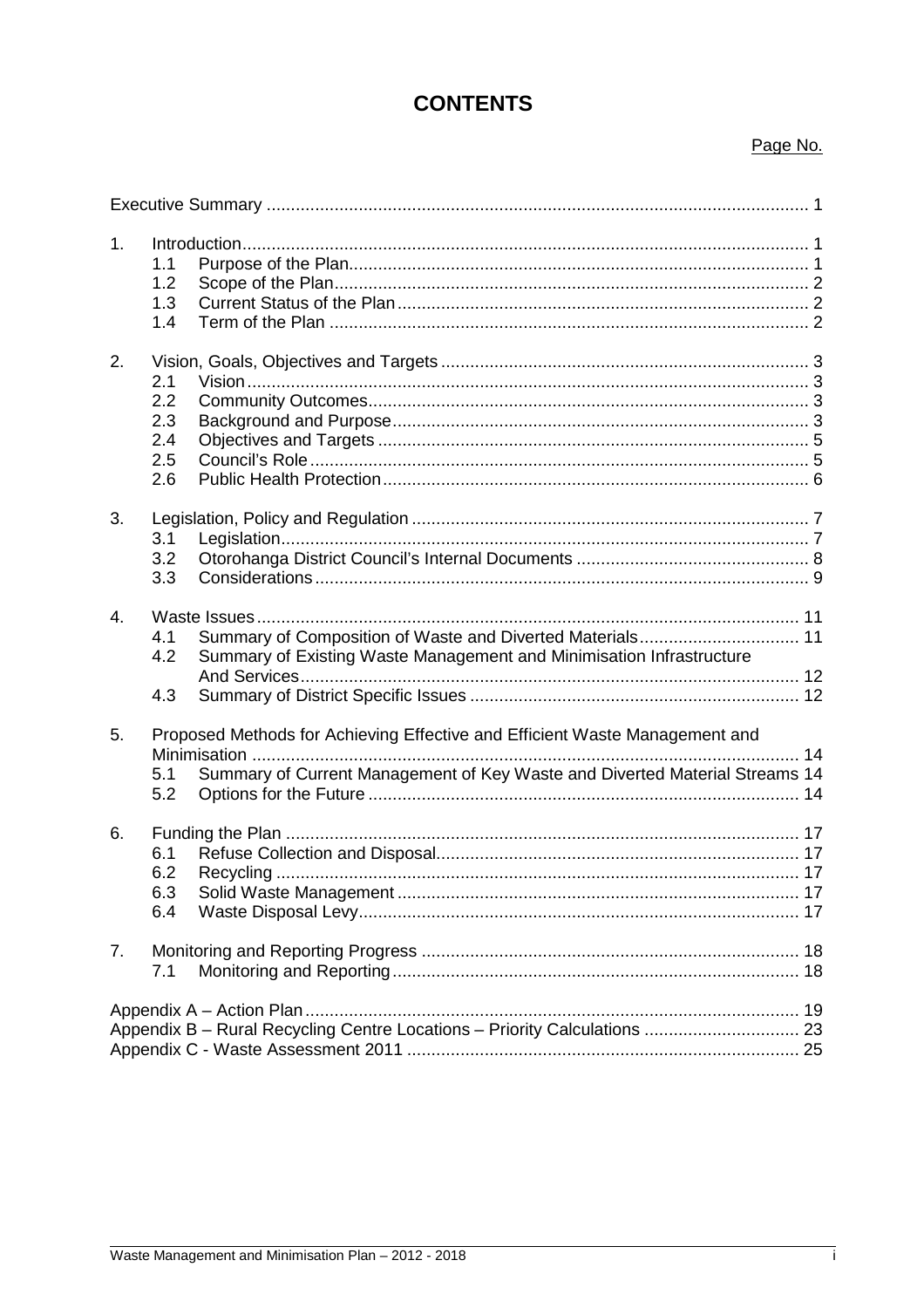## **Executive Summary**

The purpose of the Waste Management and Minimisation service is to provide efficient and safe collection and disposal of solid waste in an effective and environmentally acceptable manner.

To achieve this role, Council's Waste Management and Minimisation management programme includes two transfer/recycling centres, kerbside waste and recycling collection. Council's refuse and recycling collection is contracted out. Due to the District's declining population, Council does not envisage any increase in the amount of refuse going to landfill. Council intends to continue to promote recycling in the District and extend recycling opportunities for the rural sector.

Safe and efficient waste disposal and recycling services are essential for maintaining public health in communities and protecting the environment. Residual waste is transported out of the district, as Council does not have a consented landfill in its district. Recyclables are stored before being shipped to market.

### **1. Introduction**

Council's solid waste activities comprise strategic planning, asset management and administration of contracts for delivery of refuse disposal and recycling services.

Council does not own substantial assets in relation to this activity, with such significant asset ownership limited to recycling centres in Otorohanga and Kawhia.

Council endeavours to ensure that efficient refuse and recycling services are available on a cost effective and environmentally responsible basis for all properties within the Otorohanga, Kawhia and Aotea Communities, and that rural residents can access recycling services in the urban centres if they wish to do so.

Council is also committed to working towards a progressive reduction of the quantity of solid waste going to landfill from the District in accordance with this Waste Minimisation and Management Plan.

#### **1.1 Purpose of the Plan**

The Waste Minimisation Act 2008 came into effect on 25 September 2008 and represents Government's approach to managing and minimising waste. The Waste Minimisation Act recognises the need to focus efforts higher on the waste hierarchy in terms of reducing and recovering waste earlier in its life cycle, shifting focus away from treatment and disposal. Government's two core goals, as stated in the NZ Waste Strategy, are reflected in the purpose of the Waste Minimisation Act.

- Reducing the harmful effects of waste;
- Improving the efficiency of resource use.

This Plan is intended to demonstrate responsible stewardship of Council's waste disposal assets and services on behalf of its customers and stakeholders. It also acts as a vehicle for communication with all parties with an interest in Otorohanga District Council's (ODC's) activity management practices. It provides a focus within ODC for ongoing development of good activity management and demonstrates that the potential of the waste management services is maintained at optimum cost to provide a defined level of service over the long term.

This Plan sets out Council's present waste services, activity principles and philosophy, asset management, operational management and levels of service. It also sets out Council's future direction in waste reduction and minimisation.

This WMMP also aims to fulfil Council's legal obligations under the Waste Minimisation Act 2008, and to provide the tactics that will enable Council to achieve its strategic goals most cost effectively, via the LTP process.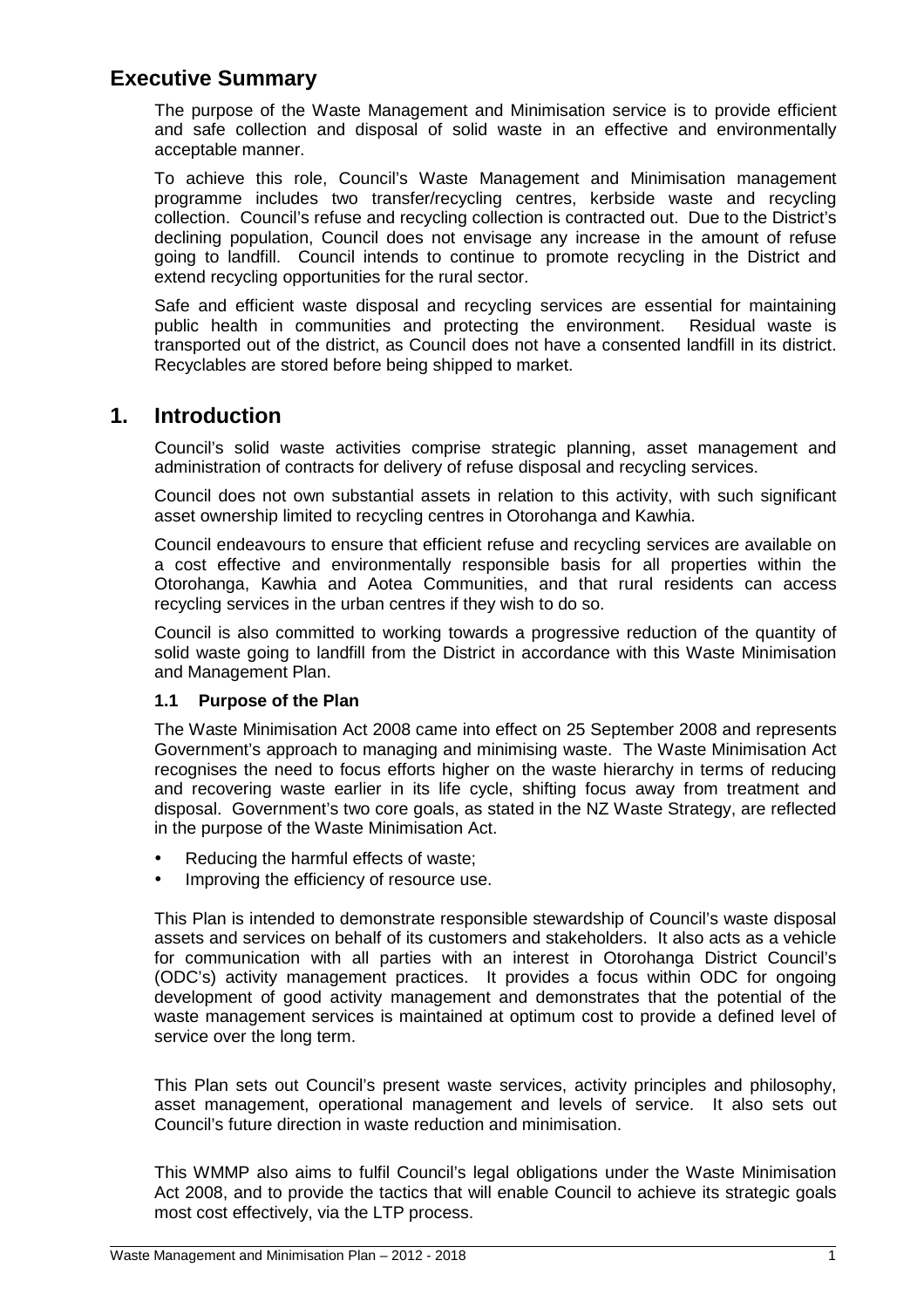#### **1.2 Scope of the Plan**

Solid waste management is the way in which rubbish is managed including reducing the amount of waste being generated, how it is managed at home, and the collection of waste through to its disposal. The WMMP will help Otorohanga District Council and its community manage waste produced in the District in the best way possible.

This WMMP focuses on solid and hazardous waste produced in the Otorohanga District. It does not include liquid waste (sewage), bulk liquid hazardous waste, or bio-solids (sewage sludge).

Waste types considered in this plan:

- Material disposed of that are destined for landfill;
- Organic materials including greenwaste;
- Material able to be recycled or reused including metals (ferrous and non ferrous, plastics 1&2, paper, cardboard, textiles, glass and other recycling materials presented by the private sector;
- Hazardous materials including, batteries, electronic waste and other materials needing special treatment before disposal.

Waste is recognised as coming from a number of sources includes:

- Kerbside and on-site collection from residential, commercial and rural properties;
- Construction and demolition activities;
- Illegal dumping:
- Street Litter collections.

Waste disposal facilities relevant to the Otorohanga District are:

- Recycling Centres / Transfer Stations;
- Closed Landfill Sites;
- Cleanfill Site.

#### **1.3 Current Status of the Plan**

Otorohanga District Council adopted it first Waste Management and Minimisation Plan in 2010. The current review is to address the requirements of the WMA. This version of the WMMP is a draft for public consultation. Following the consultative process the WMMP will be finalised and adopted by Council. The intended term for this plan is for a six year period from 2012-2018.

#### **1.4 Term of the Plan**

The Waste Minimisation Act 2008 requires all plans to be reviewed by 1 July 2012, and thereafter at not longer than six-yearly intervals. This Plan covers the period 1 July 2012 to 30 June 2018 and will be reviewed no later than six years after the last review, in accordance with section 50 of the Waste Minimisation Act.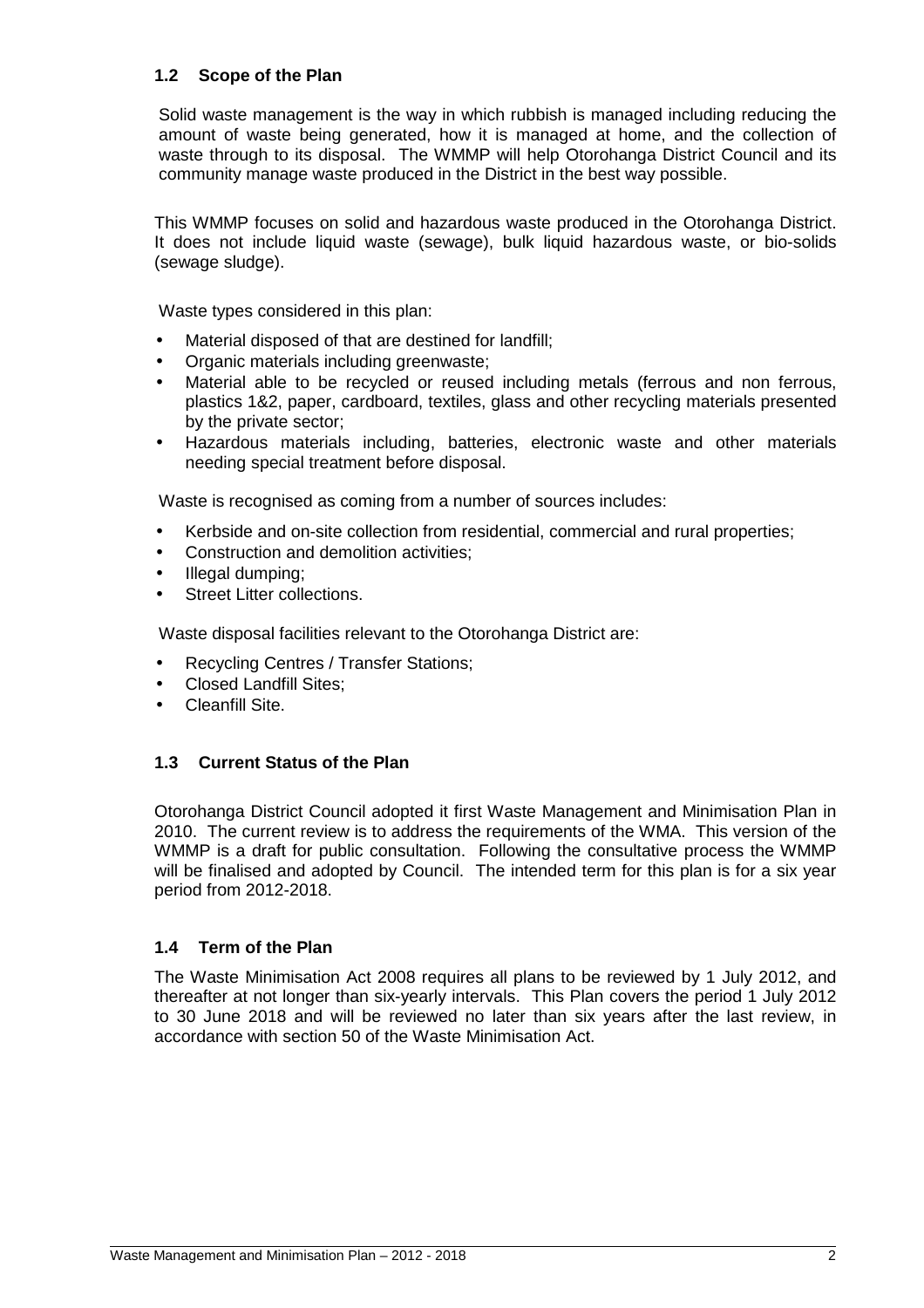# **2. Vision, Goals, Objectives and Targets**

### **2.1 Vision**

Council's Vision for the 2012-22 Long Term Plan is:

#### **"To be the best small rural Council in New Zealand"**

### **2.2. Community Outcomes**

Council's vision is supported by the following community outcomes:

- Otorohanga district is a safe place to live;
- Ensure services and facilities meet the needs of the community;
- Provide for the unique history and culture of the district;
- Promote the local economy and opportunities for sustainable economic development;
- Manage the natural and physical environment in a sustainable manner;
- Foster an involved and engaged community;
- Protect the special character of our harbours and their catchments;
- Recognise the importance of the district's rural character.

Council's considers in its 2012/13 to 2021/22 Long Term Plan that the Solid Waste Group Activity contributes to the following overarching community outcomes:

- Otorohanga district is a safe place to live;
- Ensure services and facilities meet the needs of the community;
- Manage the natural and physical environment in a sustainable manner;
- Foster an involved and engaged community;
- Protect the special character of our harbours and their catchments;

### **2.3 Background and Purpose**

The Otorohanga District covers an area of 1976 square kilometres (197,600 hectares) comprising a strip of land approximately 30 kilometres wide that extends from the shores of the Tasman sea in the west to the Waikato River in the east. Falling within the boundaries of the Waikato Regional Council, the District is a varied area containing diverse topography, productive farmland, extensive native vegetation, ocean beaches and protected harbours. It is a District with strong historical and cultural associations, dating back to the arrival of the Tainui waka in the coastal community of Kawhia.

The Otorohanga District is primarily rural, with key centres of population at Otorohanga and Kawhia and smaller communities at Aotea and Te Kawa. The District borders with Waikato and Waipa District Councils in the north, South Waikato and Taupo District Councils in the east, and Waitomo District Council in the south (see map following this section).

Council adopted a Solid Waste Management Strategy in February 1998. This Strategy was reviewed in 2002 as there had been significant changes in the District's management of solid waste, including the closure of its two landfills at Otorohanga and Kawhia. In addition, the adoption by Council of a ZeroWaste Plan and the development of an implementation strategy, made this an opportune time to review the Solid Waste Management Strategy.

The Local Government Amendment Act (No.4) 1996 required local authorities to amend or update its Waste Management Plan. This update gave an overview of the solid waste situation and outlined the general direction of solid waste management for the next ten years, and was carried out and adopted by Council in 2003.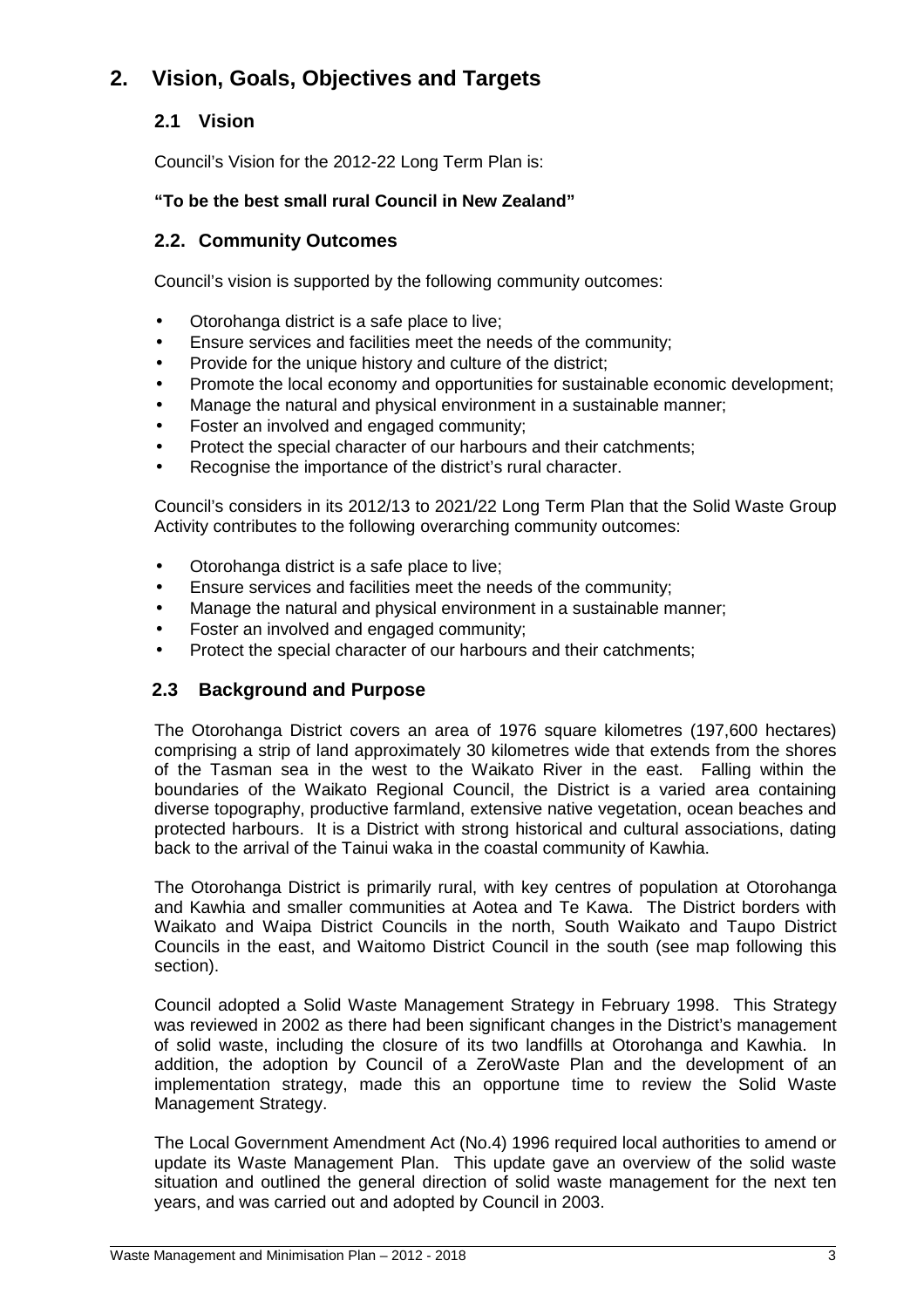With the introduction by Government of the Waste Minimisation Act 2008, Council is now required to review / adopt a Waste Management and Minimisation Plan by 2012. It is a requirement of this Act that Council undertakes a waste assessment (Sec 51) prior to conducting the review.

A more detailed action plan, giving directions and priorities for the term of the Waste Minimisation and Management Plan is attached as Appendix A. However, no specific waste reduction targets are set for the first two vears since there is a lack of information upon which to base them.

In order to achieve the objectives of the Plan it is important that the community have substantial input to the process and take ownership of the strategy and its initiatives. A consultative process as set down in the Act must be followed. It is hoped that the development of the strategy will generate a higher level of public participation in Waste Management issues.

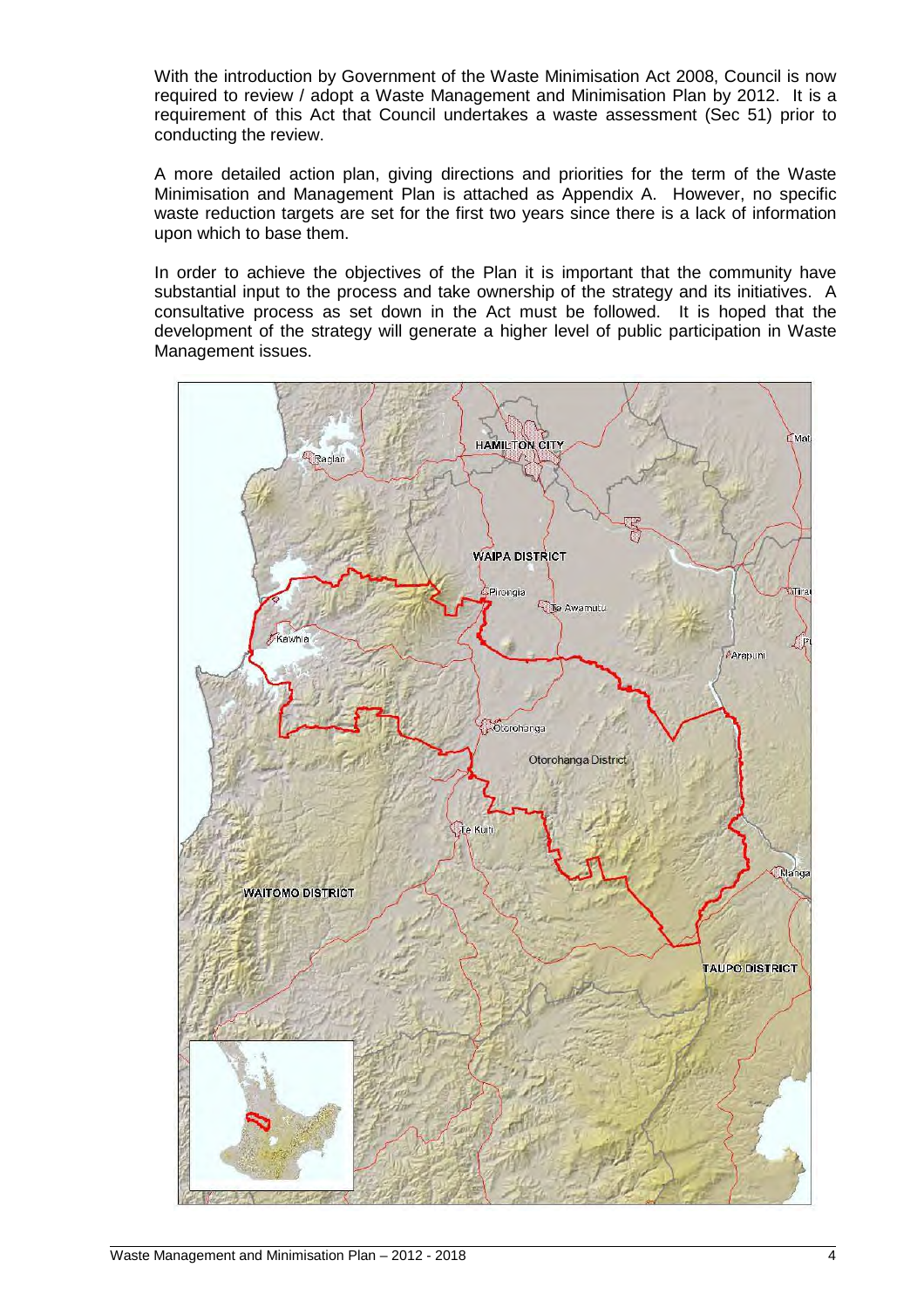### **2.4 Objectives and Targets**

 Solid waste services are provided to the urban communities because there is considered to be an expectation amongst urban residents that Council will do so, and it is believed that a failure to do so may contribute towards uncontrolled refuse dumping, burning and potentially unsanitary conditions in these communities.

 The Health Act 1956 requires Council to provide this activity to ensure that the public suffers no adverse affects due to the accumulation of refuse.

The objectives of this Waste Management and Minimisation Plan are:

- 1) To promote the concept of waste minimisation, and to encourage individuals, households and businesses to take responsibility for their waste, and to provide leadership, information and support to all groups.
- 2) To actively encourage community participation in all waste reduction activities.
- 3) To target specific components of the waste stream in all sectors of the community and achieve optimum reduction, re-use and recycling of them.
- 4) To understand our waste stream to enable measurement of changes and the effectiveness of reduction initiatives.
- 5) To progressively extend the range of waste stream components targeted and facilitate their reduction, re-use or diversion to recycling.
- 6) To ensure that the costs of waste disposal are progressively apportioned to those who generate the waste.

#### **2.5 Council's Role**

 It should also be noted that Council does not hold a monopoly in respect of solid waste services in the District, and various private contractors provide both refuse disposal and (to a lesser extent) recycling services, and rural property owners frequently rely on 'onsite' methods of solid waste disposal.

 It is therefore difficult to reliably estimate what proportion of the 'market' for solid waste that Council's services hold, particularly in relation to refuse. It is believed that the services provided by Council are likely to be of benefit to approximately 50% of households in the District, though the proportion of refuse that passes through Council's services is likely to be significantly lower, since other service providers may provide cheaper services for bulk refuse disposal.

 Council is currently undertaking a telephone survey to establish the extent to which recycling is being undertaken by the business sector of the community (including the farming fraternity), and to establish the amount of waste being generated and where it is being disposed.

 Council's primary objective is not to provide 'cheap' refuse disposal, because to do so would conflict with the concept of waste minimisation. Council's refuse services are instead mainly intended to enable urban residents to conveniently dispose of the relatively small quantities of residual waste that will remain after other waste minimisation methods (including re-use, recycling and resource recovery) have been employed.

The alternative to expending ever-increasing sums on transport and disposal is to invest in the reduction and eventual elimination of waste.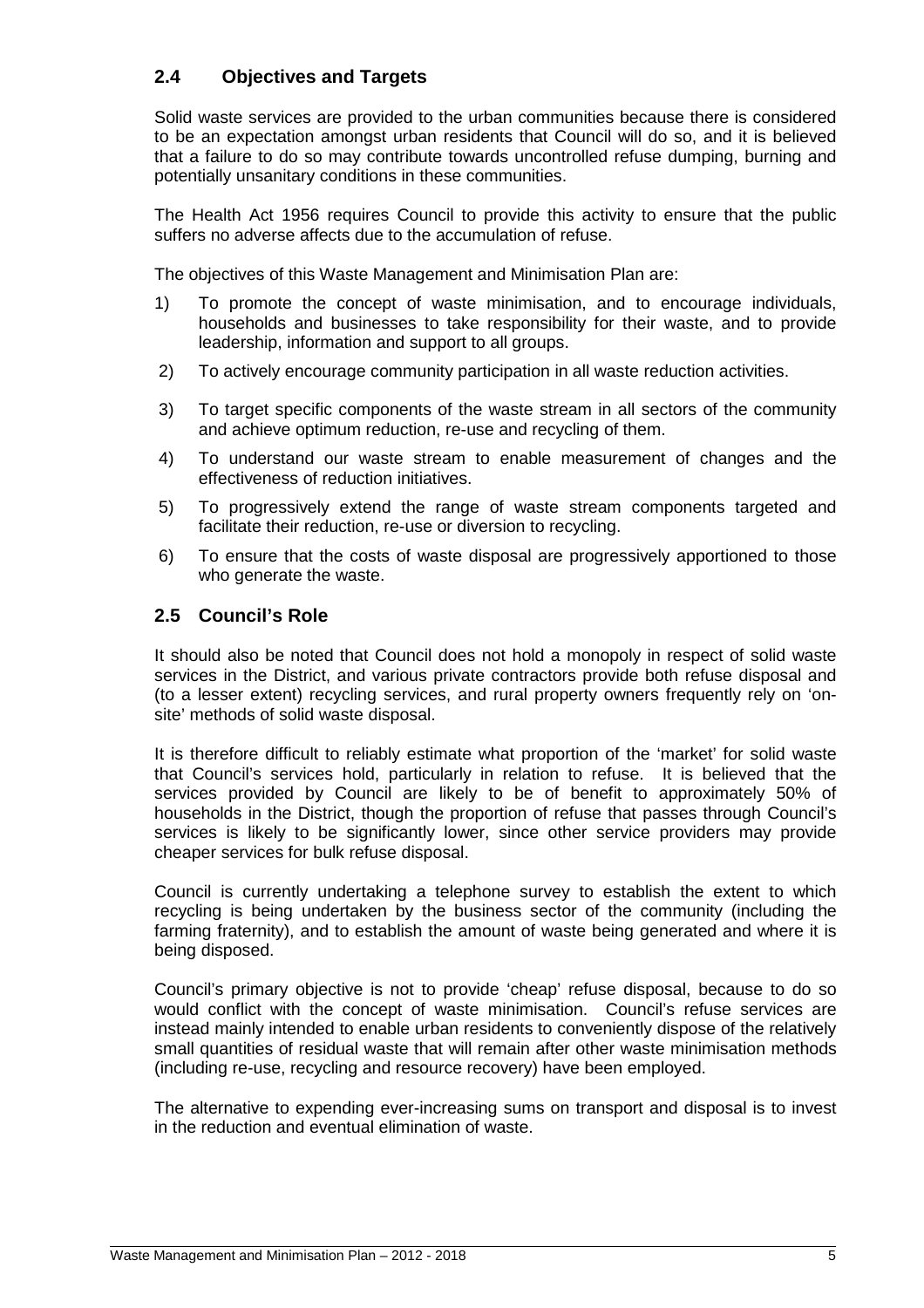#### **2.6 Public Health Protection**

The proposals outlined are considered sufficient to ensure that the public health and wellbeing of district residents is protected, and will contribute to the promotion of efficient and effective waste management and minimisation.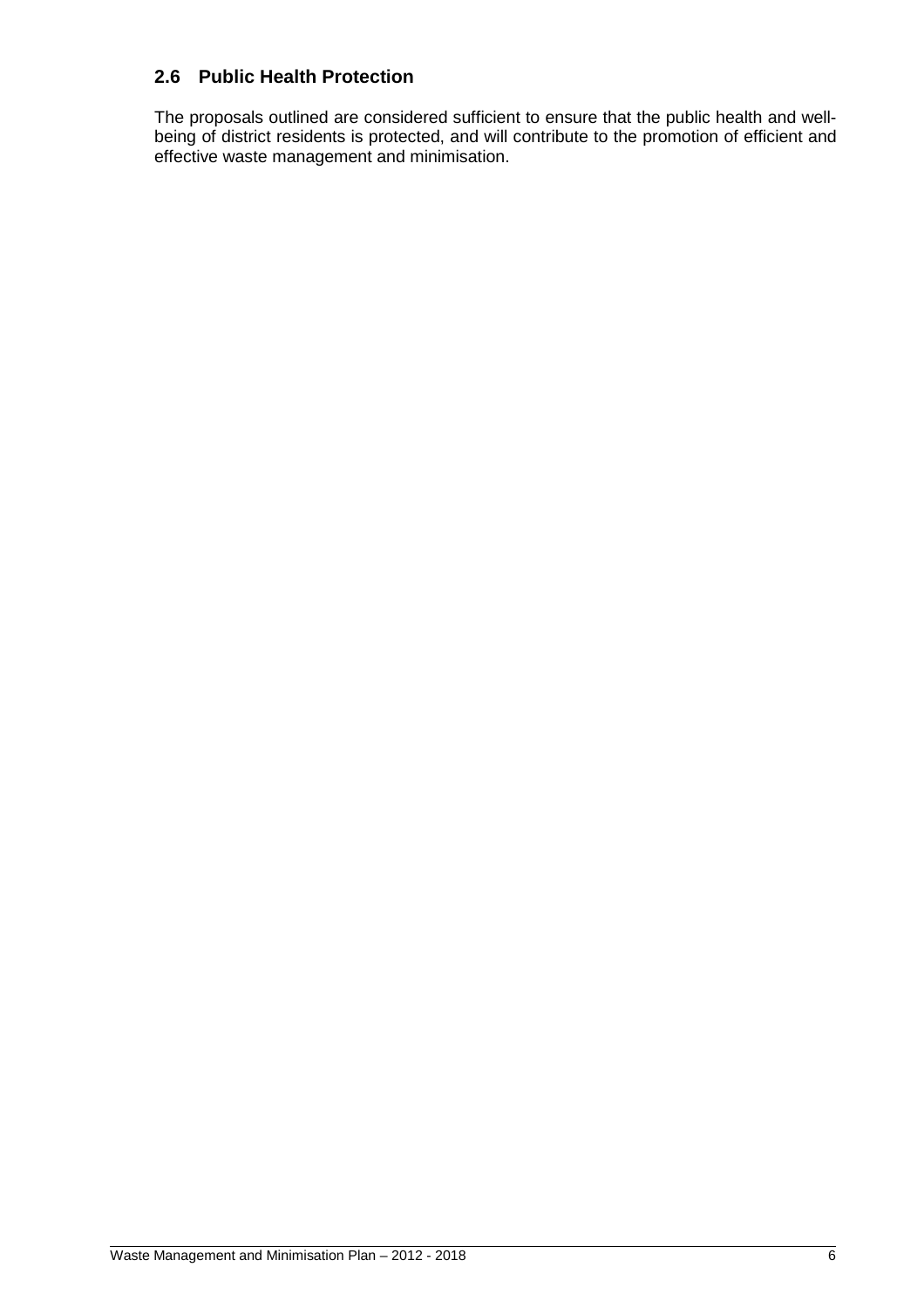# **3. Policies, Plans and Regulation**

### **3.1 Legislation**

The following pieces of legislation outline the roles of territorial authorities in waste management and minimisation in New Zealand:

- Waste Minimisation Act 2008;
- The Local Government Act 2002:
- The Hazardous Substances and New Organisms Act 1996;
- The Resource Management Act 1991 as amended;
- The Health Act 1956;
- The Health and Safety In Employment Act 1992;
- Climate Change (Emissions Trading) Amendment Act 2008;
- The New Zealand Waste Strategy Reducing Harm, Improving Efficiency;
- Waikato Regional Council's Waste Strategy

#### Waste Minimisation Act 2008

The Waste Minimisation Act 2008 (WMA) requires Councils to develop a Waste Management and Minimisation Plan.

The purpose of the Act is:

 To encourage waste minimisation and a decrease in waste disposal in order to protect the environment from harm and provide environmental, social, economic, and cultural benefits.

A key element of the Act is the introduction of national product stewardship schemes for priority products and a \$10 per tonne levy on all wastes to landfill. 50% of the levy money collected is distributed back to territorial authorities on a per capita basis.

Territorial authorities are required to review its Waste Management and Minimisation Plan (WMMP) no later than 1 July 2012. The Plan sets out the responsibility of territorial authorities to promote effective and efficient waste management and minimisation.

#### Local Government Act 2002

The Local Government Act 2002 contains provisions for waste management and minimisation with regards to consultation, bylaws and incorporation of information regarding waste management and minimisation in the Long Term Plan (LTP). The WMMP must be adopted using the special consultative procedure prescribed in the Act.

#### New Zealand Waste Strategy

The New Zealand Waste Strategy sets out the Government's long-term priorities for waste management in New Zealand. The Strategy's two goals provide direction to local government, businesses (including the waste industry), and communities on where to focus their efforts in order to deliver environmental, social and economic benefits to all New Zealanders. The goals are:

- Reducing the harmful effects of waste;
- Improving the efficiency of resource use.

The Strategy's flexible approach will ensure waste management activities are appropriate for local situations. The Strategy provides national guidance for waste management and provides a framework to support local and central government to move towards common goals and address particular waste issues.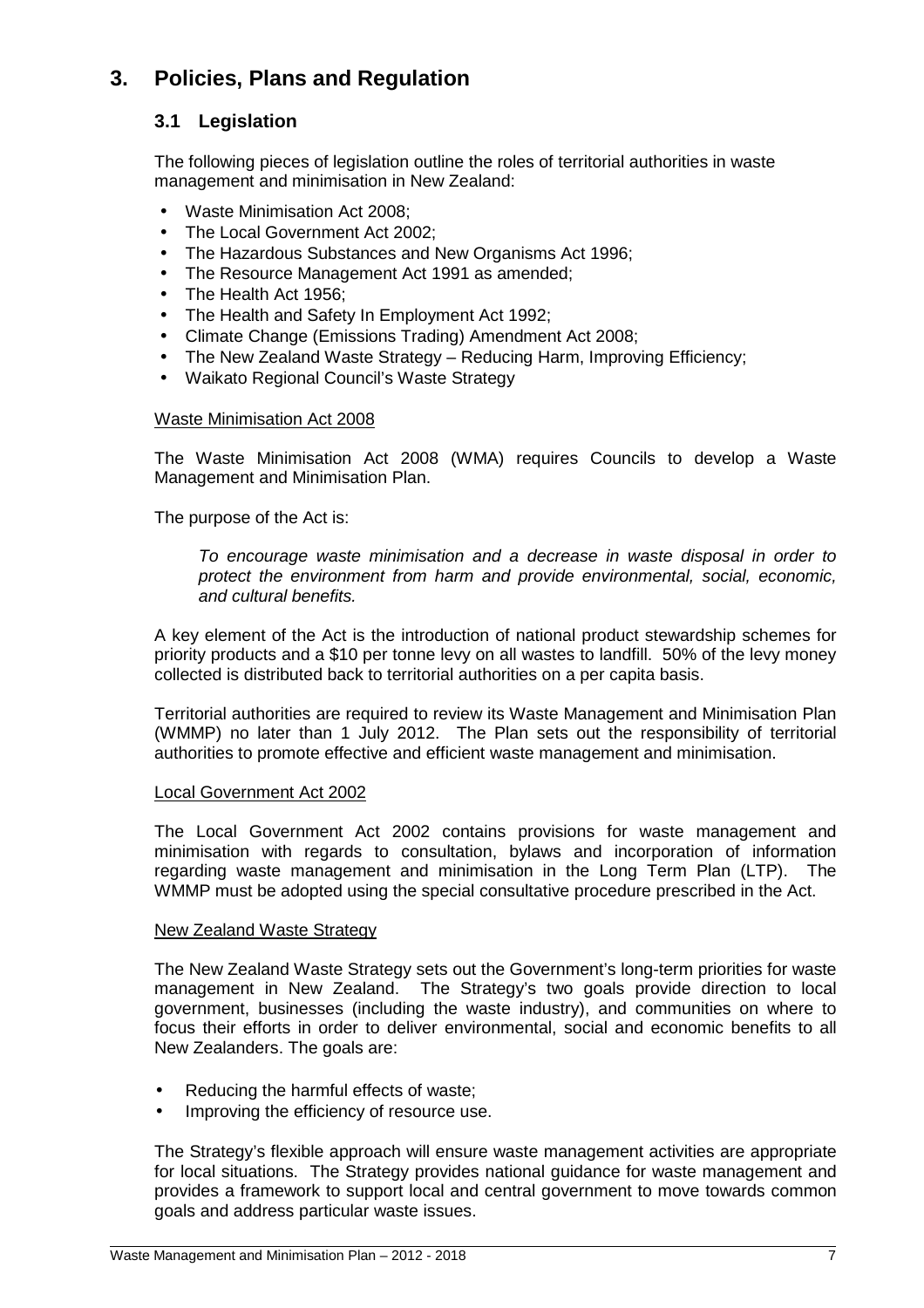The WMA (Section 44) requires that Council have regard to the NZWS or other such policy which is subsequently developed, when preparing a WMMP.

#### Health Act 1956

The Health Act 1956 requires:

- Local Authorities to provide 'sanitary works', the definition of which includes waterworks, drainage works, wastewater works, works for collection and disposal of refuse, cemeteries and crematoria and includes all lands, buildings, machinery, reservoirs, dams, tanks, pipes and appliances used in connection with any such works;
- Empowers the Minister to require local authorities to undertake works necessary to protect public health;
- Requires provision in any dwelling house of suitable appliances for the disposal of refuse, water and sufficient sanitary conveniences;
- Empowers councils to make bylaws covering conditions to be observed in the construction and approval of drains.

#### Other Relevant Legislation

Council also gives consideration to the Hazardous Substance and New Organisms Act 1996, the Resource Management Act 1991, the Health & Safety in Employment Act 1992 and the Climate Change (Emissions Trading) Amendment Act 2008.

### **3.2 Otorohanga District Council's Internal Documents**

The key internal planning document influencing this WMMP is Council's 2012/13 to 2021/22 Long Term Plan (LTP) which sets out Council's role in maintaining and promoting well being in the District. The Asset Management Plan (AMP) is a "tactical" plan in support of the Council's LTP, with linkages to the Council's District Plan. The AMP is the means for developing appropriate strategies and policies for the long-term management of Council's activities and related assets, and the basis for analysing the impact of Corporate strategic options on levels of service and long term funding needs.

The following summarises the linkages between AMP's and the other key components of the strategic planning and management of Council:

- Long Term Plan The broad strategic direction of Council set in the context of current and future customer requirements, many of which relate to the performance and financial requirements of the assets which are the subject of asset management planning.
- Annual Plan The service level options and associated costs developed in the AMP are fed into the Annual Plan consultation process.
- District Plan The District Plan regulates the shape and form of sustainable land use and activities pertinent to the achievement of the District's environmental outcomes. It identifies and protects anticipated growth areas and formalises urban supply boundaries for utility services. It provides the mechanism for mitigating adverse effects on the natural and physical environment.
- Financial Plan Financial plans developed in each AMP are consolidated into the short and long-term programmes of Council. AMP's improve financial planning by instigating planned long term maintenance and operation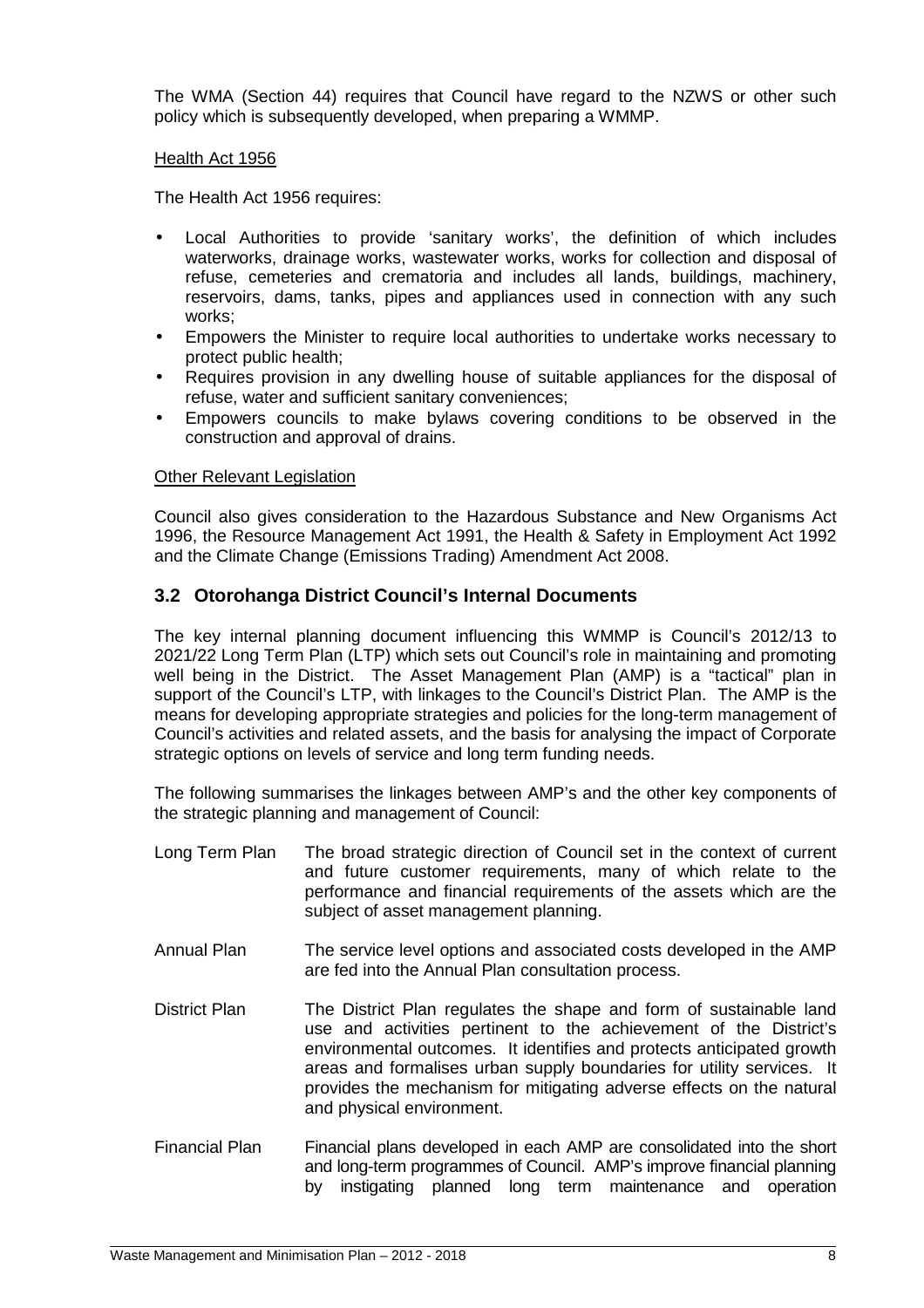programmes and provides justification for works programmes and levels of funding.

Contracts The service levels, strategies and information requirements contained in the AMP become the basis for performance orientated contracts let for service delivery

#### Waste Assessment

The Waste Minimisation Act 2008 requires Councils to complete a waste assessment and to have regard to the assessment in preparation of the plan. The assessment provides the necessary background information on waste and diverted material streams to determine priorities. The required assessment is included in this WMMP – refer to Appendix B.

#### **3.3 Considerations**

#### **3.3.1 Definition**

Waste is any material, solid, liquid or gaseous, that is unwanted and/or undervalued, and discarded or discharged by its owner.

 This definition recognises that what one person or organisation regards as waste, can be a useful resource when used again for a beneficial purpose.

#### **3.3.2 Waste Management Hierarchy**

The internationally recognised hierarchy uses the 5Rs – Reduce, Reuse, Recycle, Recover, Residue Disposal descending order of priority.

This approach to waste management is recognised in the Local Government Amendment Act 1996 by inclusion in Section 557.

Councils are directed to consider these five methods of waste management in priority order.

a) **Reduce** – the highest priority and the heart of zero waste. It refers to avoiding making waste in the first place.

It is achieved domestically by such measures as selective purchasing – buying goods, which will last, or are designed to be repaired, by buying goods in bulk rather than in small containers, not buying one-trip disposable items etc. Far from requiring a new attitude to resources, it necessitates a return to a previous philosophy.

b) **Reuse** – the second priority, is the further use of products in their existing form for their original or similar purpose.

Domestically – the development of second chance shops at recycling centres enable reuse. Many of these offer repair or certification of electrical appliances etc.

Commercially - multiple use of pallets and containers is a form of reuse. The national organisation Agrecovery Rural Recycling Programme enables re-use of silage wrap, plastic containers, unwanted and expired chemicals and garden plastics.

c) **Recycle** – this aspect has received most attention, and is clearly the focus of most community action. A limited range of materials is collected at kerbside and at dropoff points. However, it is only third in priority after reduction and re-use. It reduces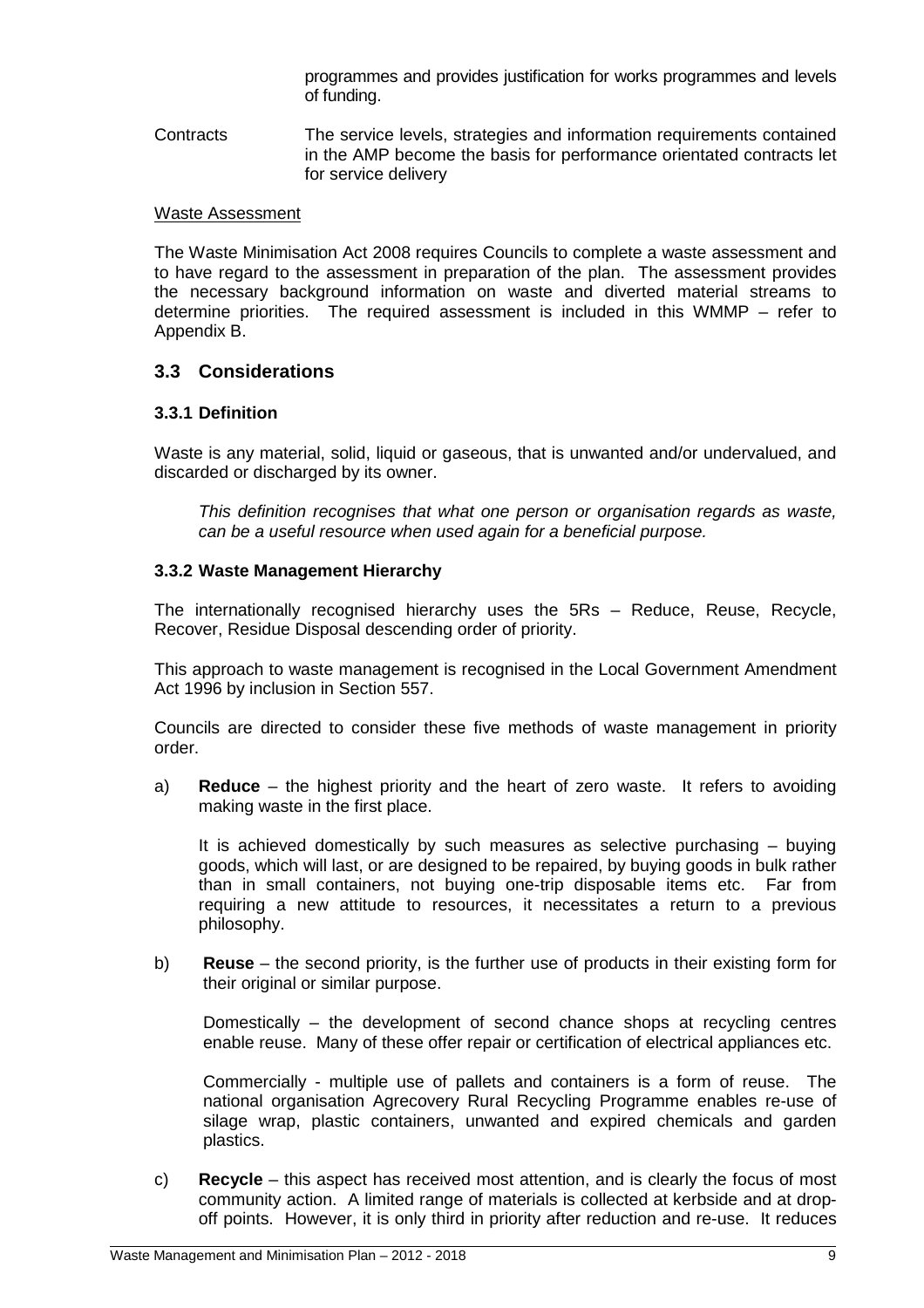the processing of materials to create new products, rather than using virgin materials. As such it is a valuable method of diversion for the waste stream, but are requiring in many cases on-going support – by way of avoided disposal costs, to make viable.

- d) **Recovery** there is a lot of biomass, energy and materials in waste which can be recovered e.g. composting and worm-farming recover nutrients.
- e) **Residue Disposal** the disposal of the declining volume of waste created, which cannot currently be diverted from the waste stream.

By following the 5R's hierarchical approach and the use of the hierarchy, significant environmental benefits will result, both by avoiding waste creation and in diverting materials from the waste stream.

The current emphasis is focused on the least cost method of collection and disposal of wastes, with recycling on par with these activities.

The scope of waste management activities in the Otorohanga District includes kerbside collection of refuse and recyclables, extended recycling facilities, ownership of two Recycling Centres/Transfer Stations. and education programmes in schools.

Under the Waste Minimisation Act 2008 Council are also required to consider the following:

- Ensure that the collection, transport, and disposal of waste do not, or are not likely to, cause a nuisance; and
- Have regard to the New Zealand Waste Strategy, or any government policy on waste management and minimisation that replaces the strategy; and
- Have regard to the most recent assessment undertaken by the territorial authority under section 51; and
- Use the special consultative procedure set out in section 83 of the Local Government Act 2002 and,
- In doing so, the most recent assessment undertaken by the territorial authority under section 51 must be notified with the statement of proposal.

#### **3.3.3 Funding Mechanisms**

The current funding of Council's solid waste management services is split. It allows for a combination of general and targeted rates which covers mainly the original establishment cost and disposal of recyclables, while user charges is used to fund operational cost related to collection and disposal structured such that it is an incentive for waste minimisation.

#### **3.3.4 Accessibility**

Accessibility to recycling services is available to those receiving a kerbside recycling collection in conjunction with the weekly bagged refuse collection funded through a targeted rate by community to reflect the operational environment within which such services has to be provided. There are recycling and disposal facilities at the two recycling centres. The standard of these facilities is appropriate for the service level identified and are supervised. In addition recycling centres have been established at two rural schools / communities.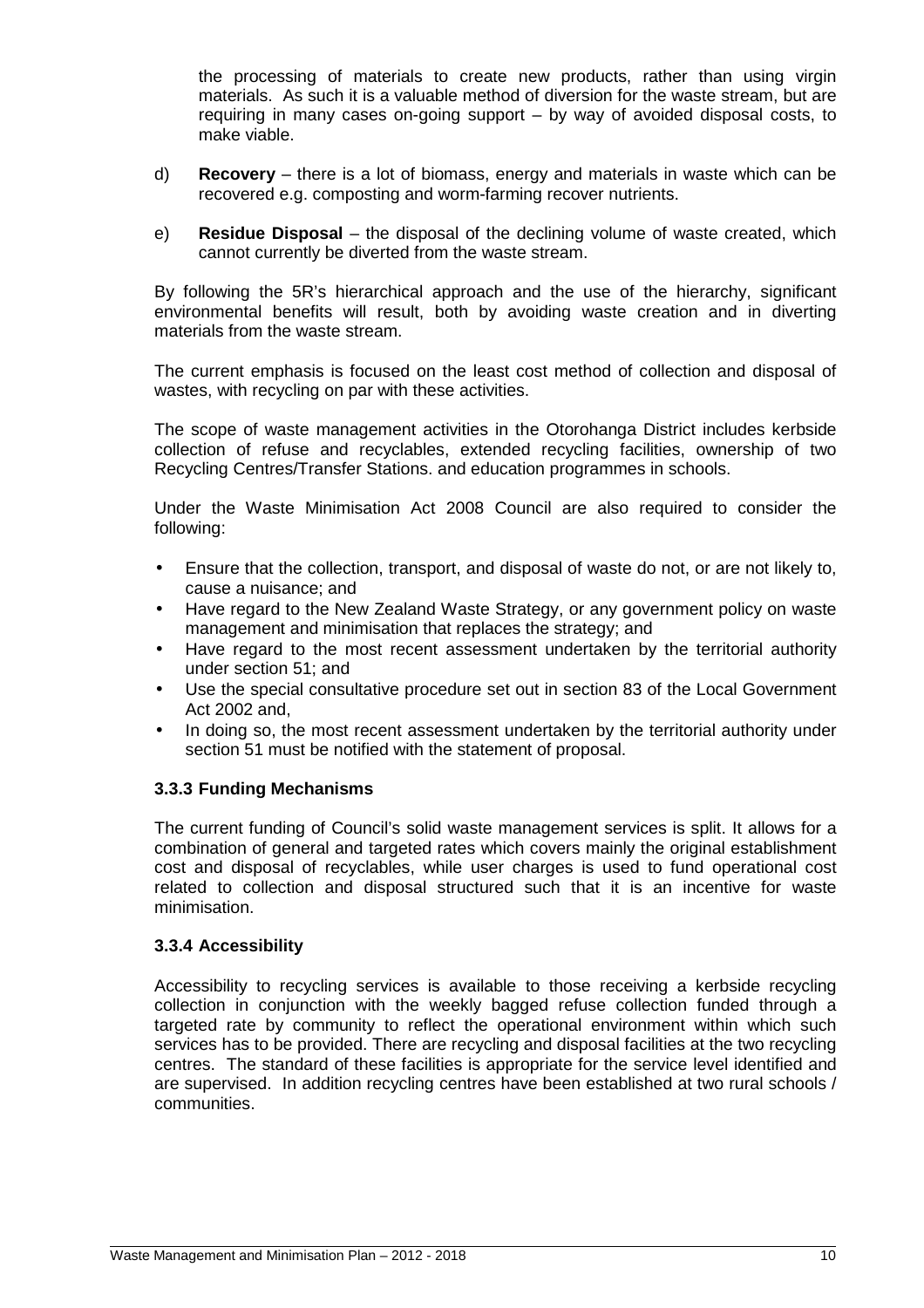# **4. Waste Issues**

#### **4.1 Summary of Composition of Waste and Diverted Materials**

The waste stream includes all solid waste produced in the district not merely waste collected by Council.

Council does not have accurate up-to-date information available to them on the tonnage of material being sent from the district to landfill, due to this information being undertaken by private contractors and limited reporting requirements in place.

In rural areas on-site disposal commonly occurs, therefore, the opportunity for waste minimisation and the capture of information regarding the nature and quantity of these recyclable or recoverable materials is unknown. If this waste was dealt with through Recycling Centres, transfer stations or landfills, data on waste to landfill and waste minimisation effects would be more accurate and more certainty about environmentally beneficial disposal could be achieved.

The Otorohanga District Council, carried out an analysis of the kerbside bagged refuse collection in 2002. The results from the waste analysis are presented in the table and figure below:



**Fig 1 : Composition of Waste – Otorohanga / Kawhia Kerbside 2002** 

Neighbouring Council's have also undertaken similar surveys, with the resultant need for more education and diversion of organic waste. The composition of these surveys is detailed in Appendix B – Waste Assessment.

Without the biodegradable components, the remainder of the waste may be viewed as merely a collection of resources – many of which are immediately recyclable – plastics, glass, metal etc.

Materials not currently recyclable are the subject of on-going research and diversion methods eventually become available. Recent examples include – agricultural plastic wrapping and various building materials etc.

The use of recycled materials not only avoids future environmental problems at disposal sites but reduces the use of virgin raw materials which are finite resources, thus enhancing sustainability.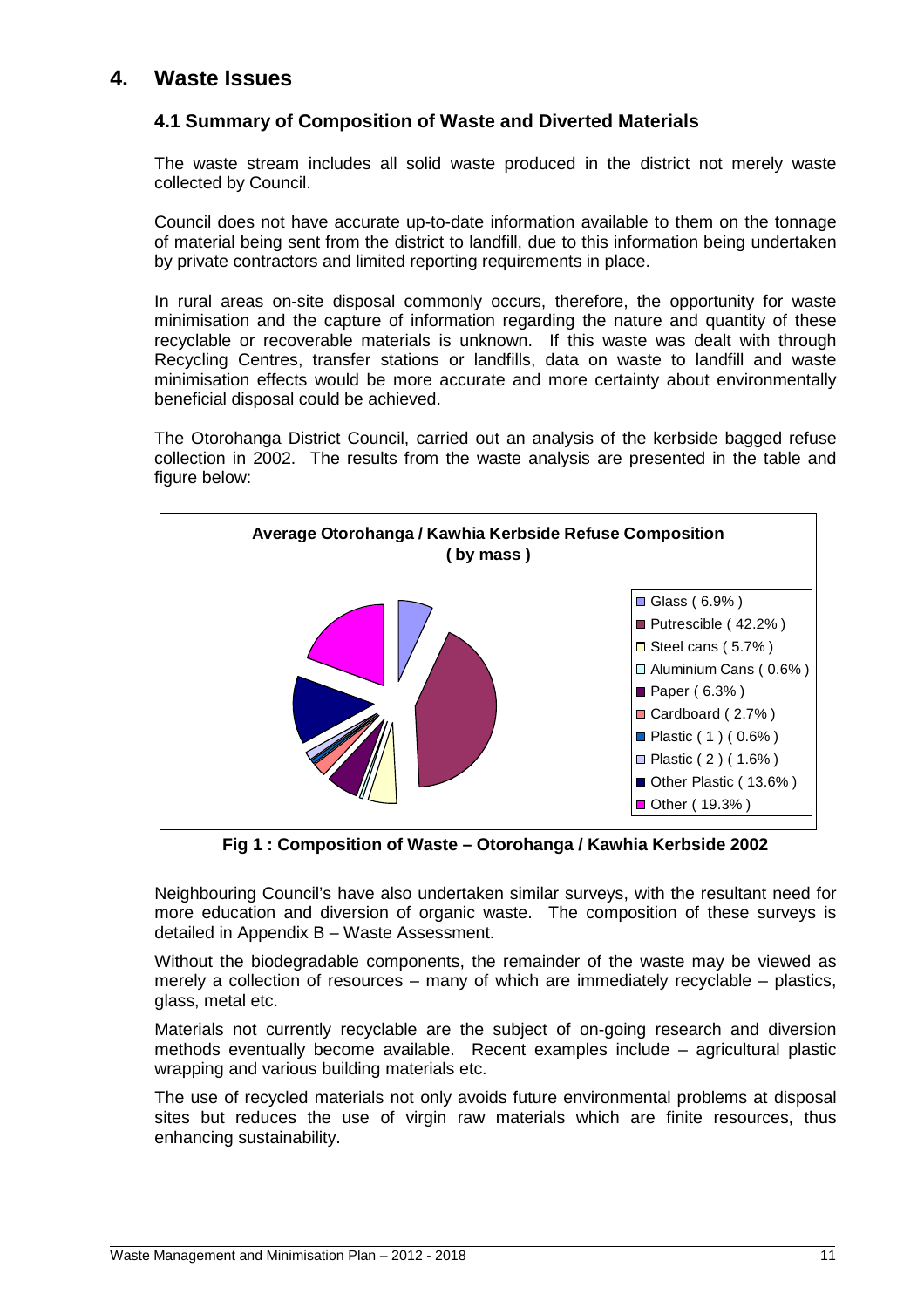#### Operational Management

Council's Solid Waste services are provided under contract by Supa Bins, a locally based solid waste management company that is a division of EnviroWaste. This Contractor has provided Council with very reliable services over a long period with only a very limited level of contract management input required from Council staff.

 The existing contracts are considered to provide excellent value for money, though Council is conscious that Supa Bins / EnviroWaste is potentially in a relatively strong commercial position with limited effective local competition, and as such there could be potential for future increases in contract prices.

#### **4.2 Summary of Existing Waste Management and Minimisation Infrastructure and Services**

The only significant Council owned assets in relation to solid waste management are Recycling Centres in Otorohanga and Kawhia, and street litter and recycling bins.

 Both Recycling Centres are less than ten years old and consist only of developed land and simple buildings, with all required ancillary equipment provided by a Contractor. As such the asset management responsibilities of Council in relation to these sites, and in general, are expected to be relatively limited, with only minor maintenance works expected to be required over the next 10 years.

 Council currently provides the following solid waste management services on a routine basis:

- Kerbside collection of refuse and 'standard'\* recyclables in the Otorohanga, Kawhia and Aotea Communities;
- Street litter bins in the Otorohanga and Kawhia Communities;
- Street litter recycling bins in Otorohanga;
- Staffed Recycling Centres in Otorohanga and Kawhia providing refuse transfer, recycling and re-use services;
- An unattended community run recycling centre at the Ngutunui School.

 These recycling and re-use services are provided on a free basis, but all of Council's refuse services have a significant direct 'user pays' component, which is intended to encourage waste minimisation in accordance with Council's adopted Waste Management and Minimisation Plan, as described in the following section.

 Since 2000 Council has not operated any landfills, and the majority of residual solid waste collected in the District is transported to the Te Kuiti Landfill in the Waitomo District for disposal. The landfills formerly operated by ODC in Otorohanga and Kawhia have now been closed, capped and are complying with all Resource Consent conditions for these sites.

 Standard' recyclable materials are currently paper, cardboard, type 1 and 2 plastics, glass bottles and jars, steel and aluminium cans.

#### **4.3 Summary of District Specific Issues**

In summary, the district specific issues considered include:

- To address the remaining amount of waste going to landfill that could be recycled;
- High cost for refuse and recycling in lower populated rural areas;
- The Contractor and landfill operators have not efficiently kept track of waste from specific regions and therefore a breakdown of waste is not available. Council's current Waste Contractor is reviewing its data collection methods so that the required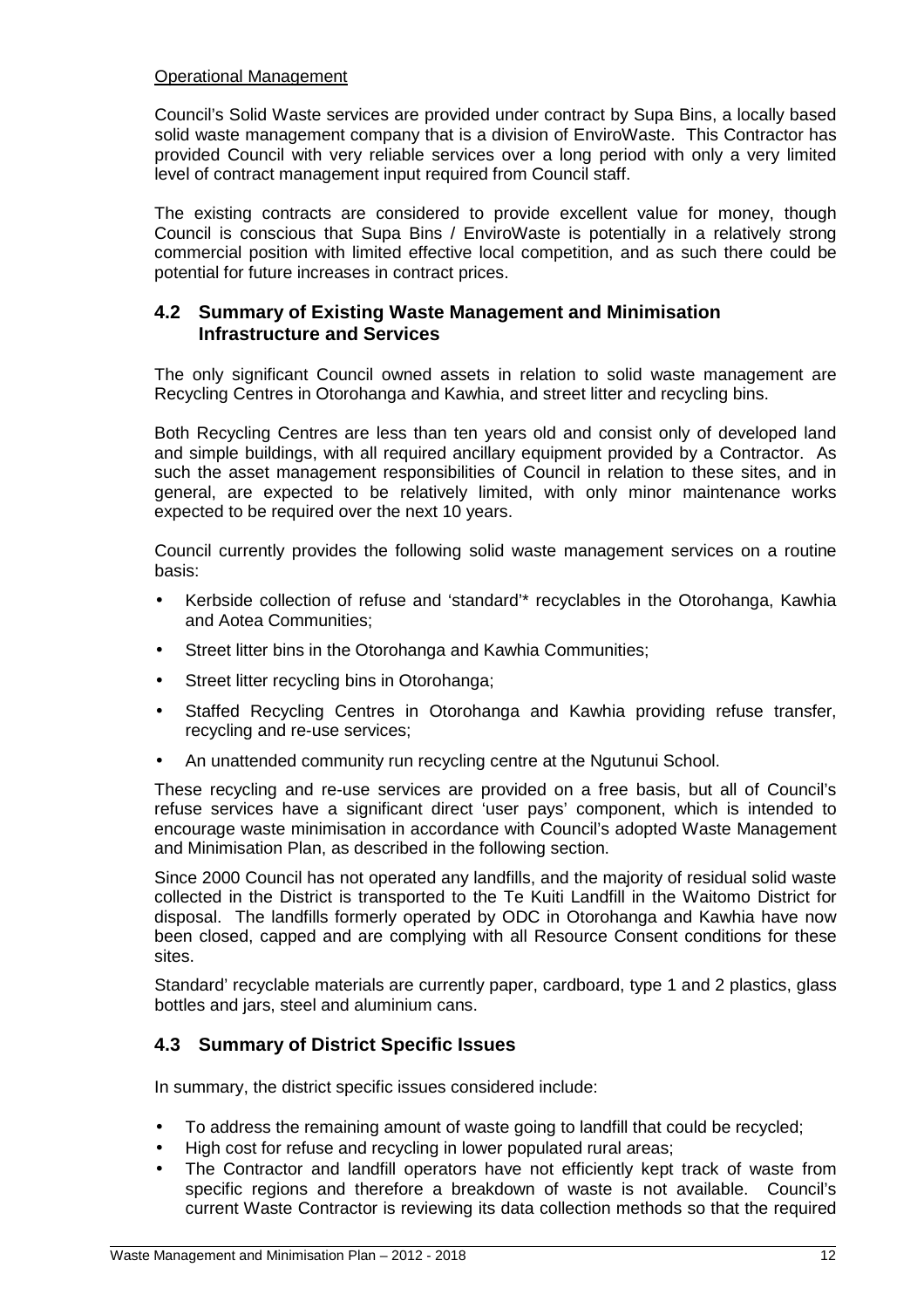reliable information is provided. Council will include requirements that returns of all waste generated from Council Contracts will be notified to Council and will continue to work with other waste contractors to obtain indicative data on waste they are disposing of.

- At -0.5% population growth in the District, Council envisages services and quantities to remain static;
- The cost of disposal in landfills has increased dramatically with the introduction of the Waste Minimisation Act 2008. Costs for disposal at Te Kuiti are now \$133 (incl GST) per tonne;
- The cost of transport to landfill has increased as the distance to landfill has increased;
- Unavailability of compliant household and agricultural hazardous waste collection facilities;
- Suitable disposal options of agricultural by products such as silage wrap etc;
- Development of event recycling protocol.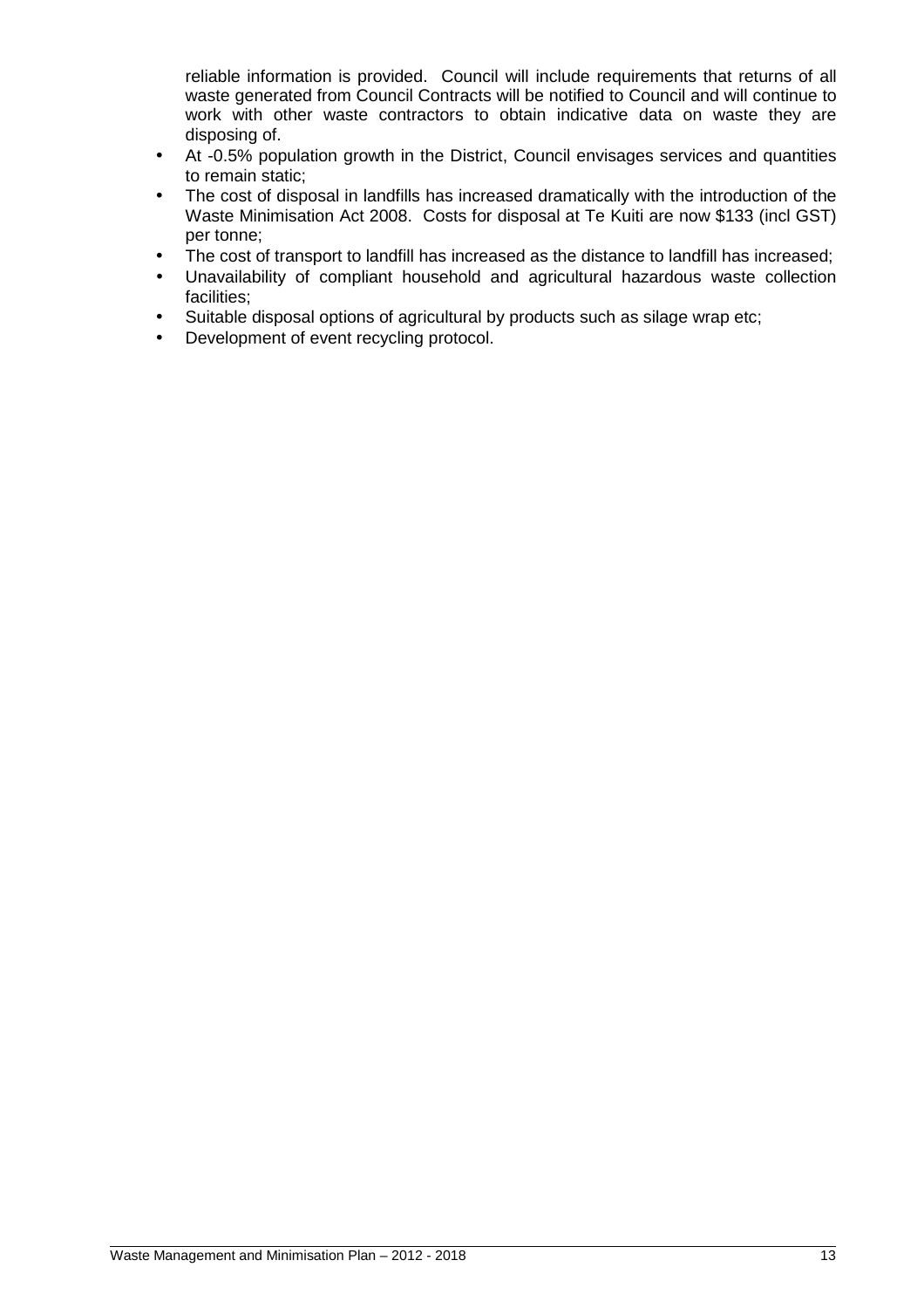# **5. Proposed Methods for Achieving Effective and Efficient Waste Management and Minimisation**

#### **5.1 Summary of Current Management of Key Waste and Diverted Material Streams**

The table below summarises some of the current process in the District for managing waste and diverted material streams.

| <b>Waste Stream</b>                         | How they are managed                                                                                                                                                                                                                                                                                                                              |
|---------------------------------------------|---------------------------------------------------------------------------------------------------------------------------------------------------------------------------------------------------------------------------------------------------------------------------------------------------------------------------------------------------|
| Household waste                             | Kerbside refuse collection and recycling centres. Waste<br>disposed of to landfill out of the district                                                                                                                                                                                                                                            |
| Household diverted<br>material              | Kerbside recycling collection and recycling centres for<br>drop-off of recyclables; separated glass is taken to Visy<br>glass for processing; plastic, steel tins and aluminum cans<br>is currently delivered co-mingled to the Taupo branch of<br>ESL; paper and cardboard are carted to Hamilton to make<br>cardboard through CHH's paper Mills |
| Steel, car batteries, LPG<br>cylinders      | Collected at both recycling centres then on sold to scrap<br>dealers; customers referred directly to local scrap dealer                                                                                                                                                                                                                           |
| Greenwaste                                  | Collected at both recycling centres then delivered to<br>Waitomo District Council landfill for processing                                                                                                                                                                                                                                         |
| Hazardous waste                             | No hazardous chemical waste is accepted at the recycling<br>centres within the district but small amounts will be<br>accepted at the Waitomo District Council landfill once their<br>hazardous waste containers become certified.<br>Agrecovery collects unwanted farm chemicals.                                                                 |
| Commercial wastes and<br>diverted materials | Landfill disposal                                                                                                                                                                                                                                                                                                                                 |
| Construction and<br>Demolition waste        | Unknown                                                                                                                                                                                                                                                                                                                                           |
| Bio-solids                                  | Buried at landfill or spread on land                                                                                                                                                                                                                                                                                                              |
| E-waste                                     | Accepted at both Recycling Centres for delivery to an<br>approved eWaste collector; customers referred directly to<br>local scrap dealer                                                                                                                                                                                                          |
| <b>Tyres</b>                                | Silage pits - farming fraternity                                                                                                                                                                                                                                                                                                                  |

#### **Table 1 : Current Processes for Waste Diversion**

#### **5.2 Options for the Future**

 A substantial reduction in waste to landfill can be achieved by the application of the waste management hierarchy to each sector of the community producing waste – residential, commercial and industrial. The waste stream from each sector has its own characteristics and each sector will respond to different measures.

**Methods:** To be successful, an integrated programme is necessary, which provides:

|                               | Education and Promotion $-$ to allow the development of community awareness. |
|-------------------------------|------------------------------------------------------------------------------|
| <b>Enabling the Community</b> | - enabling awareness to be converted into action.                            |
| <i>Incentives</i>             | $-$ to reward those making the effort.                                       |
| <b>Future Demand</b>          | - consider the future levels of service for waste disposal and               |
|                               | recycling                                                                    |

#### Education and Promotion

 This is the key activity, the necessary first step in an integrated programme, since it involves both changes in attitude and in behaviour.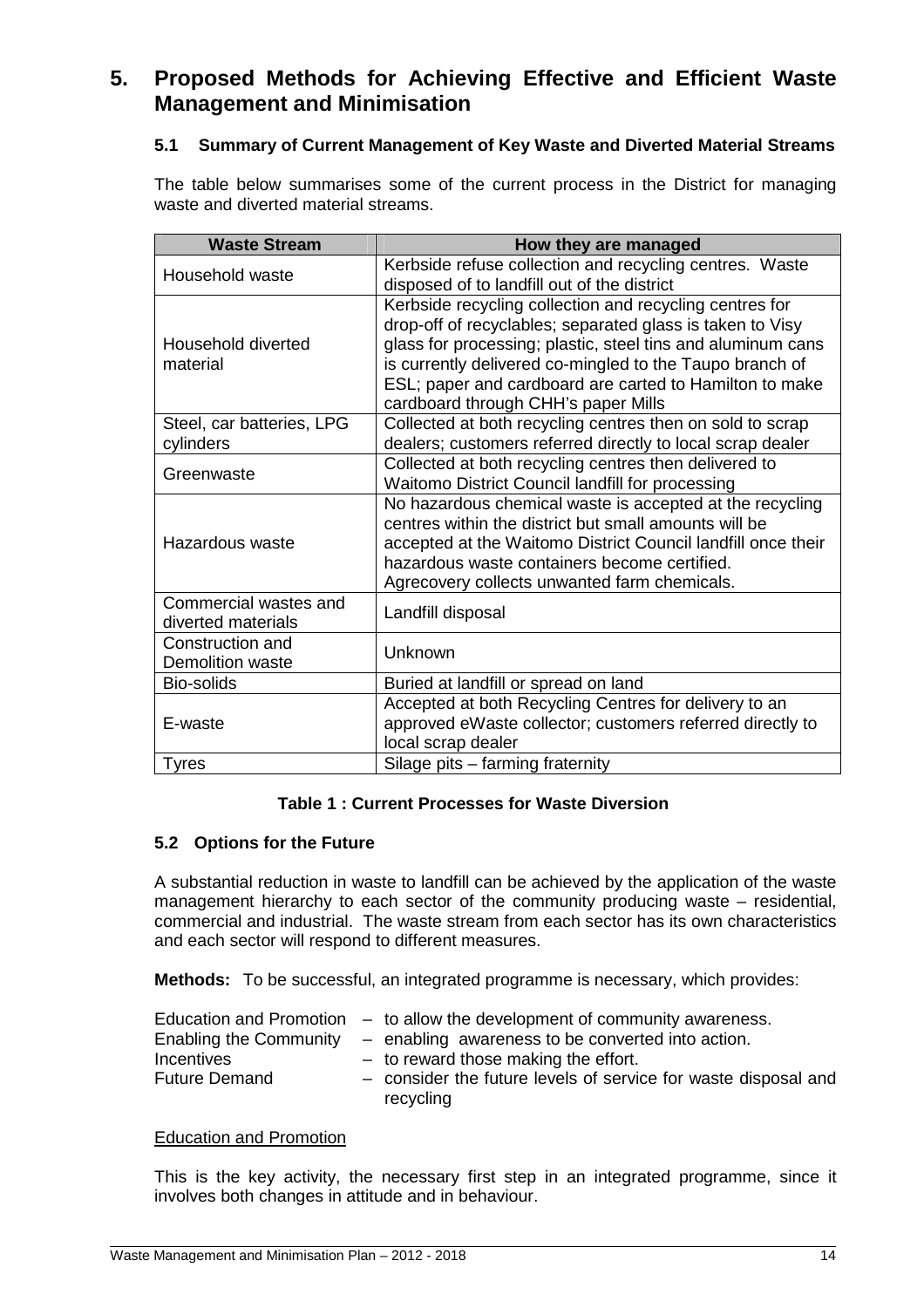- a) Attitude we all create waste, and have to take responsibility for it, individually or as a business. Waste must be viewed as a potential resource. In nature and earlier societies there was no such thing as waste – it is a relatively new phenomenon.
- b) Behaviour the adoption of waste avoidance methods offers the best long-term benefit.

An effective waste education programme that encourages more recycling and less general waste that reaches all sectors producing waste in:

- a) Schools a priority since by 2025, today's students will have households of their own. During 2003 a waste programme was established for recovery of food waste through worm farms in almost all primary schools in the district. Paper4trees is currently active in seven primary schools and the secondary school in the district. Extension of the programme to include other aspects of waste, and the opportunity for schools to adopt a waste minimisation policy would increase its value to the district.
- b) Community groups talks and exhibitions reach all sectors.
- c) Commercial and industrial sectors can receive advice and assistance in identifying waste, conducting waste audits etc, which is termed - cleaner production.
- d) Households education is normally by the distribution of promotional materials plus information on specific aspects directed on a house-by-house basis.

#### Enabling the Community

- a) By identifying components in the waste stream that can be diverted from it by reuse and recycling.
- b) Provide facilities for the reception or collection of separated materials.
- c) Progressively extend the range of materials recycled.

#### **Incentives**

 After the provision of information and facilities to enable waste minimisation, support can be offered to those taking the time to do the right thing by making sure that those who make waste meet the true costs of its disposal.

#### Future Demands

 Future demand for Council's refuse and recycling services is dependant on a number of factors, including:

- Population / Community Changes; currently little additional demand expected through such mechanisms
- Development of Council Services: the nature and extent of Council services will influence utilisation – for example improved / extended recycling centres are likely to encourage usage. The additional revenue made available from the landfill levy under the Waste Minimisation Act is likely to facilitate this.
- Changes in Markets for Recyclables: this may lead to changes in the scope and costs to the public of Council's recycling services, that will in turn influence demand;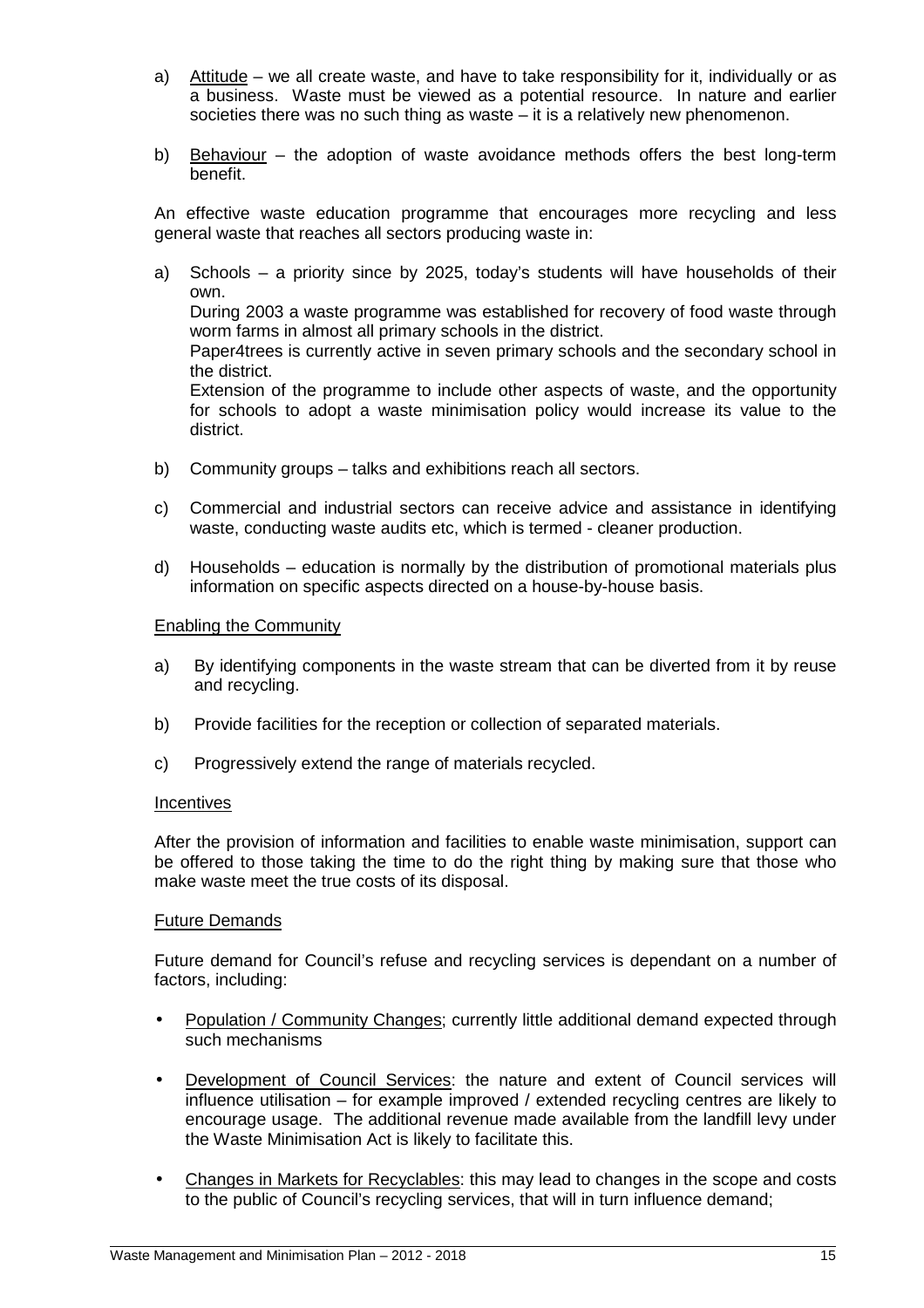- Central Government Policy: the new legislation focusing on waste minimisation will clearly affect refuse and recyclable material quantities;
- Pricing of Alternative Private Refuse / Recycling Services: competing private services for refuse disposal already exist in the District, and may offer lower prices than some Council services;
- Landfill Acceptance Criteria and Costs: changing landfill acceptance policies and costs must be reflected in Council services, with rising landfill costs potentially encouraging inappropriate waste disposal practices;
- Waste Minimisation Education: or other causes of attitudinal change.

The combined effect of these factors is very difficult to assess. In the short term it is expected that quantities of refuse passing through Council's solid waste services will slightly decrease, whilst quantities of recycled or re-used items will increase, but it is not considered possible to reliably predict the extent of these changes.

| <b>Type of Activity</b>       | <b>Potential Options</b>                                                                                                                                                                                                                                                                                             |
|-------------------------------|----------------------------------------------------------------------------------------------------------------------------------------------------------------------------------------------------------------------------------------------------------------------------------------------------------------------|
| Collection                    | Continue with existing kerbside collection services;<br>Ensure that all waste is collected, transported and<br>disposed of in a safe manner;<br>Continuation of providing waste sorting and recycling at<br>recycling centres.                                                                                       |
| Recovery and Reuse            | Continuation of provision for greenwaste at landfill;<br>Continuation of re-use shop at Otorohanga Recycling<br>Centre.                                                                                                                                                                                              |
| Recycling                     | Continue with existing kerbside recycling collection<br>$\bullet$<br>service:<br>Continue to collect the current range of recyclable items<br>at the Otorohanga and Kawhia Recycling Centres;<br>Expand recycling collection points in the rural area;<br>Support recycling initiatives/opportunities as they arise. |
| <b>Treatment and Disposal</b> | Support the development of special waste treatment<br>by ensuring Council contracts<br>facilities<br>require<br>appropriate disposal.                                                                                                                                                                                |

The following table outlines potential options for the future: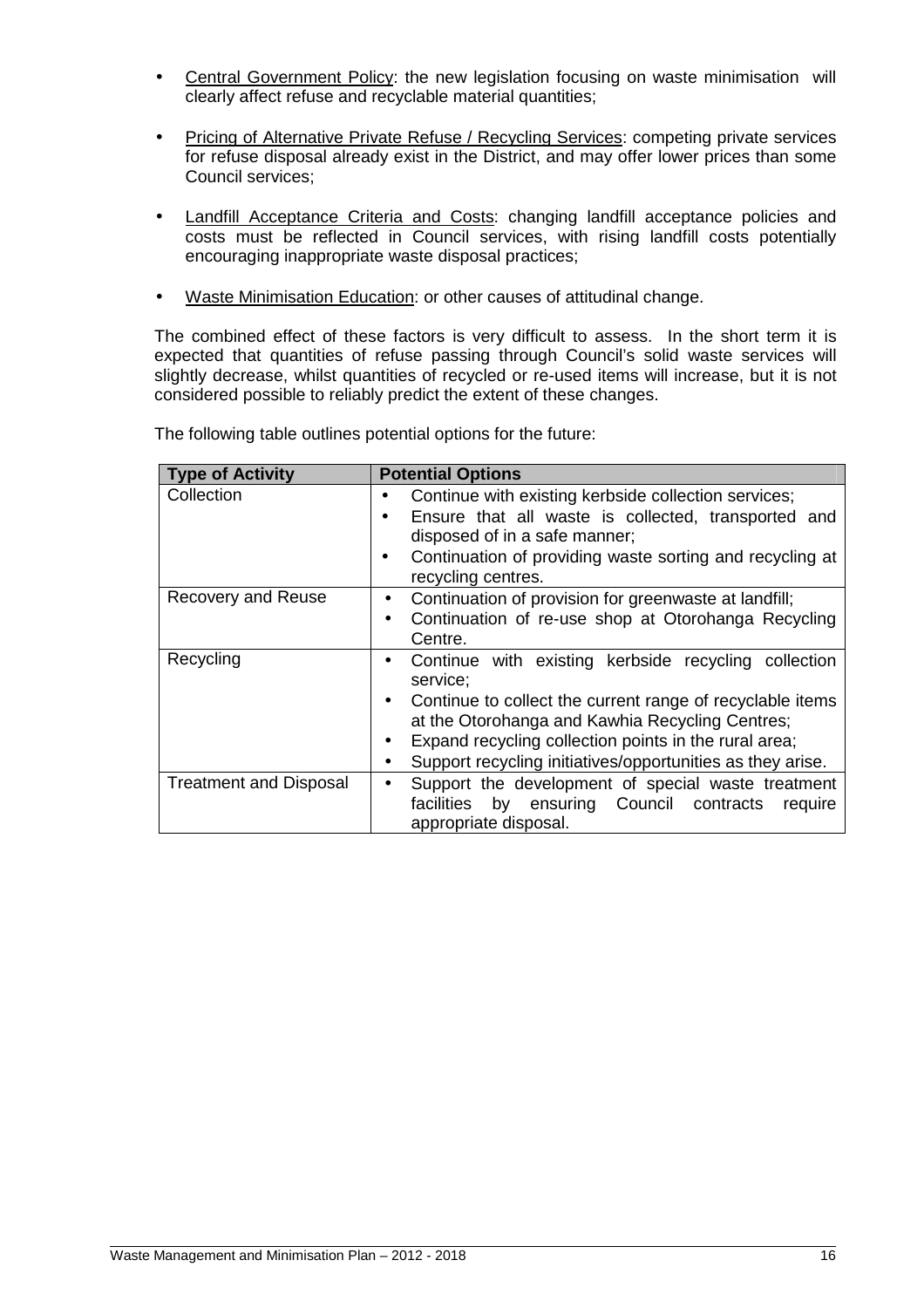# **6. Funding the Plan**

#### **6.1 Refuse Collection and Disposal**

The residents of Otorohanga, Kawhia and Aotea communities will fund the costs through a Uniform Targeted Rate.

Council's refuse services have a significant direct 'user pays' component (purchase of refuse bags and costs at Otorohanga and Kawhia facilities), which is intended to encourage waste minimisation in accordance with this Plan.

#### **6.2 Recycling**

Recyling and re-use services are provided on a free to use basis. The costs of operation and maintenance being met from the Collection and Disposal Rates.

#### **6.3 Solid Waste Management**

Council considers that both Otorohanga and Kawhia closed landfills and recycling centres should be funded 80% from the Otorohanga and Kawhia/Aotea communities respectively and 20% from the rural area.

Information on the reasoning behind this funding method can be found in the Revenue and Financial Policy, of Council's LTP 2012/13 to 2021/22.

#### **6.4 Waste Disposal Levy**

With the introduction of the Waste Minimisation Act 2008, a waste disposal levy has been imposed on waste disposed of at a disposal facility. The levy payable is \$10 per tonne (exclusive of GST). This levy must be paid to the Government.

Territorial authorities receive a population based share of the total levy money collected in respect of a financial year.

 This funding is to be used for the development of waste minimisation within the district. Council's current priority is to extend the availability and services for recycling in the rural area. The first payment was received by Council in January 2010 and thereafter at three monthly intervals. A separate account and reporting system has been established.

 Council has developed priority calculations for the establishment of rural recycling centres within the District, based on population density and other relevant factors. These calculations are based on collection costs only, not establishment or other maintenance costs. See Appendix B for location evaluation method and supported documentation.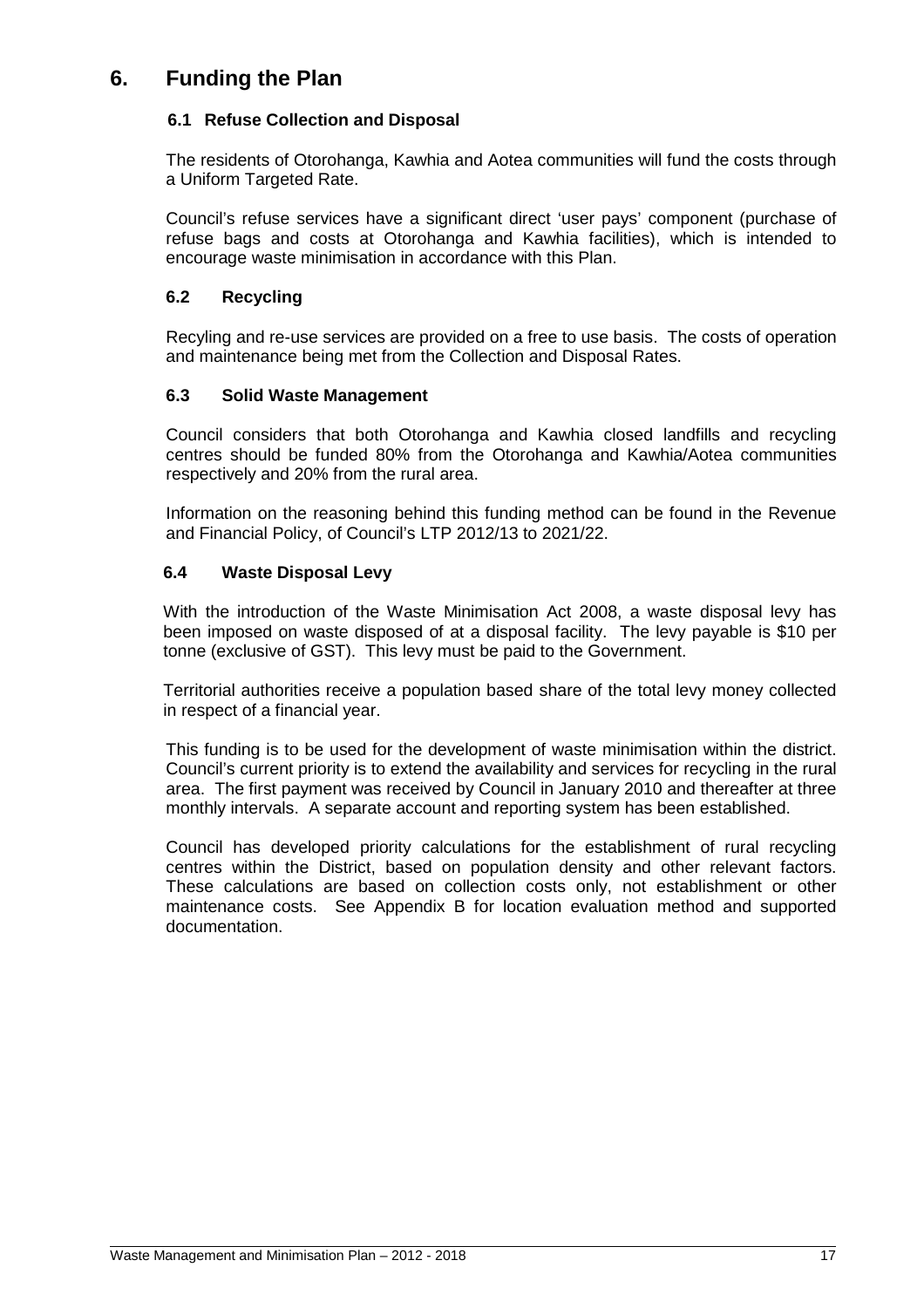# **7. Monitoring and Reporting Progress**

### **7.1 Monitoring and Reporting**

 The following items are currently being pursued by Council and the methods for monitoring these are detailed below. From time to time Council may review its Waste Management and Minimisation programme and any additional programme as listed in Appendix A, and a suitable monitoring and reporting programme will be implemented.

| No.            | <b>Objective</b>                               | <b>Method of</b>                      | <b>Timeframe</b>  |
|----------------|------------------------------------------------|---------------------------------------|-------------------|
| 1              | To promote the concept of                      | assessment<br>Assess the              | Annually          |
|                | waste minimisation, and to                     | outcomes of                           |                   |
|                | encourage individuals,                         | Council's                             |                   |
|                | households and businesses to                   | promotional and                       |                   |
|                | take responsibility for their                  | advertising activities                |                   |
|                | waste, and to provide                          |                                       |                   |
|                | leadership, information and                    |                                       |                   |
| $\overline{2}$ | support to all groups<br>To actively encourage | Assess the                            |                   |
|                | community participation in all                 | outcomes of                           | Annually          |
|                | waste reduction activities                     | Council's                             |                   |
|                |                                                | promotional and                       |                   |
|                |                                                | advertising activities                |                   |
| 3              | To target specific components                  | Assess range of                       | Annually          |
|                | of the waste stream in all                     | recyclable materials                  |                   |
|                | sectors of the community and                   | with national trends                  |                   |
|                | achieve optimum reduction, re-                 | and previous years                    |                   |
|                | use and recycling of them                      | quantities                            |                   |
| $\overline{4}$ | To understand our waste                        | Maintain a database                   | Ongoing with      |
|                | stream to enable measurement                   | of waste material                     | quarterly updates |
|                | of changes and the                             | providing information                 |                   |
|                | effectiveness of reduction                     | on waste streams                      |                   |
|                | initiatives                                    | and detailing which                   |                   |
|                |                                                | items can be                          |                   |
|                |                                                | recycled and reused,<br>where and how |                   |
| 5              | To progressively extend the                    | Assess range of                       | Annually          |
|                | range of waste stream                          | recyclable materials                  |                   |
|                | components targeted and                        | with national trends                  |                   |
|                | facilitate their reduction, re-use             | and previous years                    |                   |
|                | or diversion to recycling                      | quantities                            |                   |
| 6              | To ensure that the costs of                    | Compare cost                          | Annually          |
|                | waste disposal are                             | portion from                          |                   |
|                | progressively apportioned to                   | Council's financial                   |                   |
|                | those who generate the waste                   | budgets, estimates                    |                   |
|                |                                                | and expenditure                       |                   |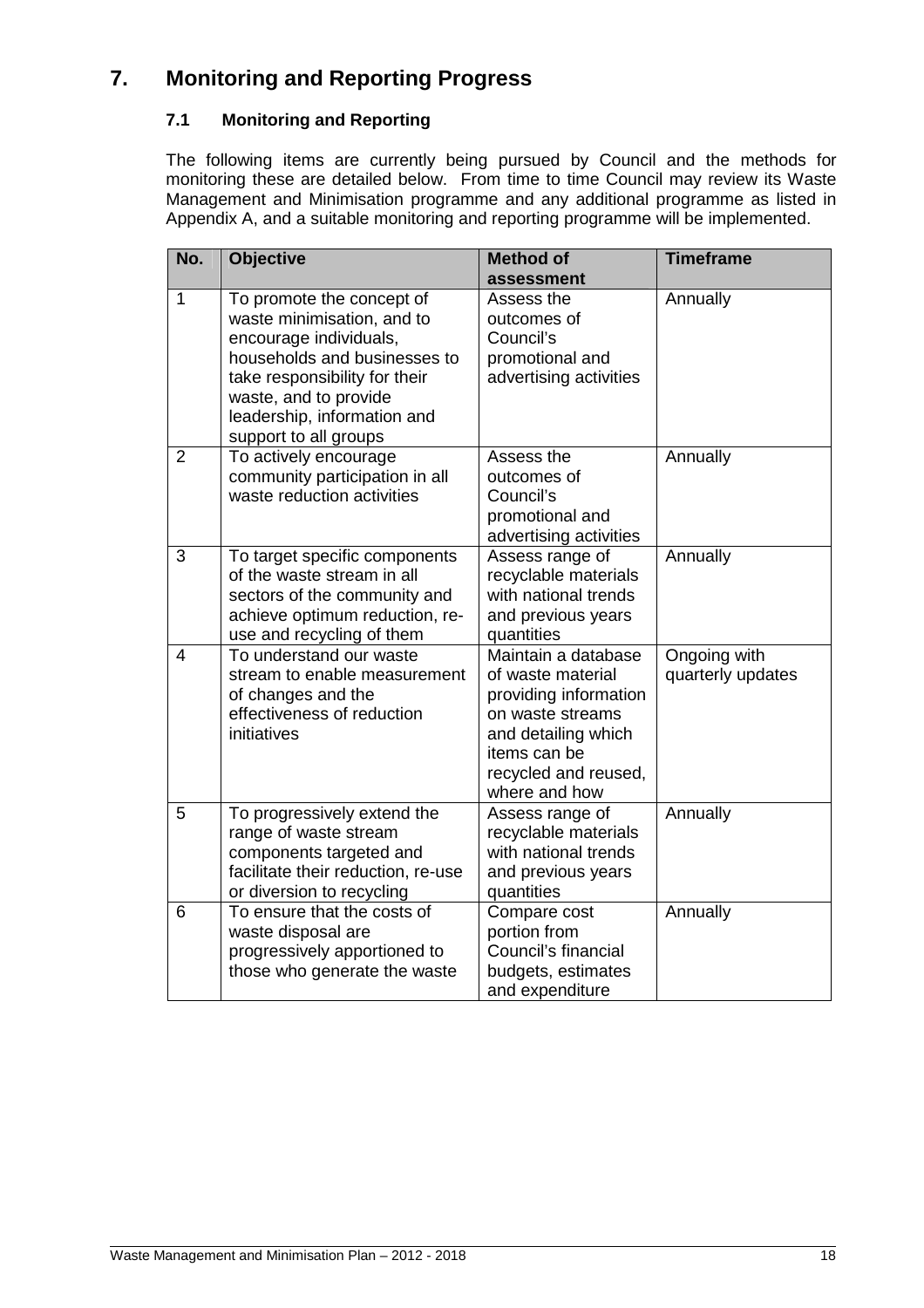## **Waste Management and Minimisation Plan Projects – 2012 to 2018**

#### **1. Introduction**

The projects listed are subject to annual funding and decisions will be made based on priority at the time.

The following measures provide for the gathering of data, for waste awareness education and choices of action in the different sectors producing waste. Action is based on the waste stream of the various sectors, rather than on individual materials in the waste stream, since each sector has different characteristics.

All waste produced must be considered, from commercial, industrial and residential sectors, including that removed by all other contractors, in addition to the waste collected under contract to Council.

There is little data available on materials landfilled or currently recycled from the district. No targets are proposed at this stage, since there is currently insufficient data to base them on.

#### **2. Funding Structure**

**Refuse Collection and Disposal -** The residents of Otorohanga, Kawhia and Aotea communities will fund the costs through a Uniform Targeted Rate.

**Recycling -** Recycling and re-use services are provided on a free to use basis. The costs of operation and maintenance being met from the Collection and Disposal Rates.

**Solid Waste Management -** Council considers that both Otorohanga and Kawhia closed landfills and recycling centres should be funded 80% from the Otorohanga and Kawhia/Aotea communities respectively and 20% from the rural area.

**Waste Minimisation -** Council is dependent on the availability of funding from the waste disposal levy to fund waste minimisation projects. Council currently funds two education programmes within the district and the ongoing costs involved with managing the Street Recycling Bins. Council's next priority is to extend the availability and services for recycling in the rural area. Realistically Council's waste minimisation funds can only achieve these current actions during the timeframe of this WMMP.

#### **3. Targets and Measurement**

 Council is dependant on central government to establish and implement product stewardship provisions. At the time of drafting this WMMP no priority product stewardship schemes had been developed and therefore it is not possible to incorporate any benefits from such schemes into targets for waste minimisation.

#### **4. Action Plan**

 Following is Council's Action Plan, with links to Council's objectives as listed on page four of this Plan.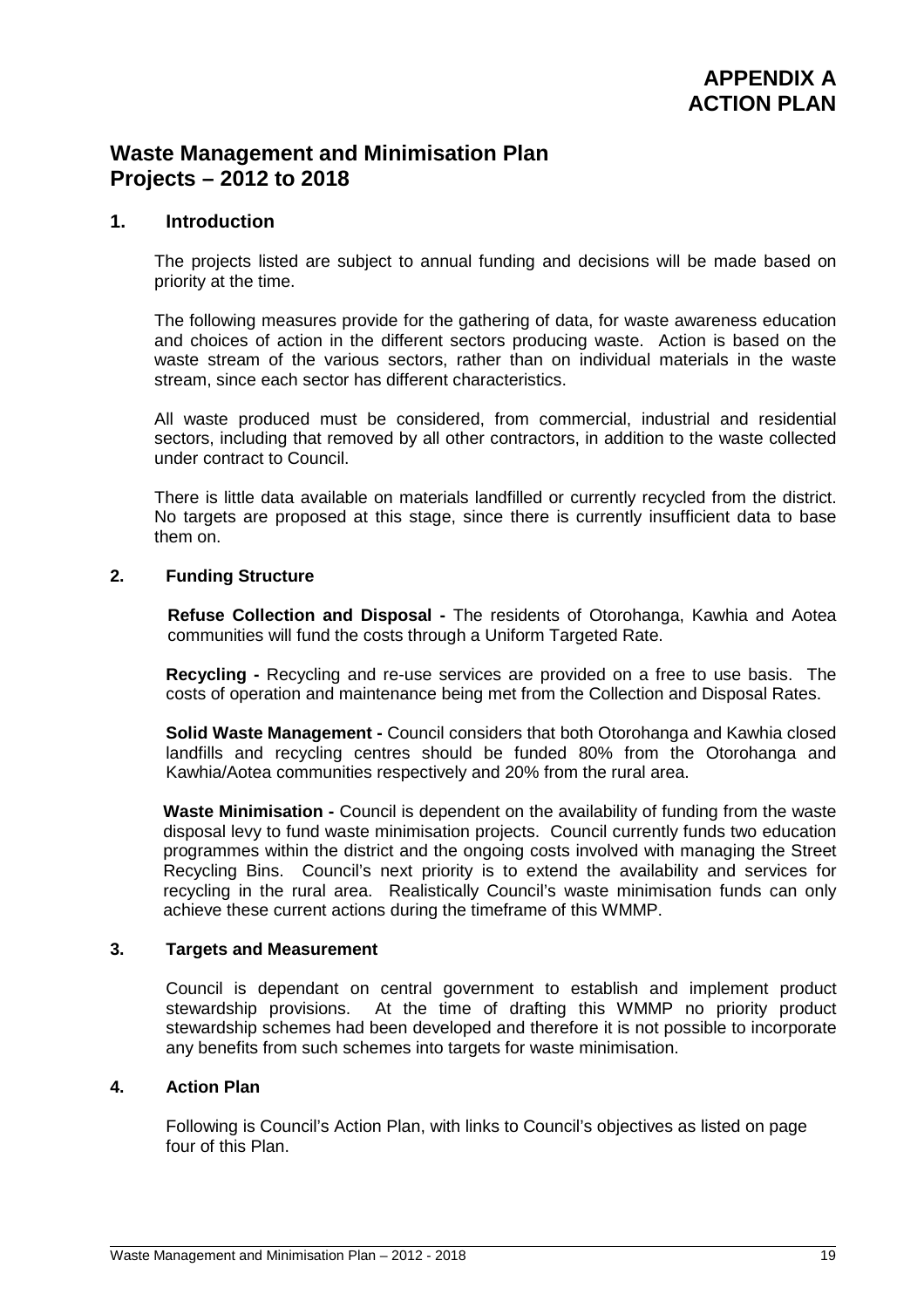### **1. Waste Awareness**

| <b>WHAT</b>                              | <b>HOW</b>                                                                                                                                                                                                                | <b>INDICATIVE</b><br><b>TIMEFRAME</b>                    |  |  |  |
|------------------------------------------|---------------------------------------------------------------------------------------------------------------------------------------------------------------------------------------------------------------------------|----------------------------------------------------------|--|--|--|
| 1. Schools                               | Support the Paper4Trees programme in primary and<br>secondary schools within the district;<br>Support the EnviroSchools programme in primary<br>schools within the district.                                              | Current and<br>ongoing                                   |  |  |  |
|                                          | Meets Council's WMMP Objective No. 1                                                                                                                                                                                      |                                                          |  |  |  |
| 2. Community                             | Require all events on Council land, or which are<br>$\bullet$<br>Council funded, to have a waste minimisation plan;<br>Update Council's website with useful recycling<br>information and links to complementary websites. | Where<br>practicable<br>and economic<br>December<br>2012 |  |  |  |
| Meets Council's WMMP Objective Nos 2 & 4 |                                                                                                                                                                                                                           |                                                          |  |  |  |

# **2. Residential Waste**

|    | <b>WHAT</b>                           | <b>HOW</b>                                                                                                                                                                                                                                                                                                                                | <b>INDICATIVE</b><br><b>TIMEFRAME</b> |  |  |  |
|----|---------------------------------------|-------------------------------------------------------------------------------------------------------------------------------------------------------------------------------------------------------------------------------------------------------------------------------------------------------------------------------------------|---------------------------------------|--|--|--|
| 1. | Urban<br><b>Residents</b>             | Continue with the present kerbside collection of<br>$\bullet$<br>waste and the recyclables $-$ glass bottles & jars,<br>plastic bottles (1 & 2), aluminium and steel cans,<br>paper and cardboard;<br>Promote an awareness of waste avoidance methods<br>and participation in recycling, by the distribution of<br>promotional materials. | Current<br>and<br>ongoing             |  |  |  |
|    |                                       | Meets Council's WMMP Objective No. 4                                                                                                                                                                                                                                                                                                      |                                       |  |  |  |
| 2. | Recyclable<br><b>Materials</b>        | Retain existing range of recyclable materials being<br>$\bullet$<br>collected:<br>Support recycling initiatives / opportunities as they<br>$\bullet$<br>arise.                                                                                                                                                                            | Current<br>and<br>ongoing             |  |  |  |
|    |                                       | Meets Council's WMMP Objective No. 4                                                                                                                                                                                                                                                                                                      |                                       |  |  |  |
| 3. | <b>Recycling</b><br><b>Facilities</b> | Improve current facilities as required.<br>$\bullet$                                                                                                                                                                                                                                                                                      | Where<br>practicable and<br>economic  |  |  |  |
|    | Meets Council's WMMP Objective No. 4  |                                                                                                                                                                                                                                                                                                                                           |                                       |  |  |  |
| 4. | Rural<br><b>Residents</b>             | Operate and/or support three additional recycling<br>$\bullet$<br>centres at rural schools or relevant community<br>centres. Schools/communities would be responsible<br>for the day-to-day management of the facilities but<br>serviced by Council.                                                                                      | December<br>2013                      |  |  |  |
|    | Meets Council's WMMP Objective No. 4  |                                                                                                                                                                                                                                                                                                                                           |                                       |  |  |  |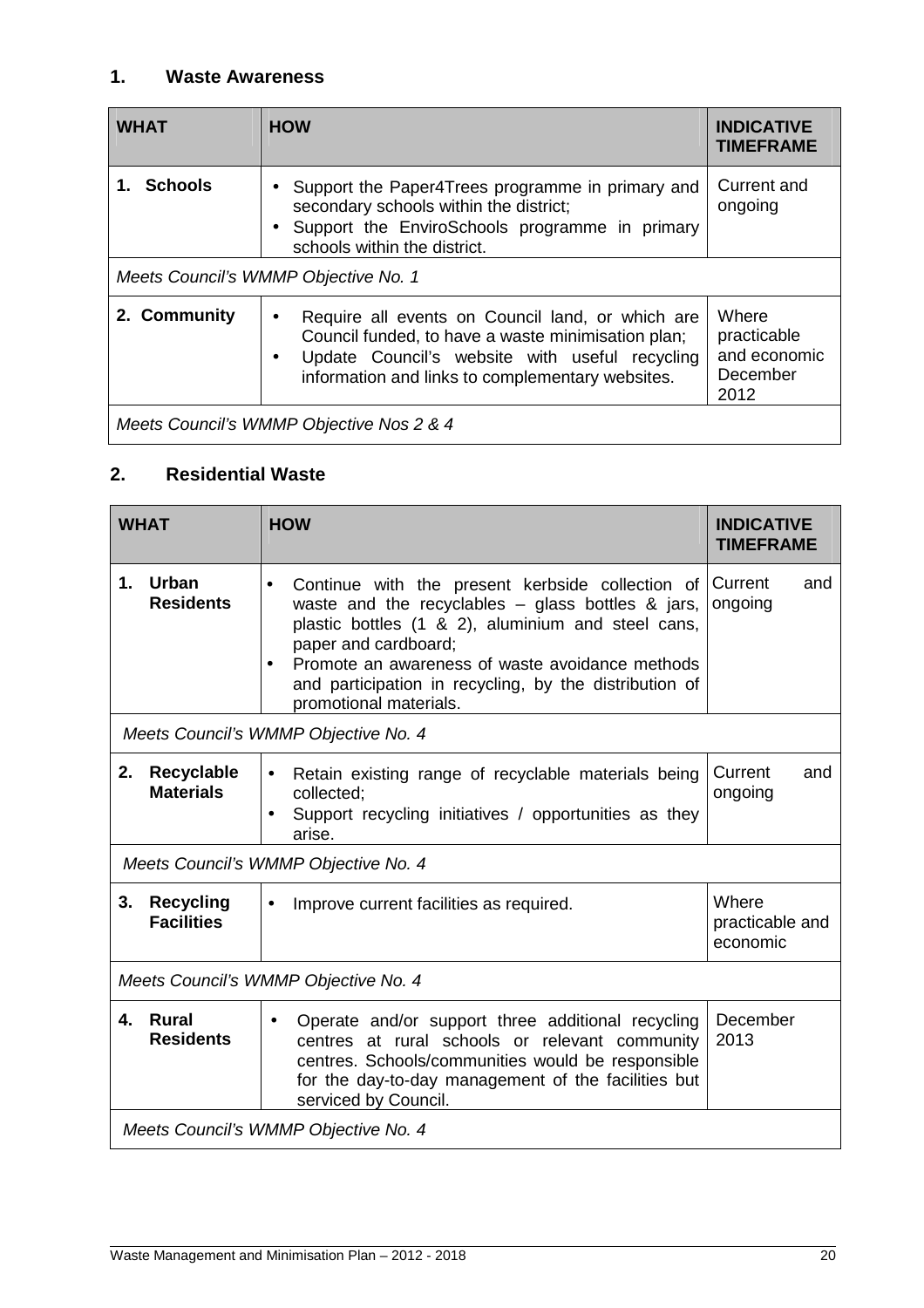### **3. Commercial Waste**

|    | <b>WHAT</b>                                            | <b>HOW</b>                                                                                                                                                                                                                                                                                   | <b>INDICATIVE</b><br><b>TIMEFRAME</b> |  |  |
|----|--------------------------------------------------------|----------------------------------------------------------------------------------------------------------------------------------------------------------------------------------------------------------------------------------------------------------------------------------------------|---------------------------------------|--|--|
| 1. | <b>District</b><br><b>Council</b>                      | Support and promote Council's WMMP in all<br>operations – e.g. tree clearance, vegetation control<br>and disposal;<br>Specifications in contract documents to require<br>appropriate management of waste;<br>Support and promote the use of recycled material in<br>civil projects eg glass. | Where<br>practicable<br>and economic  |  |  |
|    |                                                        | Meets Council's WMMP Objective Nos 1, 2, 3 and 4                                                                                                                                                                                                                                             |                                       |  |  |
| 2. | <b>Business</b>                                        | Encourage all businesses to provide in-house<br>$\bullet$<br>recycling facilities via the Otorohanga Businesses<br>Association.                                                                                                                                                              | Ongoing                               |  |  |
|    |                                                        | Meets Council's WMMP Objective Nos 1, 2, 3, 4, 5 and 6                                                                                                                                                                                                                                       |                                       |  |  |
| 3. | Food and<br><b>Hospitality</b>                         | diversion<br>the<br>of<br>food<br>other<br>Increase<br>and<br>$\bullet$<br>biodegradable wastes from the waste stream.<br>Council's Environmental Health Officer will carry out<br>education at the time of inspection of food premises.                                                     | Ongoing                               |  |  |
|    | Meets Council's WMMP Objective Nos 1, 2, 3, 4, 5 and 6 |                                                                                                                                                                                                                                                                                              |                                       |  |  |
| 4. | Garden<br><b>Contractors</b>                           | Contractors will be encouraged to shred and chip<br>$\bullet$<br>green waste on site, rather than deliver it to a<br>community facility;<br>Establish recycling outlet in Otorohanga to receive<br>plastic waste generated by gardeners.                                                     | Ongoing<br>2013                       |  |  |
|    | Meets Council's WMMP Objective Nos 1, 2, 3, 4, 5 and 6 |                                                                                                                                                                                                                                                                                              |                                       |  |  |

## **4. Industrial Waste**

| <b>WHAT</b>                                            | <b>HOW</b>                                                                                                                                                                                      | <b>INDICATIVE</b><br><b>TIMEFRAME</b> |  |  |
|--------------------------------------------------------|-------------------------------------------------------------------------------------------------------------------------------------------------------------------------------------------------|---------------------------------------|--|--|
| Rural                                                  | Encourage the rural community to recycle:<br>silage wrap;<br>$\circ$<br>agrichemical and animal<br>plastic<br>health<br>$\circ$<br>containers;<br>o any other recycling opportunities as arise. | Ongoing                               |  |  |
| Meets Council's WMMP Objective Nos 1, 2, 3, 4, 5 and 6 |                                                                                                                                                                                                 |                                       |  |  |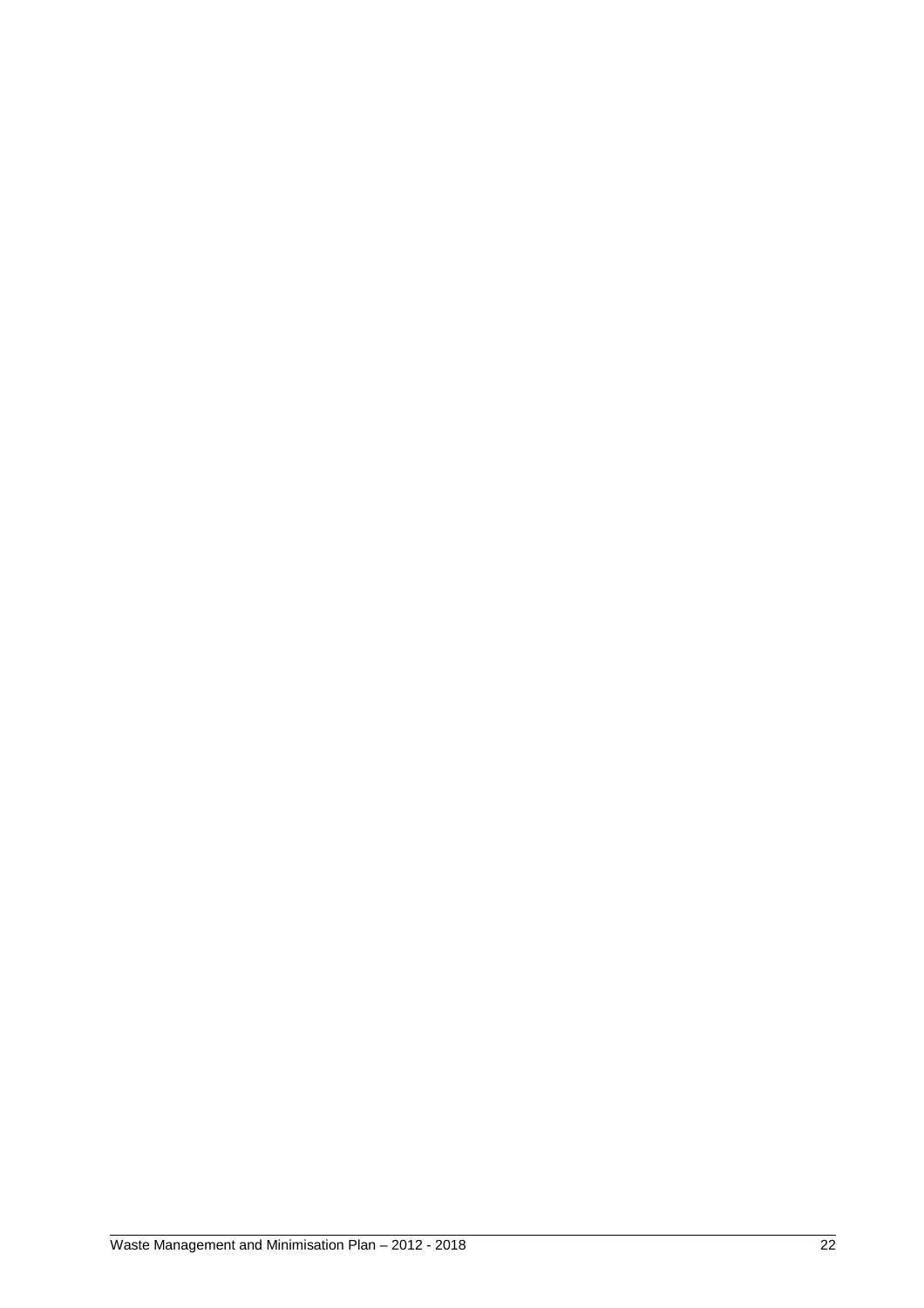

### **APPENDIX B RURAL RECYCLING CENTRE LOCATIONS PRIORITY CALCULATIONS**

\$7,098

\$24.82

 $$273"$ 

Hauturu

45 Ξ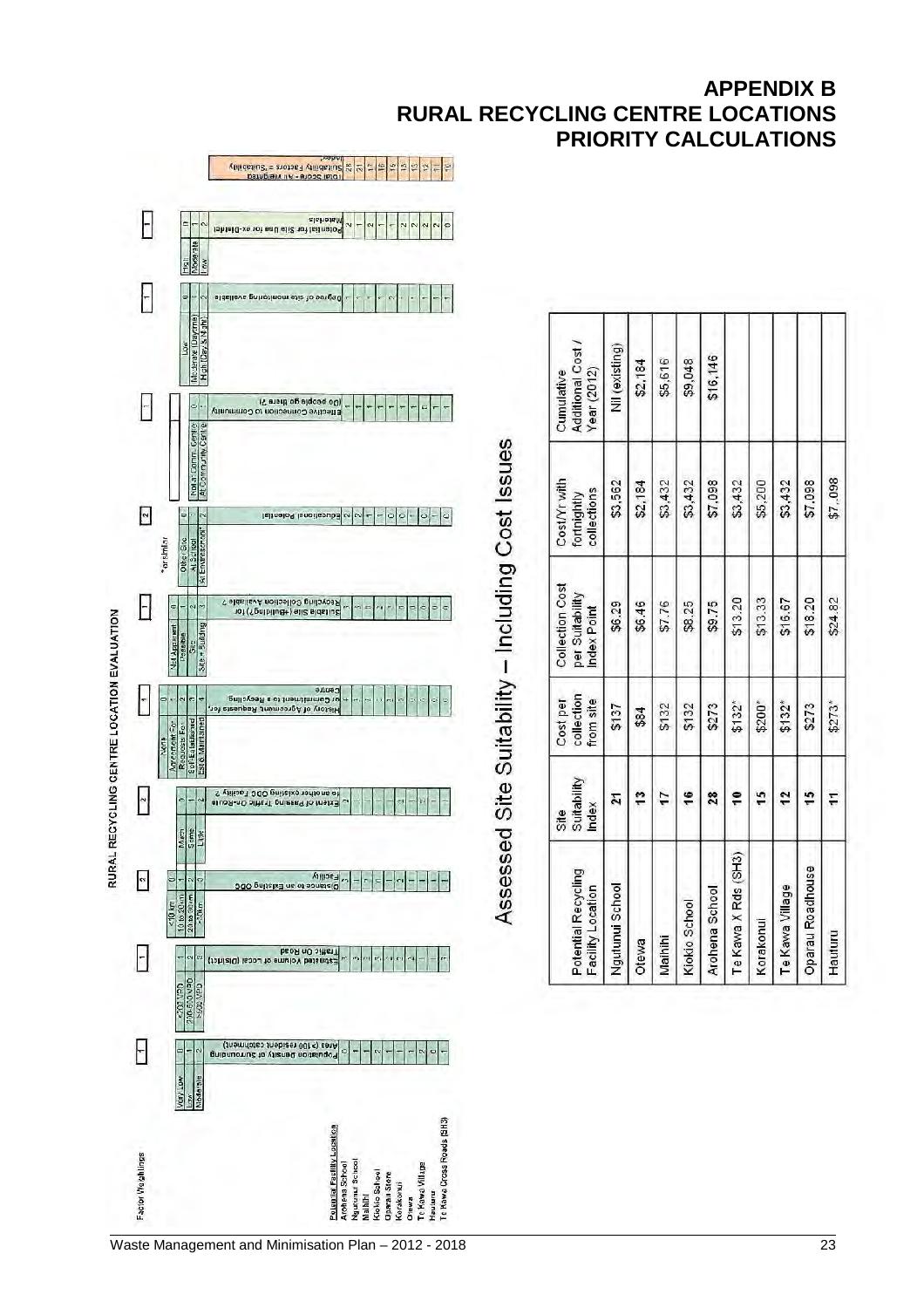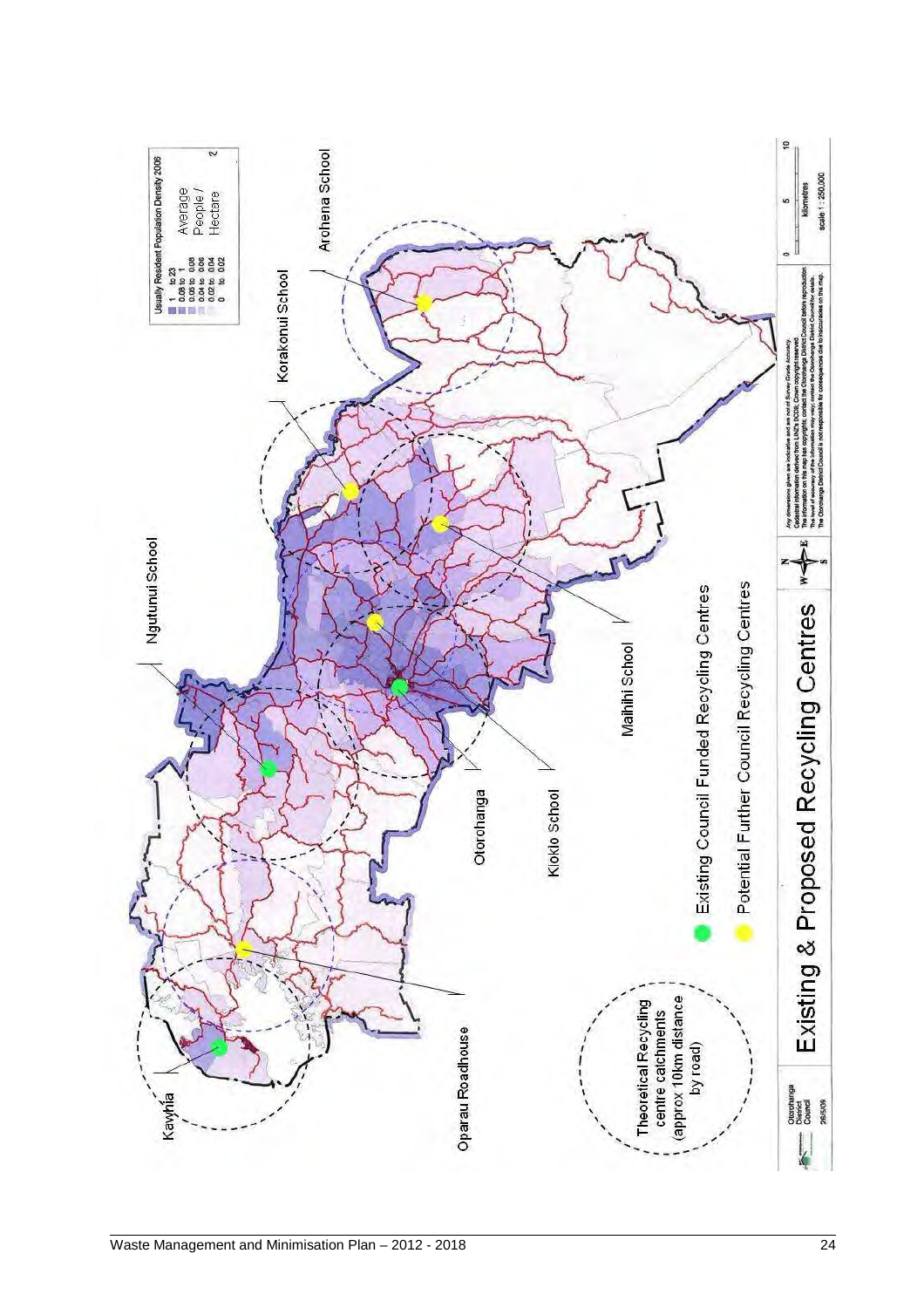**APPENDIX C WASTE ASSESSMENT 2011** 

# **WASTE ASSESSMENT 2011**

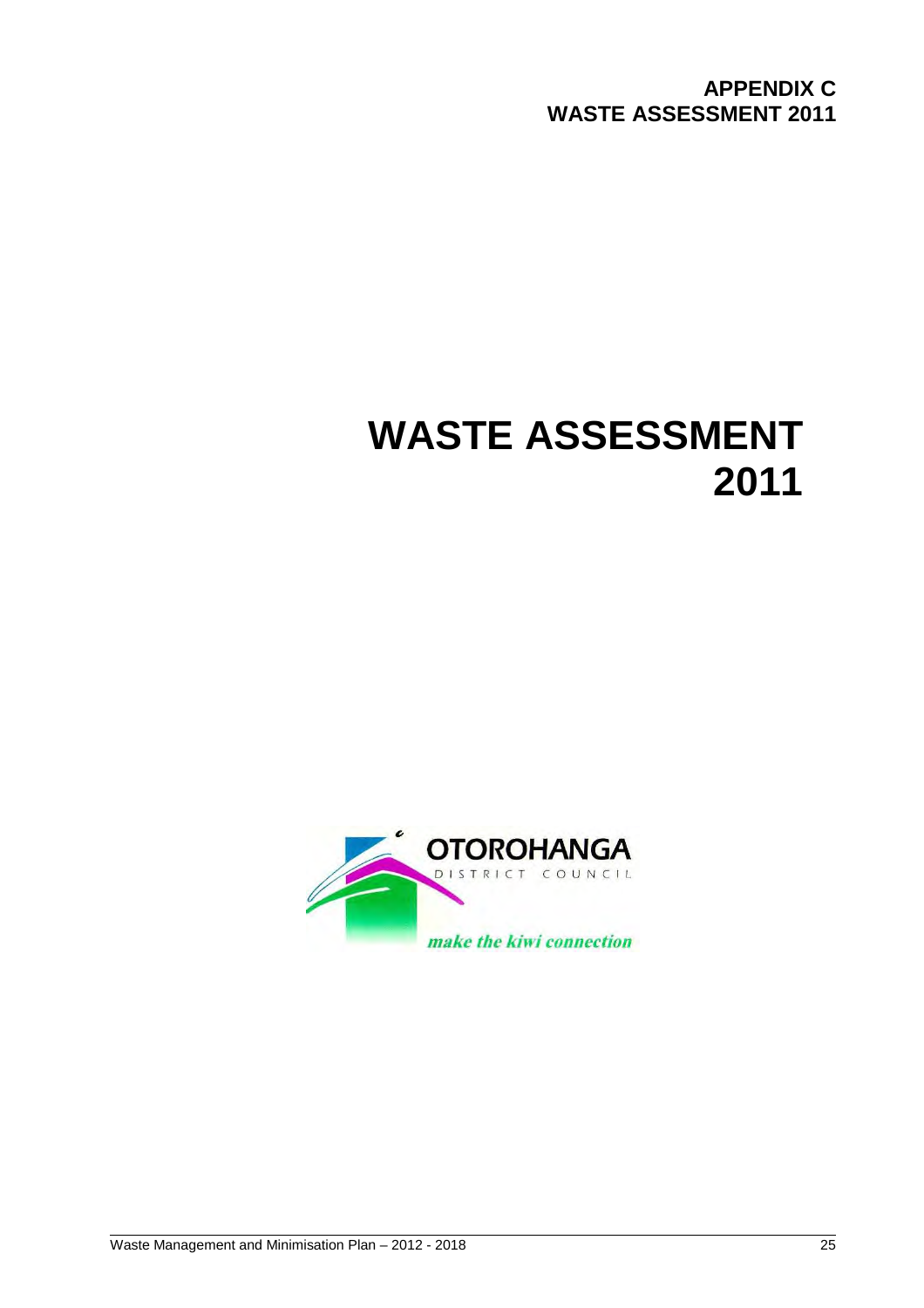

# **TABLE OF CONTENTS**

| 1. |  |  |  |
|----|--|--|--|
| 2. |  |  |  |
| 3. |  |  |  |
| 4. |  |  |  |
| 5. |  |  |  |
| 6. |  |  |  |
| 7. |  |  |  |
|    |  |  |  |
| 1. |  |  |  |
| 2. |  |  |  |
| 3. |  |  |  |
| 4. |  |  |  |
| 5. |  |  |  |
| 6. |  |  |  |
| 7. |  |  |  |
| 8. |  |  |  |
| 9. |  |  |  |
|    |  |  |  |
| 1. |  |  |  |
| 2. |  |  |  |
| 3. |  |  |  |
| 4. |  |  |  |
| 5. |  |  |  |
| 6. |  |  |  |
| 7. |  |  |  |
| 8. |  |  |  |
|    |  |  |  |
| 1. |  |  |  |
| 2. |  |  |  |
| 3. |  |  |  |
| 4. |  |  |  |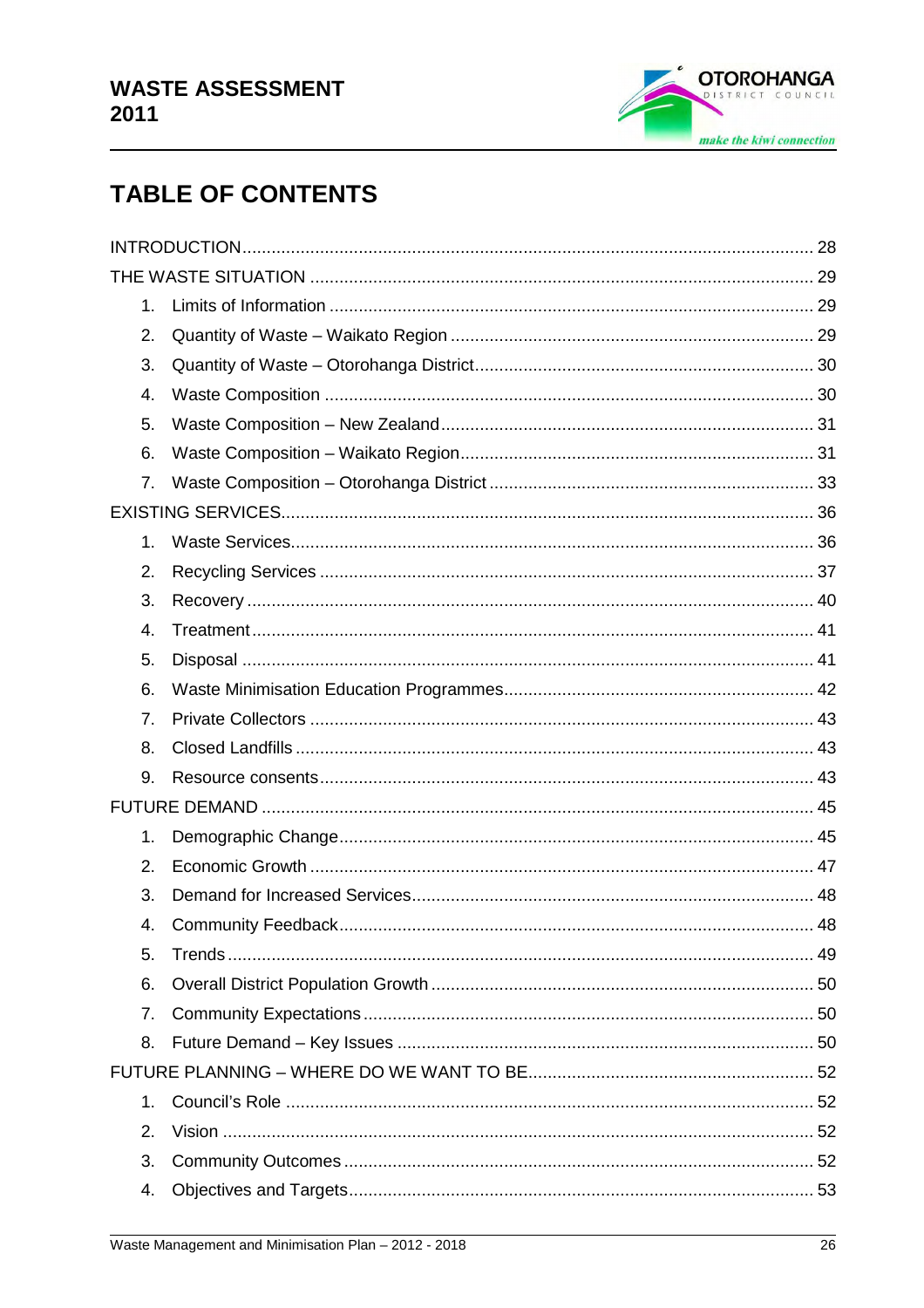### TABLES

|  | Table 2: Comparisons of Composition of Kerbside Bagged Refuse Te Kuiti 1997, |  |
|--|------------------------------------------------------------------------------|--|
|  |                                                                              |  |
|  |                                                                              |  |
|  |                                                                              |  |
|  |                                                                              |  |
|  |                                                                              |  |
|  | Table 7: Resource Consents - Closed Landfills and Cleanfill Site 44          |  |
|  |                                                                              |  |
|  |                                                                              |  |
|  |                                                                              |  |
|  | Table 11: Levels of Service Performance Targets 2012/13 to 2021/23 55        |  |
|  |                                                                              |  |

### FIGURES

|  | Figure 2: Estimates of the Composition of Waste Disposed of to Landfills, 2004 32 |  |
|--|-----------------------------------------------------------------------------------|--|
|  |                                                                                   |  |
|  | Figure 4: Composition of Waste - Otorohanga / Kawhia Kerbside 2002 33             |  |
|  | Figure 5: Composition of Residential Bagged Waste Entering Landfill from          |  |
|  |                                                                                   |  |
|  |                                                                                   |  |
|  |                                                                                   |  |
|  |                                                                                   |  |
|  |                                                                                   |  |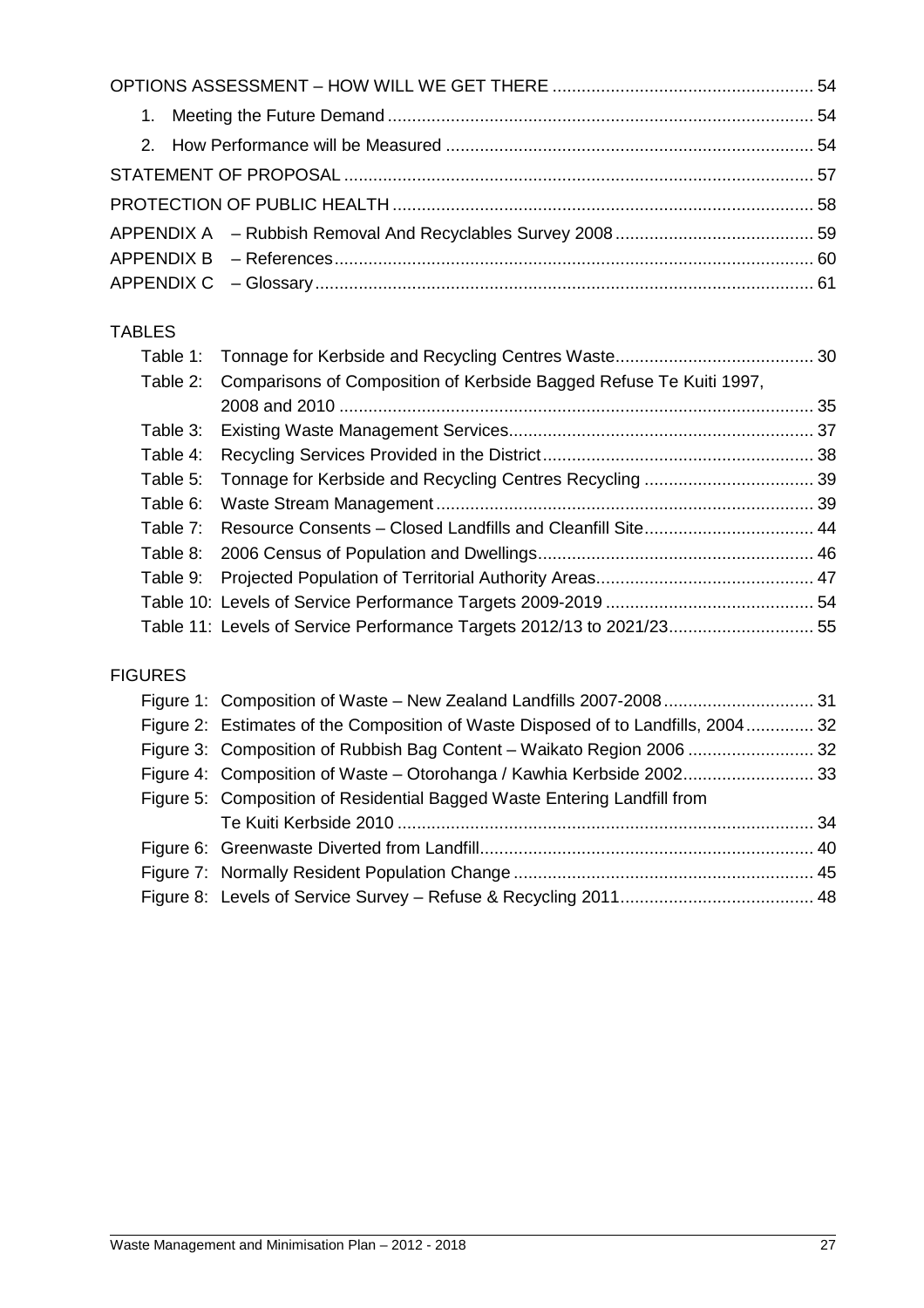

# **INTRODUCTION**

Otorohanga District Council has a statutory responsibility to promote effective and efficient waste management and minimisation within the Otorohanga District under section 42 of the New Zealand Waste Minimisation Act 2008 (WMA) and to review its Waste Management and Minimisation Plan no later than 1 July 2012.

Section 50 of the WMA requires all Territorial Authorities to prepare a 'Waste Assessment' in accordance with Section 51 of the Act. The Waste Assessment is the first step in conducting a comprehensive review of Otorohanga District Council's WMMP. The Waste Assessment compiles available information on waste and diverted materials generated within the Otorohanga District. Future demands for waste facilities and services are considered and the assessment looks at the practicable options available to meet those future demands while achieving Otorohanga District Council's waste management and minimisation objectives.

Council's waste management and minimisation activities are focused on the reduction and diversion of solid waste. It includes educational programmes targeted at improving awareness of the benefits of waste reduction and services available, promotion of and support for community initiatives.

Preparation for this document commenced in August 2011, using information assembled from a variety of sources. Every effort has been made to achieve a reasonable degree of accuracy in this assessment.

The information obtained in this waste assessment was considered appropriate when giving regards to:

- The significance of the information;
- The costs of, and difficulty in, obtaining the information;
- The extent of the Council's resources:
- The possibility that the Council may be directed under the Health Act 1956 to provide the services referred to in that Act.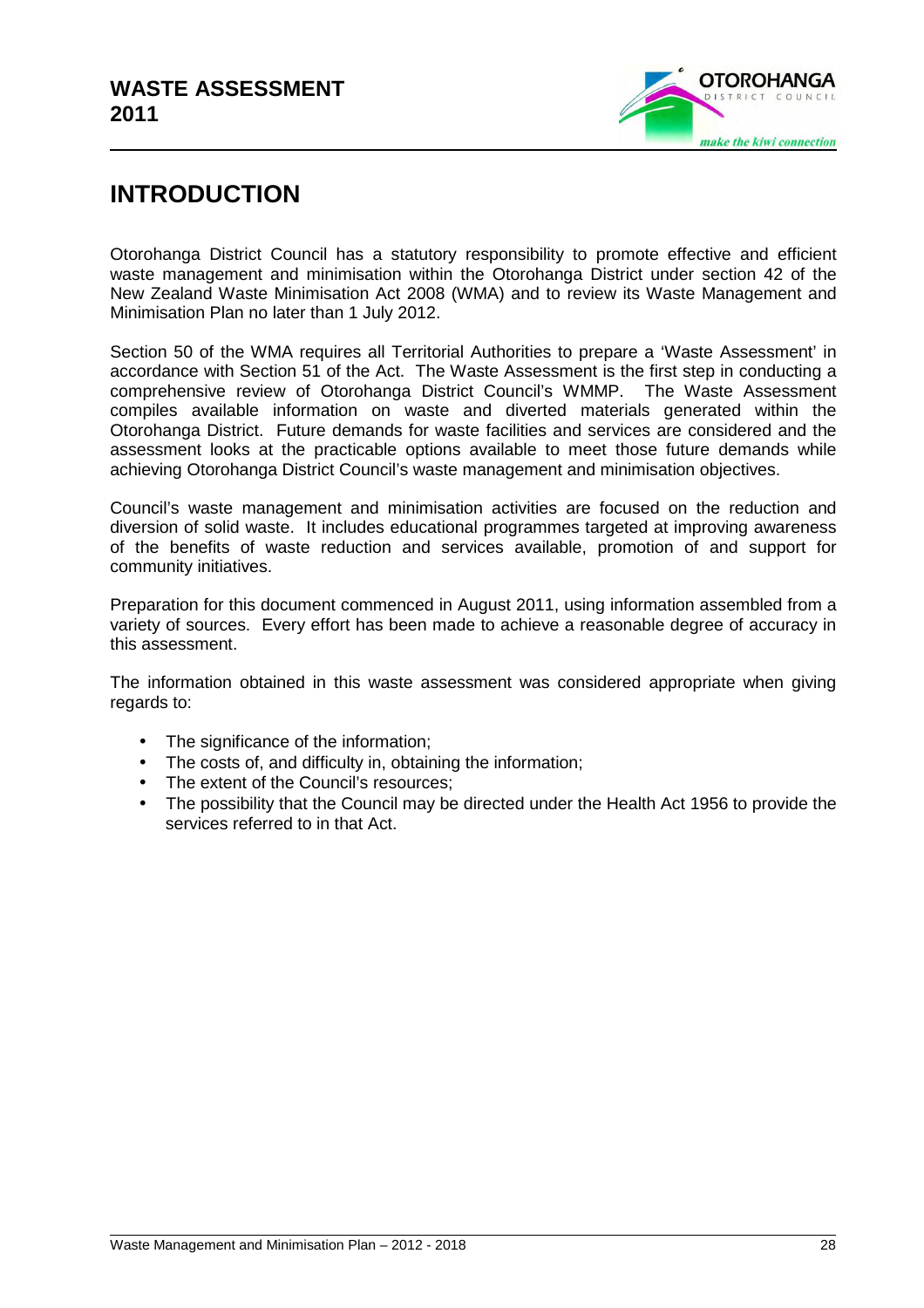

# **THE WASTE SITUATION**

#### **1. Limits of Information**

This section outlines the available information about waste and diverted material generated in the Otorohanga District which is recycled, recovered, treated or disposed of to landfill. The information includes available data about quantities, composition, source and destination of waste and diverted material.

Waste operators collecting waste within the Otorohanga District are, as yet, not required to be licensed by Council. The information in this assessment has been collated from data collected from Council's only contractor providing the collections and by staff of the Otorohanga District Council. This however is not a full account of the waste and diverted material generated within the district as unknown quantities of refuse and recycling are collected by a number of private collectors running small operations.

In rural areas on-site disposal commonly occurs, therefore, the opportunity for waste minimisation and the capture of information regarding the nature and quantity of these recyclable or recoverable materials is unknown. If this waste was dealt with through Recycling Centres, recycling centres or landfills, data on waste to landfill and waste minimisation effects would be more accurate and more certainty about environmentally beneficial disposal could be achieved.

#### **2. Quantity of Waste – Waikato Region**

In 2007 there were five municipal solid waste landfills for general waste in the Waikato Region, five disposal sites associated with industrial operations and at least 13 consented cleanfills of significant size. Of the five regional landfills, two are the main repositories for waste - Hampton Downs and Tirohia Landfills. Both landfills accept waste from Hamilton City and other parts of the Waikato and Auckland regions.

The largest of the regional landfills, at Hampton Downs near Meremere, has a consented volume of 30,000,000 $m<sup>3</sup>$  over a term expiring in 2030. Its consent was issued in 2001.

Waikato Regional Council's 1996 survey of Hamilton City and the six District Council areas measured about 151,000 tonnes of waste discarded. Of this, 90,000 tonnes went to the Horotiu landfill, which at that time received waste from Hamilton, Te Awamutu and the Thames-Coromandel District.

From this survey and population information it is estimated that in 1996, on average, each person in the Waikato Region generated 528 kg of household waste. It also identified that 150,000 to 200,000 tonnes of waste came from businesses and commercial properties. The survey also found that composition of waste varied significantly between communities.

A further survey of District Councils in 2001 indicated that the amount of household waste generated per person increased slightly to 594 kg.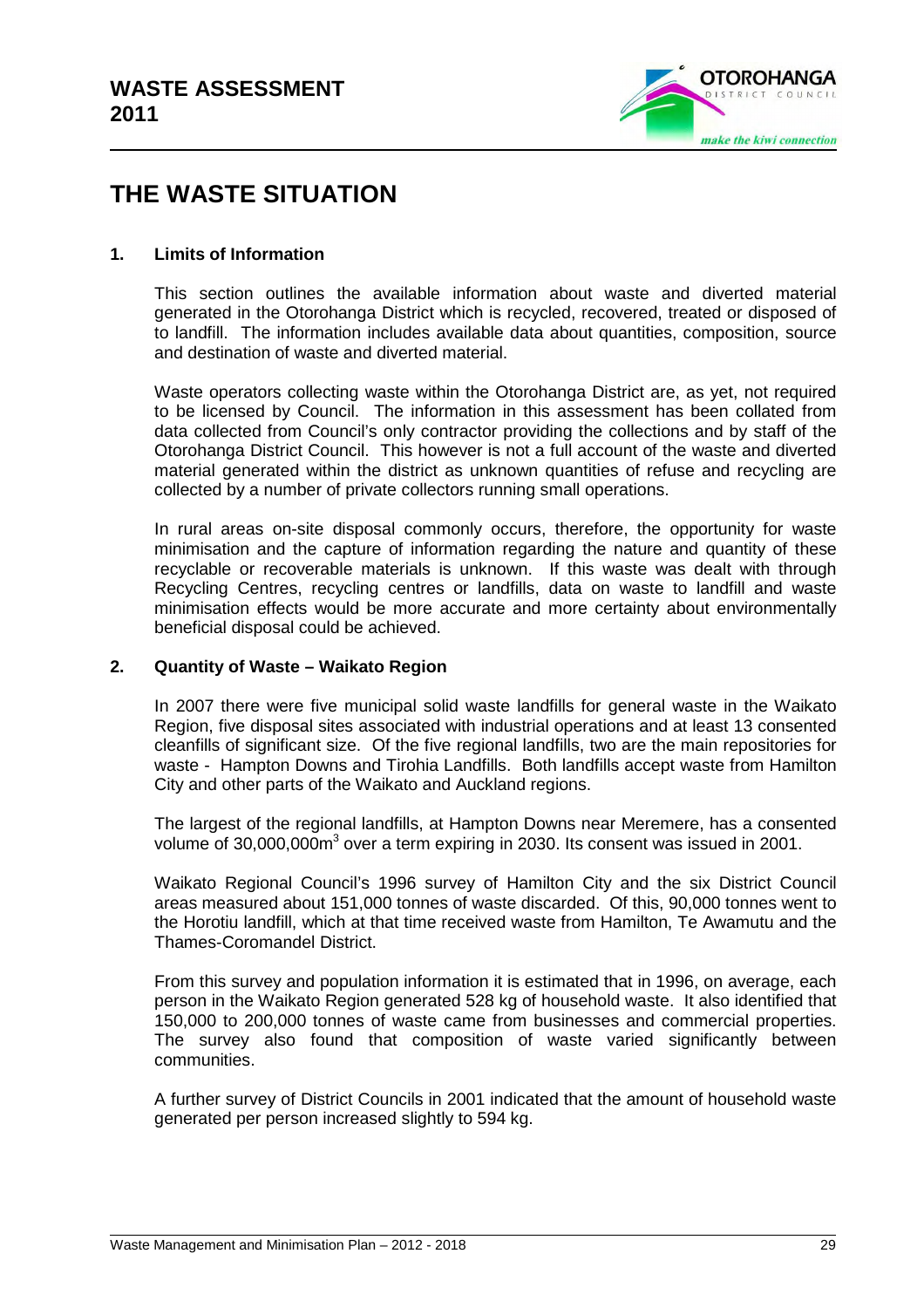#### **3. Quantity of Waste - Otorohanga District**

Council's Solid Waste Contractor sends all its refuse to the Waitomo District Landfill at Te Kuiti. It is the nearest municipal landfill to the District and is a fully engineered and consented site. The landfill has a consented capacity of 232,000 tonnes. Waitomo District Council have advised that their physical capacity of Cells 1 to 4, as stated in their approved Design Report (May 2006) for the amended landfill design, totals 350,000m3. This equates to a tonnage of approximately 295,000 tonnes after allowing for compaction (1tonne  $/m<sup>3</sup>$ ), cover material and capping (15%). Of this amount, approximately 127,000 tonnes is estimated to have been filled to December 2010, leaving 168,000 tonnes of remaining capacity within the approved design. At an average filling rate of 10,000 tonnes per year, the approved landfill design offers approximately 16 years of capacity. A survey completed by Waitomo District Council in January 2011, followed by some computer modelling work, showed that a total of 450,000 tonnes could be accommodated within the existing approved footprint.

The following tables illustrate the volumes of refuse from Otorohanga District Council's kerbside collection and Recycling Centres for 2010 and 2011. The information provided to Council is indicative only.

| Tonnage for Kerbside and Recycling Centres 2010 |                 |                               |       |  |  |  |  |
|-------------------------------------------------|-----------------|-------------------------------|-------|--|--|--|--|
|                                                 | <b>Kerbside</b> | <b>Recycling Centres</b>      |       |  |  |  |  |
|                                                 |                 |                               |       |  |  |  |  |
| Otorohanga                                      | 157.82          | Otorohanga                    | 93.6  |  |  |  |  |
| Kawhia & Aotea                                  | 37.34           | Kawhia                        | 34.2  |  |  |  |  |
|                                                 |                 | Oparau                        |       |  |  |  |  |
| <b>Total Kerbside</b>                           | 195.16          | <b>Total Recycling Centre</b> | 127.2 |  |  |  |  |

| <b>Tonnage for Kerbside and Recycling Centres 2011</b> |                 |                               |        |  |  |  |  |
|--------------------------------------------------------|-----------------|-------------------------------|--------|--|--|--|--|
|                                                        | <b>Kerbside</b> | <b>Recycling Centres</b>      |        |  |  |  |  |
|                                                        |                 |                               |        |  |  |  |  |
| Otorohanga                                             | 219.01          | Otorohanga                    | 112.8  |  |  |  |  |
| Kawhia & Aotea                                         | 56.35           | Kawhia                        | 46.56  |  |  |  |  |
|                                                        |                 | Oparau                        | 2.808  |  |  |  |  |
| Total Kerbside                                         | 275.36          | <b>Total Recycling Centre</b> | 162.16 |  |  |  |  |

#### **Table 1 : Tonnage for Kerbside and Recycling Centre Waste**

 Council employs a Litter Control Officer who travels all of Council's roads and the State Highways over the period of a month. During this period, on average, she collects 4.55 tonnes of litter per month. This is transferred to the Waitomo District Council landfill.

#### **4. Waste Composition**

Re-use and recycling provide opportunities to divert waste from the landfill. Identifying materials that are in the waste stream can show what valuable materials are being thrown away which could be recycled, reused or recovered. This information helps develop waste minimisation policies, targets and waste minimisation education programmes to improve recycling within the district. Council can and does support private recycling initiatives, where they are economically and environmentally sustainable and fit within its overall waste management objectives.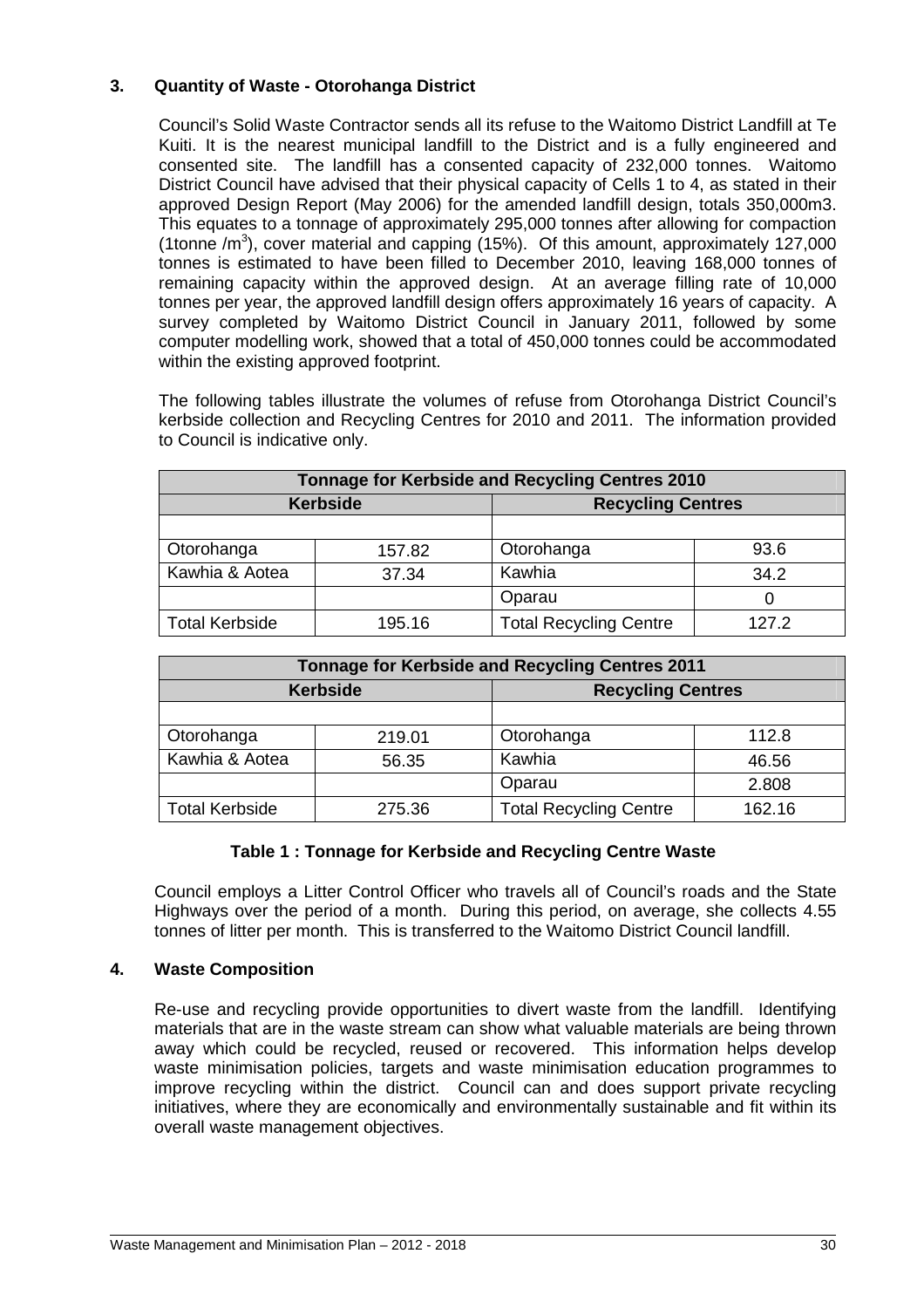#### **5. Waste Composition – New Zealand**

New Zealand disposed of an estimated 3.156 million tonnes of waste to landfills in 2006. The Ministry for the Environment, Environmental Report Card July 2009, estimates the composition of waste disposed of to landfills in New Zealand by reporting the results of waste composition audits at four national indicator sites (landfills). The sites are a sample of the 60-plus landfills across the country and provide a best available national picture of waste disposal patterns in New Zealand.

Organic waste was the largest proportion of waste disposed of to landfills in 2007-2008, representing 28 per cent of the overall waste stream; rubble and potentially hazardous waste were next, representing about 15 per cent each; and timber represented 11 per cent. Potentially reusable wastes, such as organic waste, rubble, timber, paper, plastic, metal and glass, together represented most of the waste stream.



**Fig 1 : Composition of Waste – New Zealand Landfills 2007-2008**  Source: Ministry of Environment 2008b

Between 2002-2004 and 2007-2008, the proportions of organic, plastic, glass, and nappies and sanitary waste have increased in the New Zealand waste stream, while rubble, paper and metal waste have decreased. These changes reflect changing consumption patterns, recovery rates of recyclable materials, and construction activity.

#### **6. Waste Composition – Waikato Region**

The following estimates of the composition of waste disposed at landfills was carried out by Waste Not Consulting in 2004.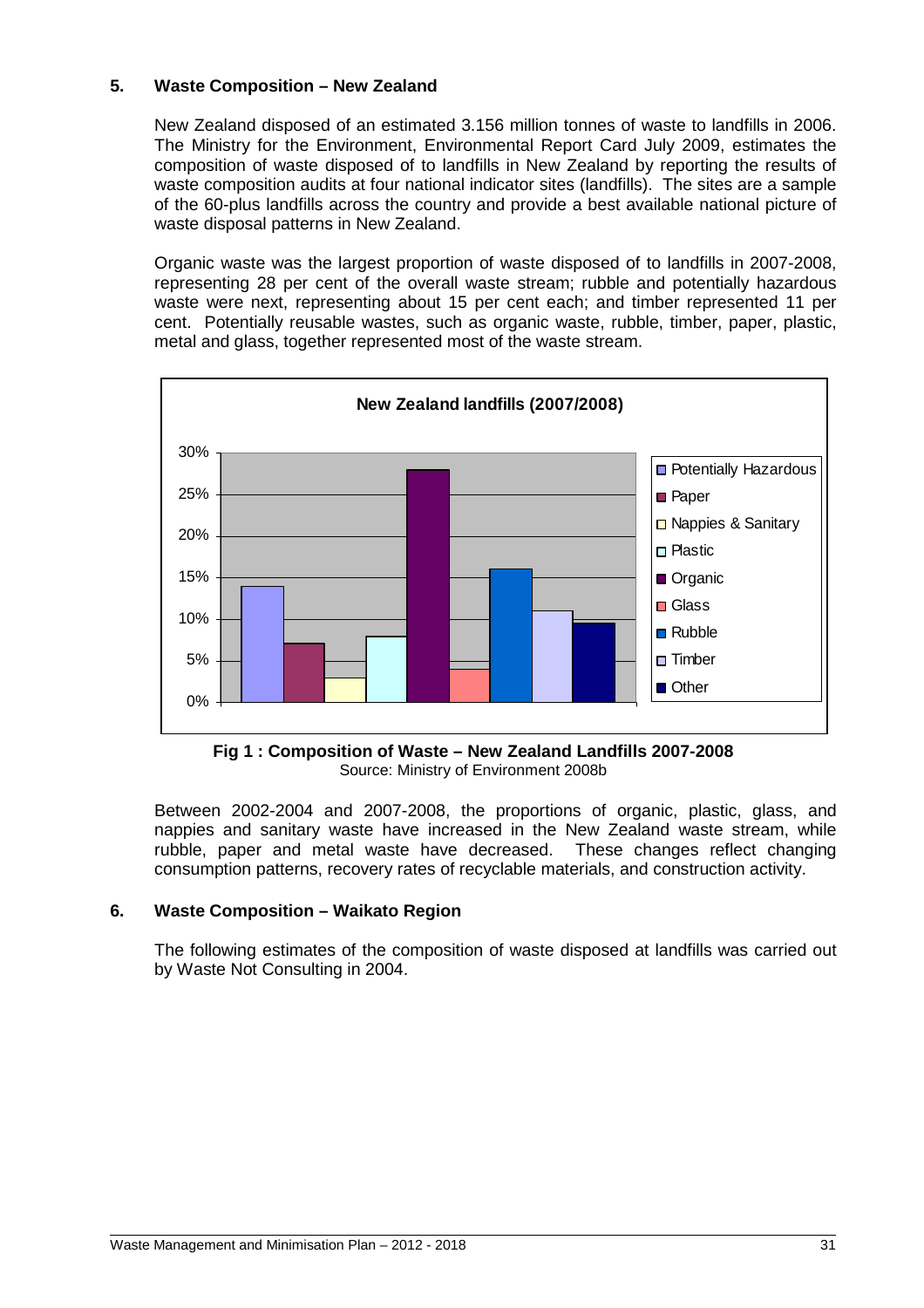

Source: Waste Not Consulting, 2006.

#### **Fig 2 : Estimates of the Composition of Waste Disposed of to Landfills 2004**

In 2006 Waste Not Consulting analysed the contents of rubbish bags and provided the following composition:



#### **Fig 3 : Composition of Rubbish Bag Content – Waikato Region 2006**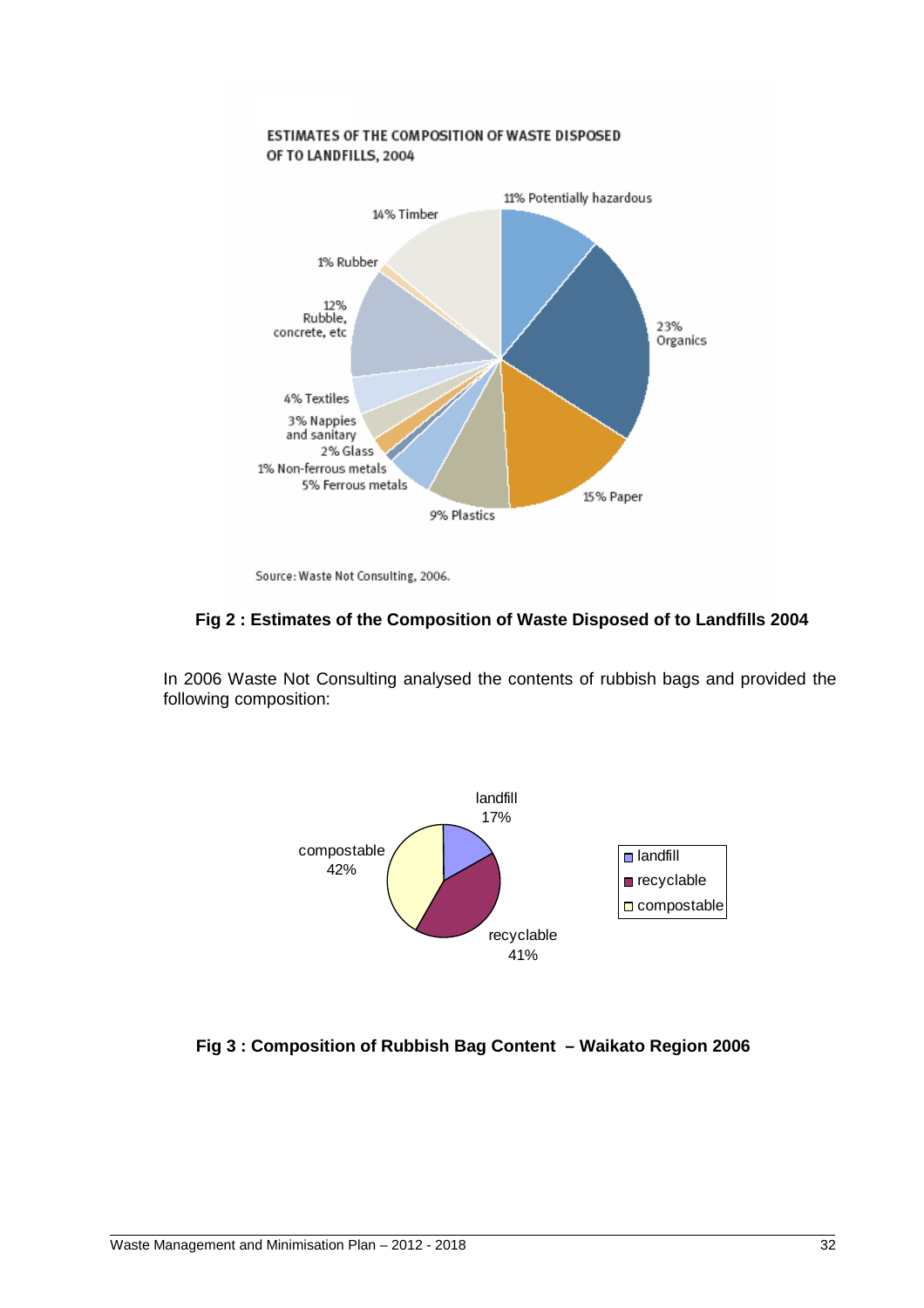#### **7. Waste Composition – Otorohanga District**

Waste diversion programmes aim to reuse, recycle or recover waste products, with the emphasis being on waste as a resource. Programmes of this nature are typically pitched at a local level, with Council currently involved in the provision of recycling facilities and a kerbside collection of recyclables in conjunction with the refuse bag collection service.

The Otorohanga District Council, carried out an analysis of the kerbside bagged refuse collection in 2002. The findings from that exercise showed that there is potential for increased diversion of recyclables to occur, particularly in Kawhia.

The results from the waste analysis are presented in the table and figure below:



**Fig 4 : Composition of Waste – Otorohanga / Kawhia Kerbside 2002** 

The Otorohanga District Council has similar demographics to our neighbour, Waitomo District Council, who carried out an analysis of the kerbside bagged refuse collection in July 2010. The findings from that exercise showed that there is potential for increased diversion to occur, even without growth. Approximately 50% by weight of the surveyed bags contained potentially recyclable material.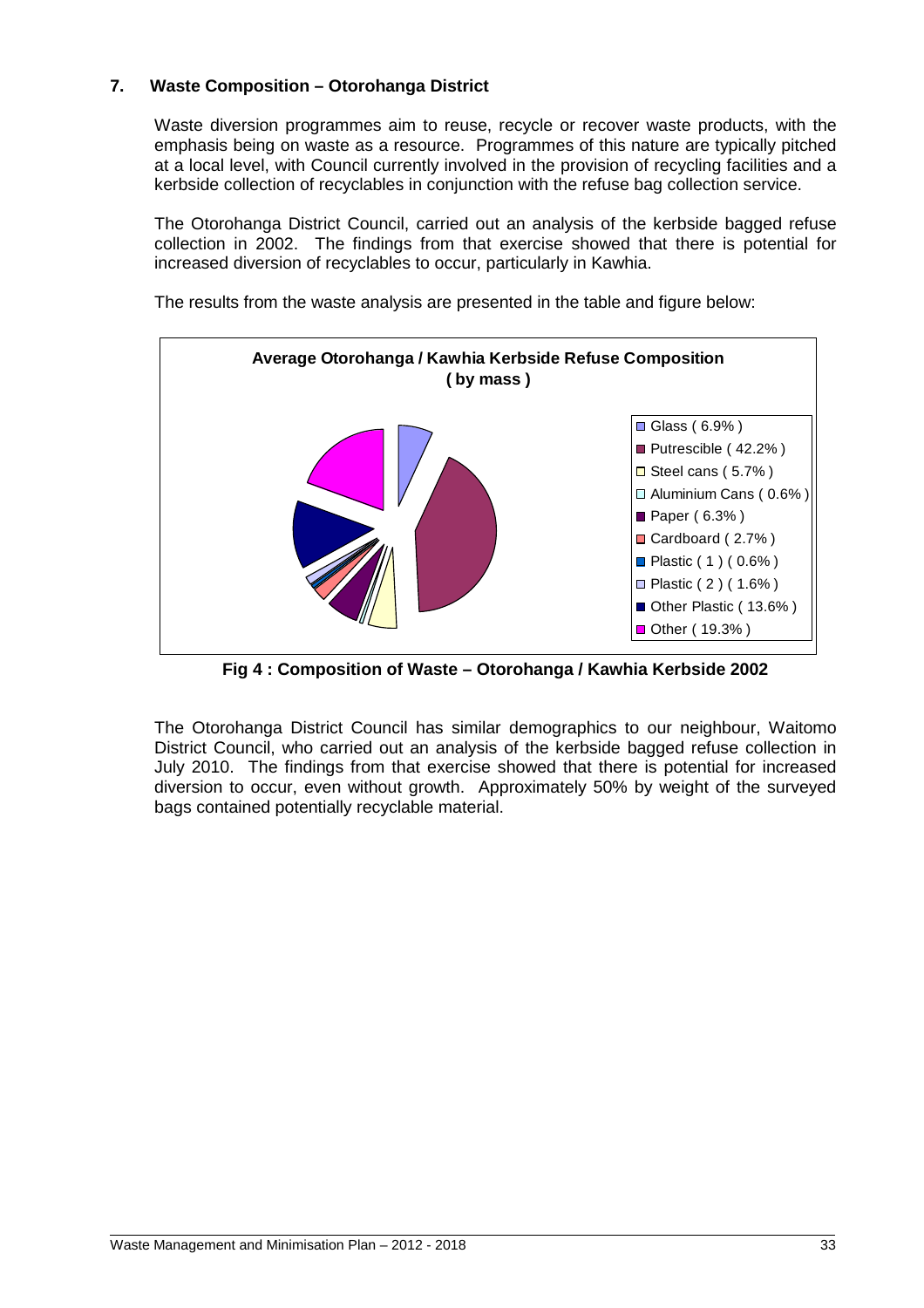

#### **Fig 5 : Composition of Residential Bagged Waste Entering Landfill from Te Kuiti Kerbside 2010**

In summary, approximately 50% of all kerbside waste going to landfill is potentially able to be diverted. It is evident that more emphasis on the recycling of organic material, paper and plastics is required.

A comparison of audit results recorded by Te Kuiti kerbside bagged refuse in 1997, 2008 and 2010 (see table below) shows that the greatest opportunity for reducing demand on landfill capacity is by targeting residential organic wastes, which has increased greatly in volume since the 2008 audit.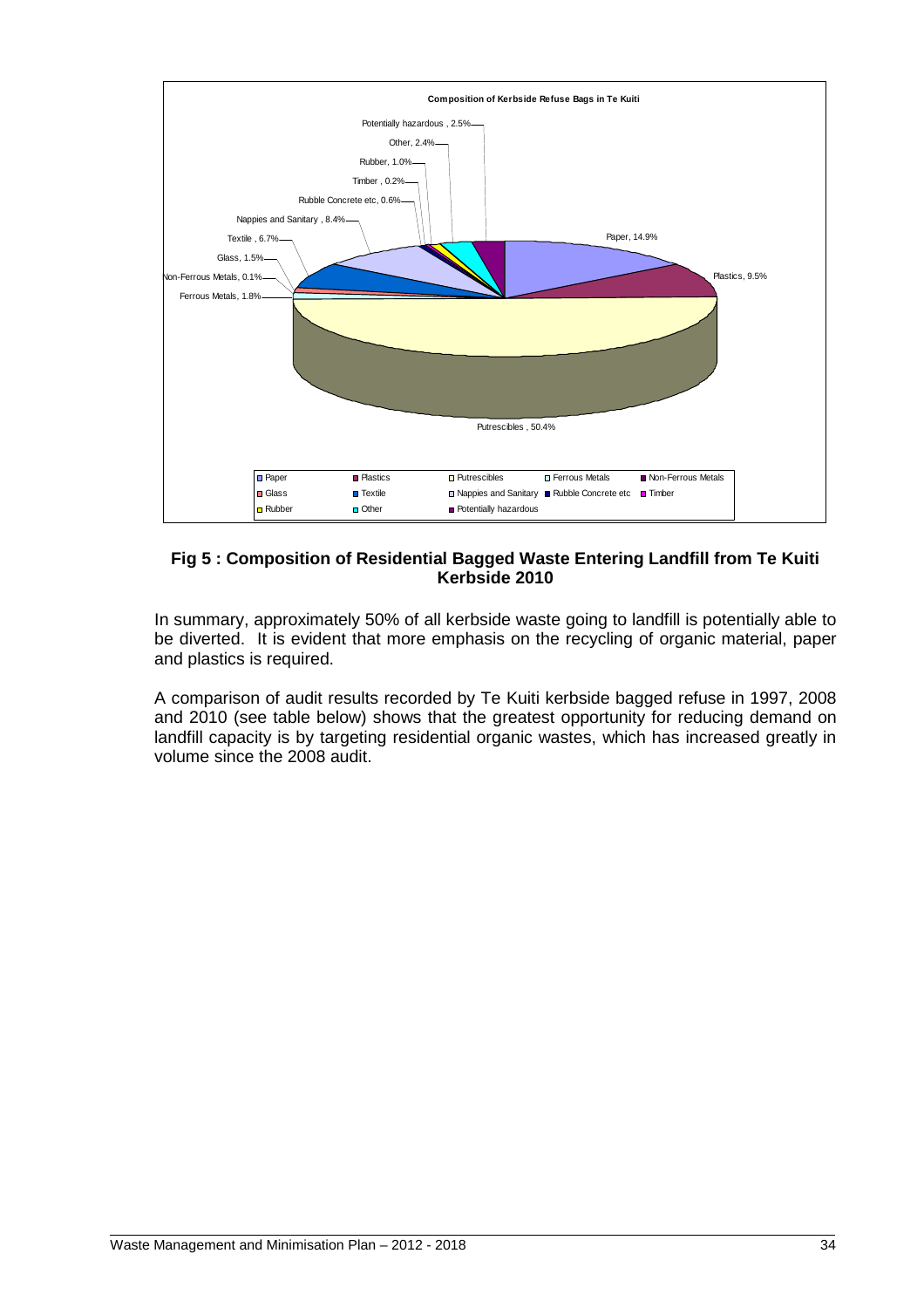| <b>Waste Composition</b> | <b>Te Kuiti (1997)</b> | <b>Te Kuiti (2008)</b> | <b>Te Kuiti (2010)</b> | Change % |
|--------------------------|------------------------|------------------------|------------------------|----------|
| Organic                  | 54%                    | 29%                    | 50.4%                  | $+21.4%$ |
| Paper                    | 19%                    | 25%                    | 14.9%                  | $-10.1%$ |
| <b>Plastic</b>           | 7%                     | 13%                    | 9.5%                   | $-3.5%$  |
| <b>Glass</b>             | 3%                     | 8%                     | 1.5%                   | $-6.5%$  |
| Metal                    | 6%                     | 7%                     | 1.95%                  | $-5.05%$ |
| Nappies and sanitary     | Not recorded           | 4%                     | 8.4%                   | $+4.4%$  |
| <b>Textiles</b>          | 5%                     | 3%                     | 6.7%                   | $+3.7%$  |
| Construction             | 0                      | $1\%$                  | 0.8%                   | $-0.2%$  |
| Other                    | 6%                     | 10%                    | 5.9%                   | $-4.1%$  |

**Table 2 : Comparisons of Composition of Kerbside Bagged Refuse Te Kuiti 1997, 2008 and 2010**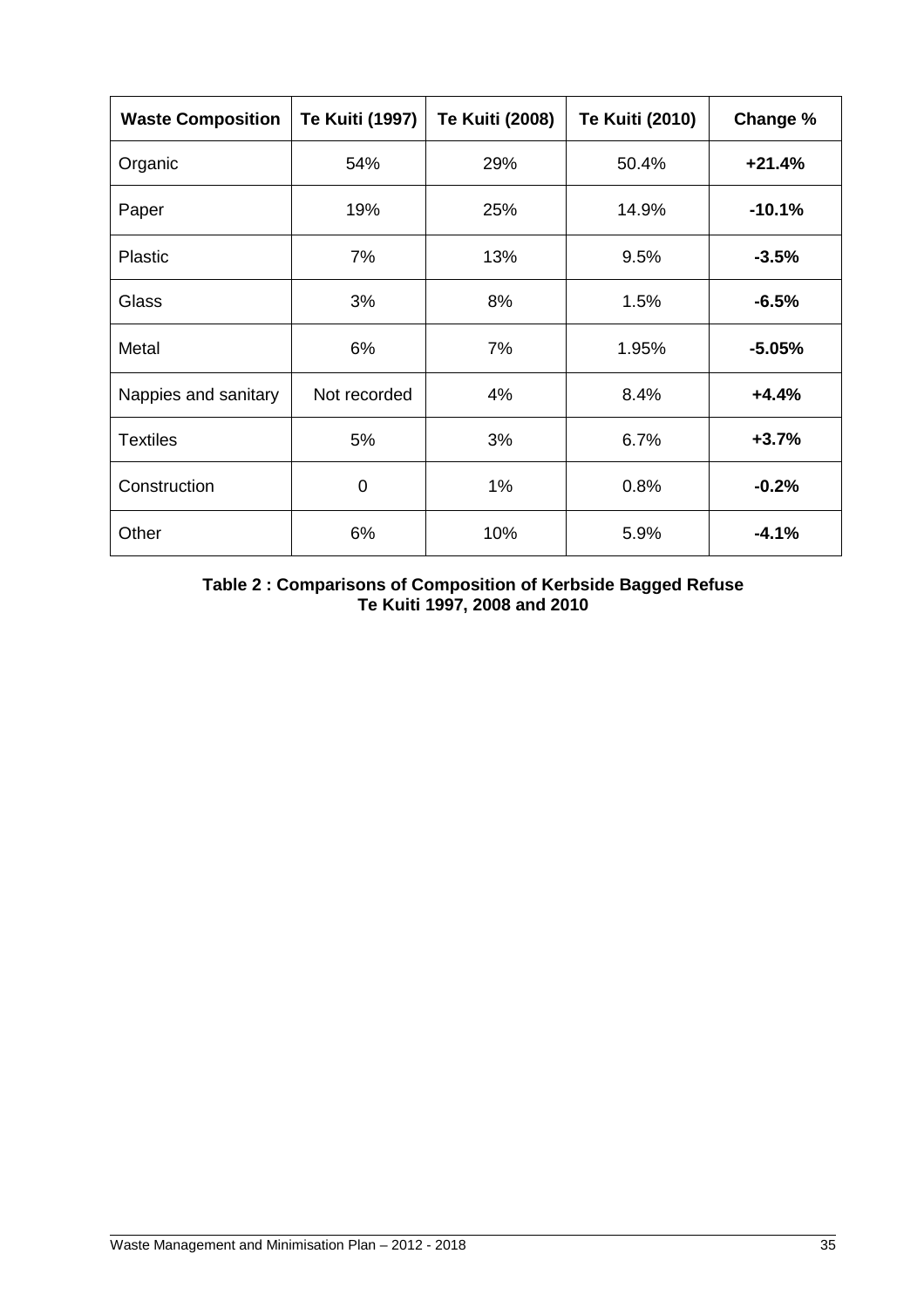

# **EXISTING SERVICES**

This section provides information of the key waste management and minimisation services provided throughout the district. Council ensures a range of services is provided to meet the Waste Minimisation Act 2008 requirements and to ensure refuse is adequately collected and disposed of for the purpose of public health protection under the requirements of the Public Health Act 1956.

The Otorohanga District Waste Management and Minimisation Plan comprises a mix of key strategic waste facilities and services that currently service the district. These include kerbside collection of refuse and recyclables, street litter and recycling bins, recycling facilities and waste transfer stations. Continuation of education programmes raise awareness of the benefits of waste minimisation and the services Council provides in support of waste management in the district.

#### **1. Waste Services**

A weekly kerbside refuse bag collection service is provided in the following communities:

- Otorohanga;
- Kawhia;
- Aotea.

The collection activity provides an efficient and cost effective means of collecting household refuse from medium to high density urban areas in order to safeguard public health and the environment. Official refuse bags are available on a user-pays basis from grocery outlets throughout the district and neighbouring communities. This service has been available since April 1998 and is an equitable method for residents utilising the service. In the context of waste minimisation practices, fees and charges provide a proven incentive for residents to reduce volumes of waste for disposal and increase resource recovery through recycling.

All commercial businesses have access to the kerbside collection or can make their own private arrangements.

A street litter bin collection service is provided by Council in strategic sites throughout the Otorohanga and Kawhia townships. Collections for the coastal community, which experience high summer visitor numbers, is increased over the summer period.





Otorohanga Refuse Bin Kawhia Refuse Bin

Waste may also be deposited at Council's two Recycling Centres, for which a user-charge is levied.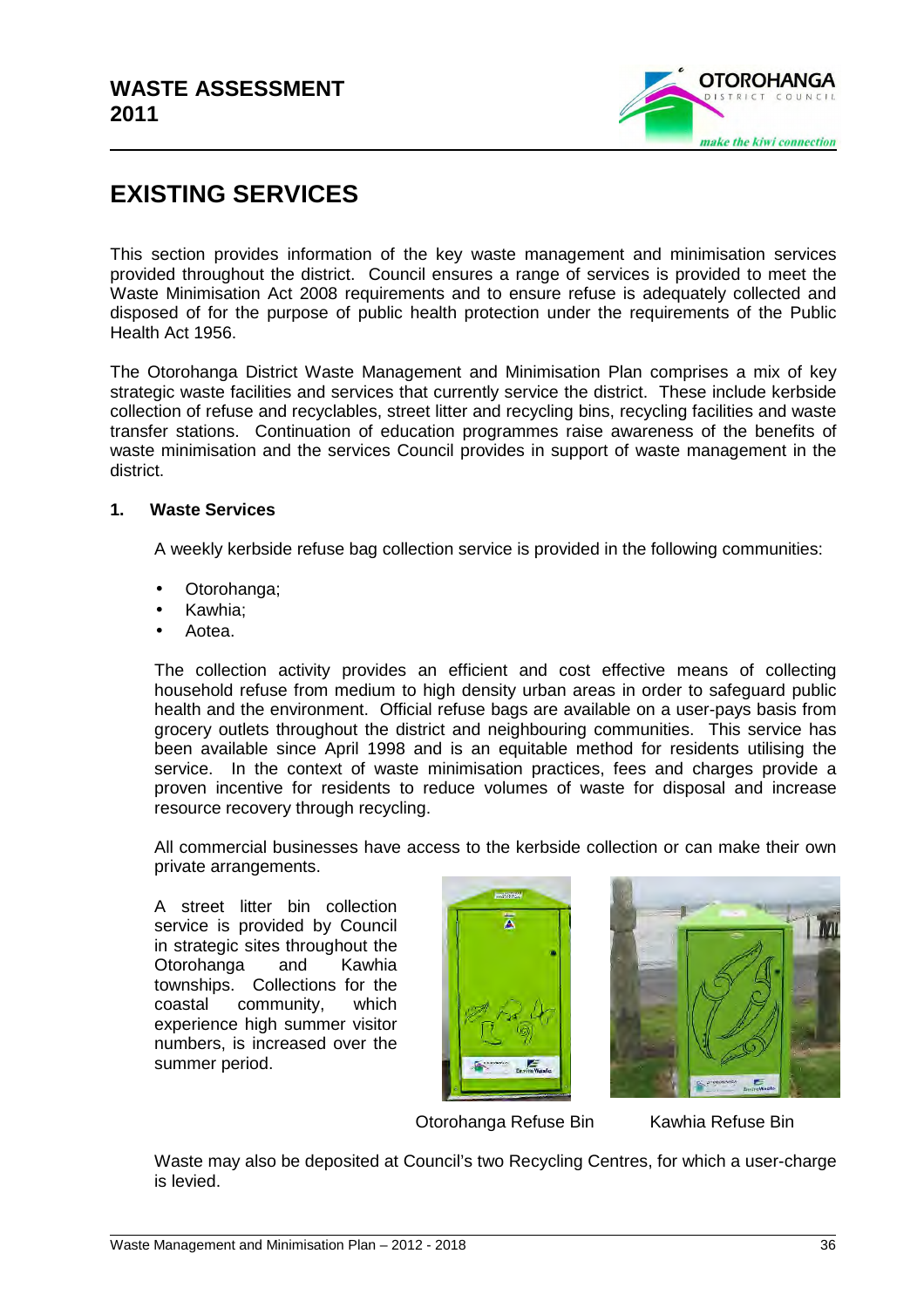There are no facilities to allow collection or disposal of waste from rural households, although rural residents have access to Council's Recycling Centres.

The following table shows the current collection services:

| <b>Location</b> | <b>Kerbside</b><br><b>Kerbside</b><br><b>Refuse</b><br><b>Recycling</b><br><b>Collection</b><br><b>Collection</b> |            | <b>Litter Bin</b><br><b>Collection</b> | <b>Transfer</b><br><b>Station</b><br>(TS) | <b>Recycling</b><br><b>Centre</b> |
|-----------------|-------------------------------------------------------------------------------------------------------------------|------------|----------------------------------------|-------------------------------------------|-----------------------------------|
| Otorohanga      |                                                                                                                   |            |                                        |                                           |                                   |
|                 | Wednesdays                                                                                                        | Wednesdays | Daily                                  |                                           | at TS                             |
| Kawhia          |                                                                                                                   |            |                                        |                                           |                                   |
|                 | Mondays                                                                                                           | Mondays    | Daily                                  |                                           | at TS                             |
|                 |                                                                                                                   |            |                                        |                                           |                                   |
| Aotea           | Mondays                                                                                                           | Mondays    |                                        |                                           | at TS                             |
| Oparau          |                                                                                                                   |            |                                        |                                           |                                   |
| Ngutunui        |                                                                                                                   |            |                                        |                                           |                                   |
|                 |                                                                                                                   |            |                                        |                                           | at School                         |

#### **Table 3 : Existing Waste Management Services**

The following factors affect refuse collection and management:

- Higher cost for refuse collection in lower populated rural areas;
- Difficulties in obtaining data from private sector

#### **2. Recycling Services**

The WMA defines recycling as the reprocessing of waste or diverted material to produce new material.

There are two refuse and recycling centres in the Otorohanga District. These stations act as central collection points where the recyclable and reusable materials are separated out from waste prior to landfill, as rural properties in the district are not provided with a weekly recycling service. Council provides for the collection, without charge, of recyclable material at both Recycling Centres. Both these facilities also accept greenwaste, treated timber, scrap steel and other items (see table below) for a fee, making diversion a priority.

Council also provides a 're-use' shop at the Otorohanga Recycling Centre. These facilities provide an opportunity for a not-for-profit community based organisation to fundraise, at no charge.



**Otorohanga Recycling Centre**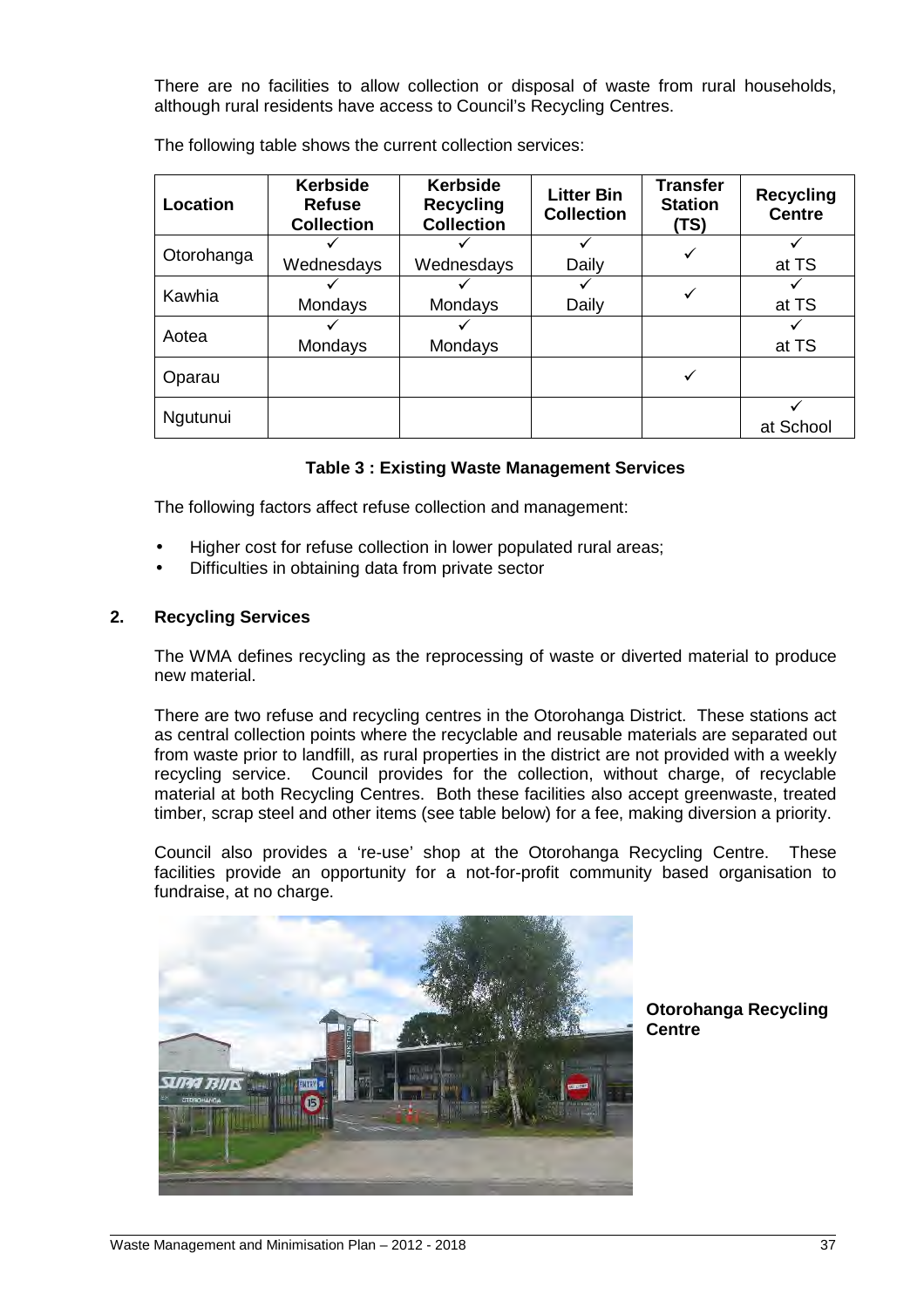| <b>Name</b>                 | Location           | <b>Key Services</b>     | <b>Operator</b>            |
|-----------------------------|--------------------|-------------------------|----------------------------|
| Otorohanga                  | 40 Progress Drive, | <b>Recycling Centre</b> | EnviroWaste                |
| <b>Recycling Centre</b>     | Otorohanga         | and waste transfer      |                            |
| Kawhia Recycling            | Lake Road,         | <b>Recycling Centre</b> | EnviroWaste                |
| Centre                      | Kawhia             | and waste transfer      |                            |
| Ngutunui Recycling          | Ngutunui Road,     | <b>Recycling Centre</b> | Ngutunui School            |
| Centre                      | Ngutunui           |                         | <b>Board of Trustees</b>   |
| Arohena Recycling<br>Centre | Kahorekau Rd       | <b>Recycling Centre</b> | Arohena Recycling<br>Group |

The following table shows the recycling services provided in the District:

#### **Table 4 : Recycling Services Provided in the District**

Kerbside recycling services have been operating in the District since April 1998, with limited services offered prior to this date.

60 litre recycling containers are provided to all properties on the kerbside collection routes. Recyclables collected each week are glass, tins, aluminium cans, plastics 1 & 2, paper and cardboard.

All commercial businesses have access to recycling through the kerbside collections, although once the quantities of recycled material exceeds 20kg or more than the volume of the recycling container they are required to take their recycling to the Recycling Centres or make their own private arrangements.

15 recycling bins (Recycling in Public Places Initiative - RIPPI) were installed in December 2008 in the Central Business District and tourist areas within Otorohanga community, thanks to a grant from the Ministry for the Environment. This project is now self sustainable and serviced from the Council's waste disposal levy.



Recycling activities are consistent with the higher order waste diversion priority, and help to minimise unnecessary disposal of resources at landfill.



A bin based recycling station that provides for the separation of materials which includes glass, tins, aluminium cans, plastics 1 & 2, paper and cardboard, has been established at Ngutunui School, with a fortnightly collection arrangement in place.

Council also supports a community based recycling centre set up as above, at Arohena Primary School.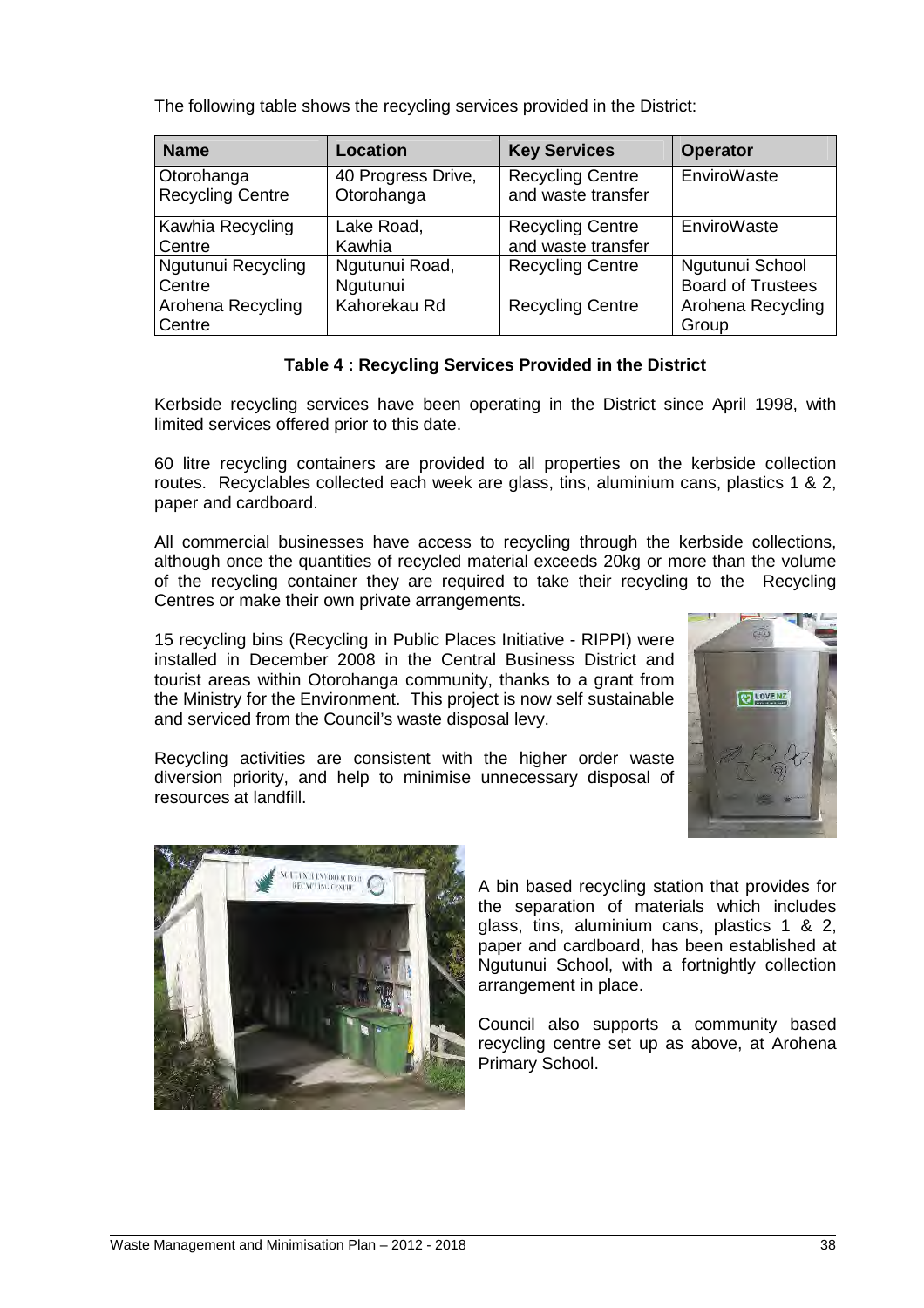Kerbside and Recycling Centre totals:

| <b>Tonnage of Recycling for Kerbside and Recycling Centres Collections</b> |          |       |                                |       |       |  |  |
|----------------------------------------------------------------------------|----------|-------|--------------------------------|-------|-------|--|--|
| <b>Kerbside</b>                                                            |          |       | <b>Recycling Centres</b>       |       |       |  |  |
|                                                                            | 2010     | 2011  |                                | 2010  | 2011  |  |  |
| Glass                                                                      | 147.2    | 254.2 | Glass                          | 324.7 | 158.5 |  |  |
| Plastics 1 & 2                                                             | 23.9     | 29.2  | Plastics 1 & 2                 | 28.2  | 51.6  |  |  |
| Aluminium & Steel Cans                                                     | $\Omega$ | 0     | Aluminium & Steel Cans         | 10.2  | 0     |  |  |
| Paper & Cardboard                                                          | 19.8     | 51.6  | Paper & Cardboard              | 110.2 | 105.0 |  |  |
| <b>Total Kerbside</b><br>190.8                                             |          | 334.9 | <b>Total Recycling Centres</b> | 472.7 | 315.1 |  |  |

#### **Table 5 : Tonnage for Kerbside and Recycling Centre Recycling**

The recycling collected at the kerbside, as detailed in the table above, is processed by EnviroWaste Otorohanga. Cardboard is processed through CHH's paper mills; glass is freighted to Visy Glass in Auckland; plastic, tin and aluminium are currently delivered comingled to the Taupo Branch of EnviroWaste Services Limited.

Current management of the waste stream is listed in the table below:

| <b>Waste Stream</b>                         | <b>How They are Managed</b>                                                                                                                                                                                                                                                                                                                       |
|---------------------------------------------|---------------------------------------------------------------------------------------------------------------------------------------------------------------------------------------------------------------------------------------------------------------------------------------------------------------------------------------------------|
| Household waste                             | Kerbside refuse collection and recycling centres                                                                                                                                                                                                                                                                                                  |
| Household diverted material                 | Kerbside recycling collection and recycling centres for<br>drop-off of recyclables<br>Separated glass is taken to Visy glass for processing<br>Steel tins, plastic and aluminum cans is currently<br>delivered comingled to the Taupo branch of ESL<br>Paper and cardboard, are carted to Hamilton to make<br>cardboard through CHH's paper Mills |
| Steel, car batteries, LPG<br>cylinders      | Collected at both Recycling Centres then on sold to<br>scrap dealers                                                                                                                                                                                                                                                                              |
| Greenwaste                                  | Collected at both Recycling Centres then delivered to<br>Waitomo District Council landfill for processing                                                                                                                                                                                                                                         |
| Hazardous waste                             | No chemical hazardous waste is accepted at Recycling<br>Centres within the district.<br>Agrecovery collects unwanted farm chemicals.                                                                                                                                                                                                              |
| Commercial wastes and<br>diverted materials | Landfill disposal                                                                                                                                                                                                                                                                                                                                 |
| <b>Construction and Demolition</b><br>waste | Unknown                                                                                                                                                                                                                                                                                                                                           |
| Bio-solids                                  | Buried at landfill or spread on land                                                                                                                                                                                                                                                                                                              |
| E-waste                                     | Goods received at Otorohanga Recycling Centre on a<br>user-pay basis<br>Local scrap metal dealer<br>Awaiting confirmation of a regional facility                                                                                                                                                                                                  |
| <b>Tyres</b>                                | Silage pits - farming fraternity<br><b>Waitomo District Council landfill</b>                                                                                                                                                                                                                                                                      |

#### **Table 6 : Waste Stream Management**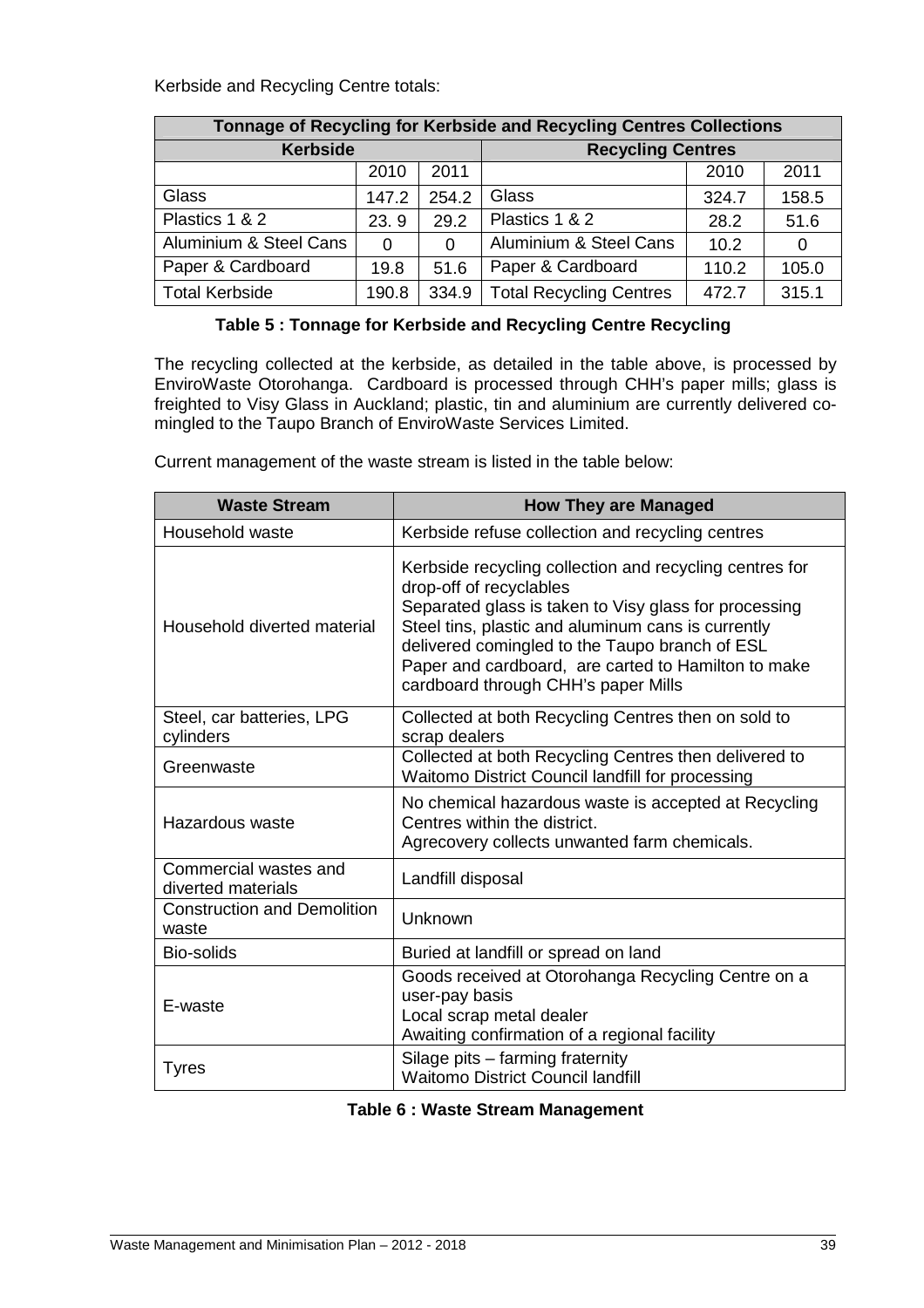The following factors affect recycling collection and management:

- Higher cost for recycling collection in lower populated rural areas;
- Difficulties in obtaining data from private sector

#### **3. Recovery**

The WMA classifies recovery as the extraction of materials or energy from waste or diverted material for further use or processing; this includes making wastewater or diverted material into compost.

#### **Greenwaste**

Otorohanga District Council does not provide for a greenwaste kerbside collection and no private collection is available. Greenwaste may be deposited at both the Otorohanga and Kawhia Recycling Centres, for which a use-charge is levied, and is transferred to the Waitomo District Council Landfill. The greenwaste is stored, chipped, composted then sold off site.



The following graph is provided by Waitomo District Council.

### **Fig 6 : Greenwaste diversion from the landfill remains consistent as shown above The graph represents tonnage per annum**

### Special Wastes

The Otorohanga and Kawhia Recycling Centres accept:

- Used Batteries;
- LPG Bottles;
- Scrap Metal:
- Appliances;
- Whiteware:
- Computers and monitors;
- Tyres.

The Otorohanga District Recycling Centres do not accept any hazardous waste including household and agricultural chemicals.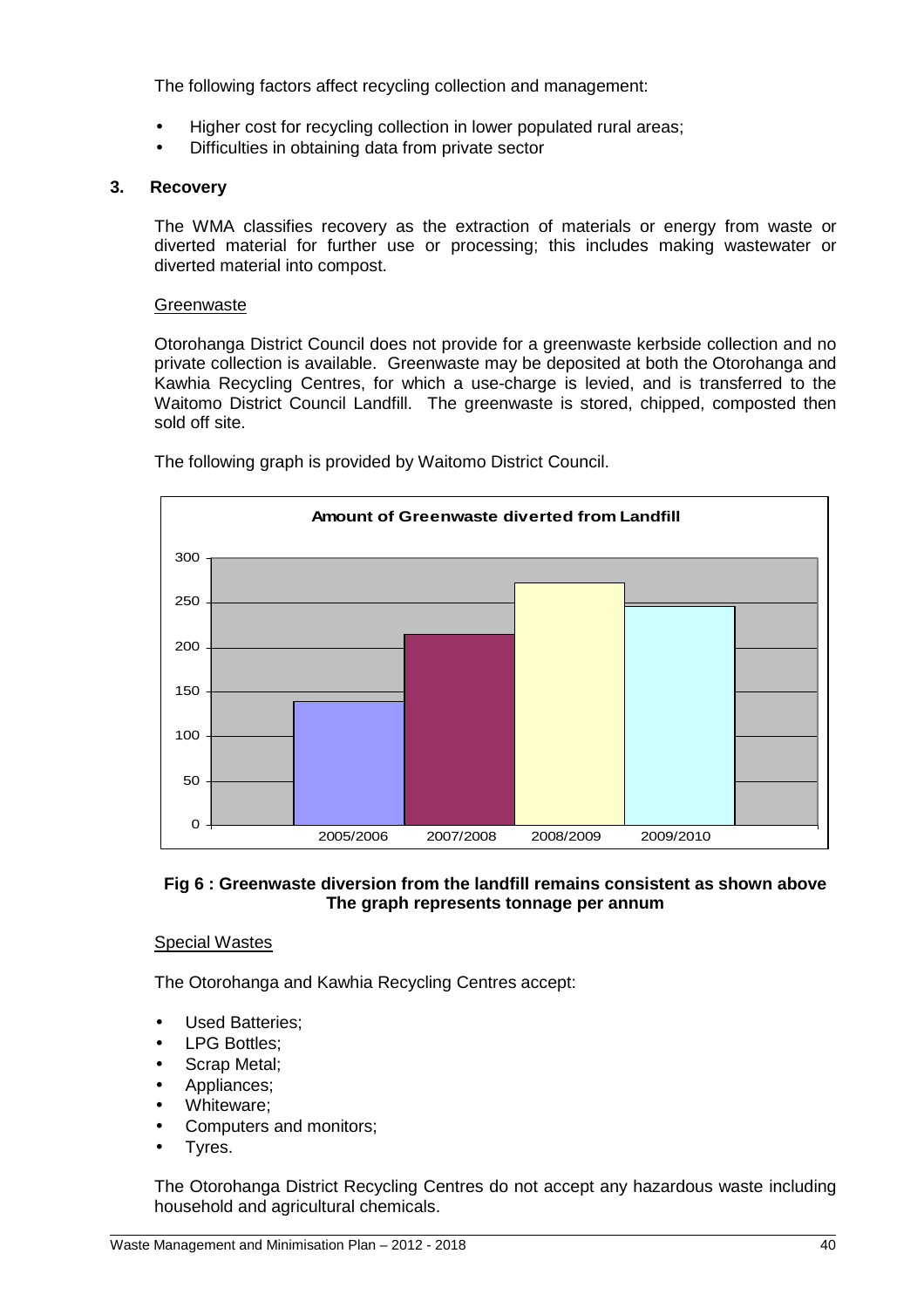#### Organic Waste

No kerbside collection is provided by Council for organic waste. Home composting is encouraged by Council. All food premises have their organic waste collected by pig farmers in the area. Coffee grounds are collected by locals for their gardens.

#### **4. Treatment**

The WMA classifies treatment as subjecting waste to any physical, biological, or chemical process to change its volume or character so that it may be disposed of with no or reduced adverse effect on the environment (not including dilution of waste).

Bio-solids from the Otorohanga Waste Water Treatment Plant have been stored onsite at the Waste Water Treatment Plant in Geobags since desluding in 2005. A Resource Consent was issued at the end of 2011 to spread this on the site. New bio-solids will be stored on-site for 5-6 years to allow for drying and maturing before final disposal is undertaken. A small quantity of screenings is taken to landfill.

#### **5. Disposal**

The WMA classifies disposal as the final (or more than short term) deposit of waste into or onto land set apart for that purpose, or the incineration of waste.

All waste collected in the kerbside refuse collection and from the Recycling Centres is disposed of at the Waitomo District Council landfill.

Farm plastics such as silage wrap are a major concern. These plastics are often disposed of by either burning or burying. Farmers and other agricultural groups have options available for the recycling of plastic other than burning, burying or dumping. There are two schemes available in New Zealand to recycle this material - they are Agrecovery and Plasback.

The two district Recycling Centres provide environmentally safe disposal facilities for rural residents and the urban communities to dispose of solid wastes not suitable for bagged refuse collection.

This portion of the waste stream – including disused furniture, building materials and domestic appliances – is conveyed to landfill without separation of recyclables or the opportunity for re-use.

The following constraints and limiting factors affect waste disposal:

- Lack of compliance by rural residents with recommended on-site disposal of agricultural products such as silage wrap and agricultural chemicals;
- Unavailability of compliant household and agricultural hazardous waste collection facilities;
- An increase in user-charges and the removal of refuse tips has contributed to an increase in fly-tipping, the burning of some wastes and the use of litter bins for domestic waste disposal. This is a national trend;
- The absence of a transfer station in Otorohanga has resulted in extensive use of skips and wheelie bins by residents for all waste which is too bulky for the refuse bag;
- The Contractor and landfill operators have not efficiently kept track of waste from specific regions and therefore a breakdown of waste is not available. This may be addressed through a Notice to Contractor for future reference;
- At -0.5% population growth in the District, Council envisages services and quantities to remain static.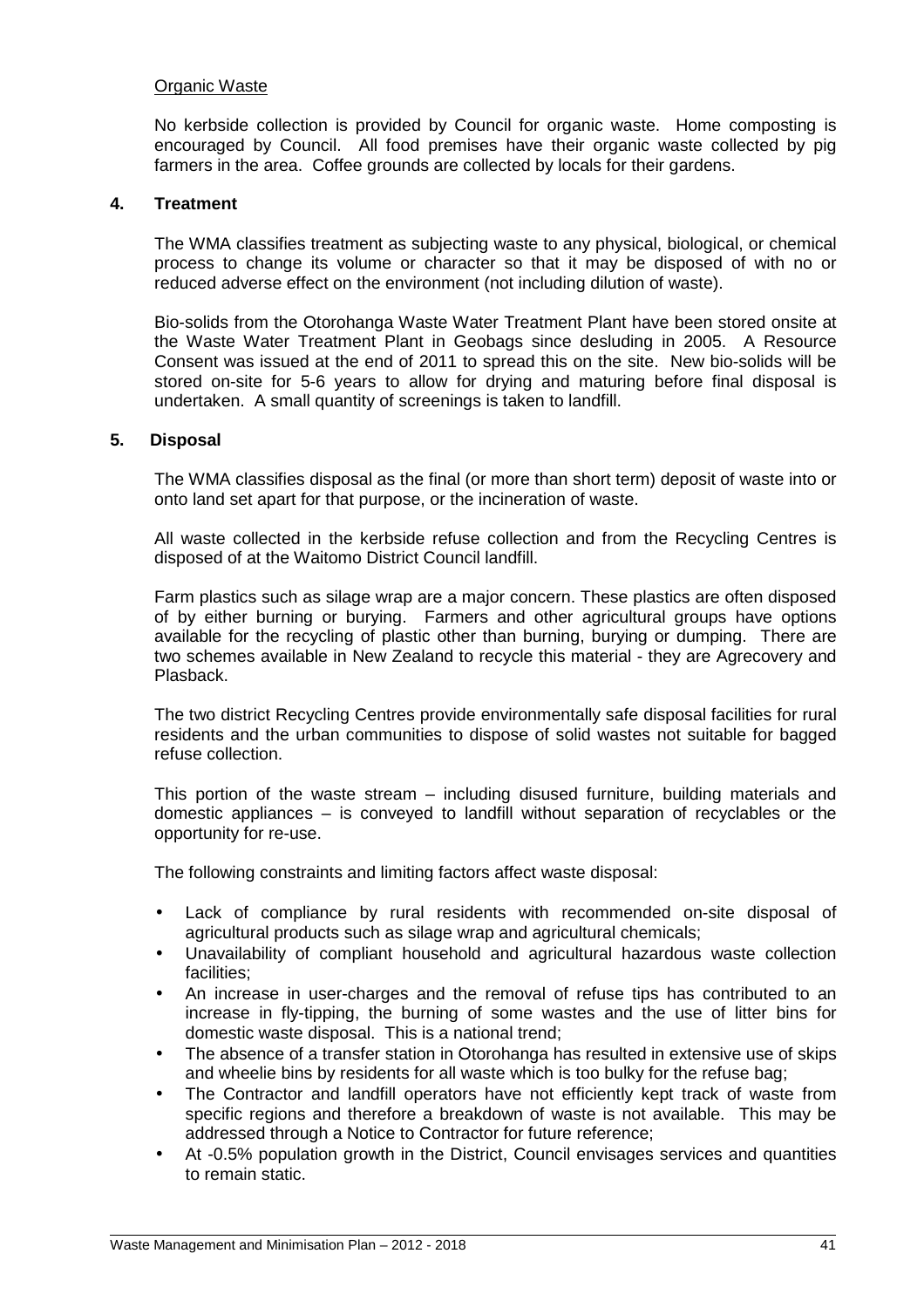#### **6. Waste Minimisation Education Programmes**

Council has initiated a number of education and behaviour change programmes to assist in raising awareness of waste minimisation in the wider public. These programmes are significant to the success of Council's waste minimisation objectives, and are listed below.

- Paper for Trees programme is currently active in seven primary schools and the high school in the district. This programme is a successful initiative, set up by the Environmental Education for Resource Sustainability Trust (EERST);
- Ngutunui School is the only school in the district that has become an Enviroschool. It recently received its Bronze Award. The Enviroschools programme is to be expanded into schools in the district who are planning to extend their waste minimisation programmes. The Enviroschools programme aims to equip young students with the competencies they need to be leaders in sustainability. Students develop skills, understanding, knowledge and confidence through planning, designing and creating a sustainable school. Through active participation in environmental projects students can make a difference as part of the community;
- During 2003 to 2005 Council employed an educator to work in almost all of the schools within the Otorohanga District to encourage the use of worm farms. Parallel to that Council also carried out extensive public education and made worm farms available to purchase at a reasonable cost;
- Pare Kore, a Marae based zero waste initiative run by Waikato Xtreme Waste, was embraced by Maketu Marae in Kawhia in 2011;
- E-Days have been facilitated at the Otorohanga Recycling Centre for the past three years, giving the community the opportunity to dispose of e-waste such as computers, mobile phones etc, responsibly and safely. This service was well utilised, but unfortunately will not continue due to re-allocation of funding.



Ngutunui School students with their trees they were rewarded through the Paper4trees Programme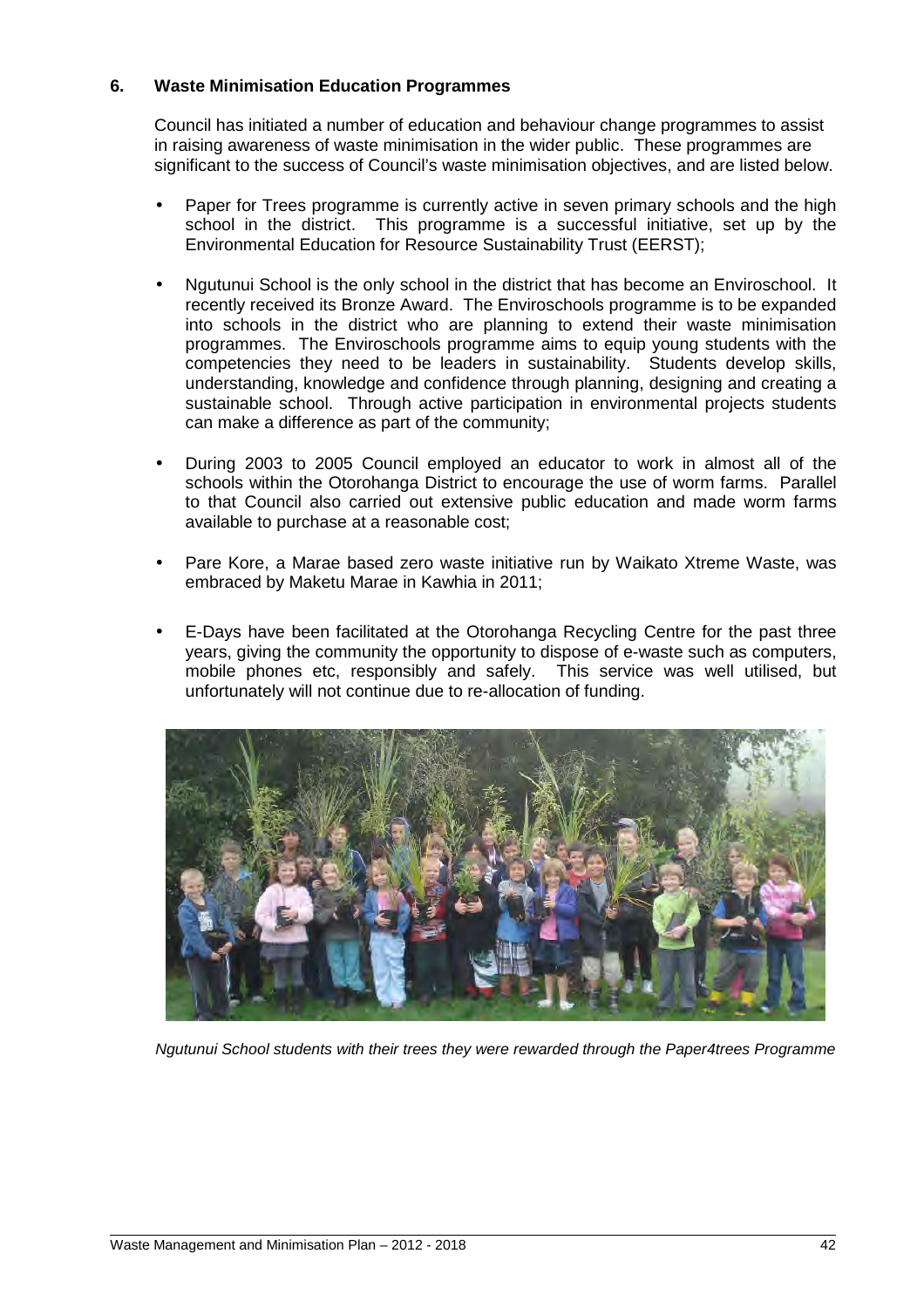#### **7. Private Collectors**

There are four private waste collectors who provide a waste collection service within the Otorohanga District (residual waste only). These companies target business and industrial customers where volumes of waste are unsuitable or too large for kerbside collection, rural customers who are unable to access Council's collection service, and customers who have opted not to use Council's kerbside service. The waste collected by these companies are disposed of at the Waitomo District Landfill, the Te Awamutu Transfer Station, the Hamilton Transfer Station and Hampton Downs.

#### **8. Closed Landfills**

Since 2000 Council has not operated any landfills, and the majority of residual solid waste collected in the District is transported to the Te Kuiti Landfill in the Waitomo District for disposal. The landfills formerly operated by Council in Otorohanga and Kawhia have now been closed, capped and are complying with all Resource Consent conditions for these sites and have recently obtained High Level Compliance. Details of the closed landfills are summarised below:

#### Otorohanga Landfill

The landfill is situated off Haerehuka Street/Bledisloe Avenue in Otorohanga. It is not known for sure when the site was established, but it dates to at least 1960 and possibly earlier. The site was officially closed in 1996. Reinstatement works commenced immediately after its closure, and the site is monitored and maintained in accordance with current resource consents.

#### Kawhia Landfill

The landfill is situated in Lake Road off State Highway 31, 2km north of Kawhia township. The landfill was officially closed on May 2001 and has been rehabilitated and the current Kawhia Recycling Centre was established on the site in 2001. The site is monitored and maintained in accordance with current resource consents.

The resource consents for each of the above closed landfill sites require a long period of aftercare including maintenance of the capping layers, monitoring of groundwater quality downstream from each site and contaminants discharged to air.

#### **9. Resource Consents**

Resource Consents are held for each of the closed landfills and a cleanfill site, authorising the following activities: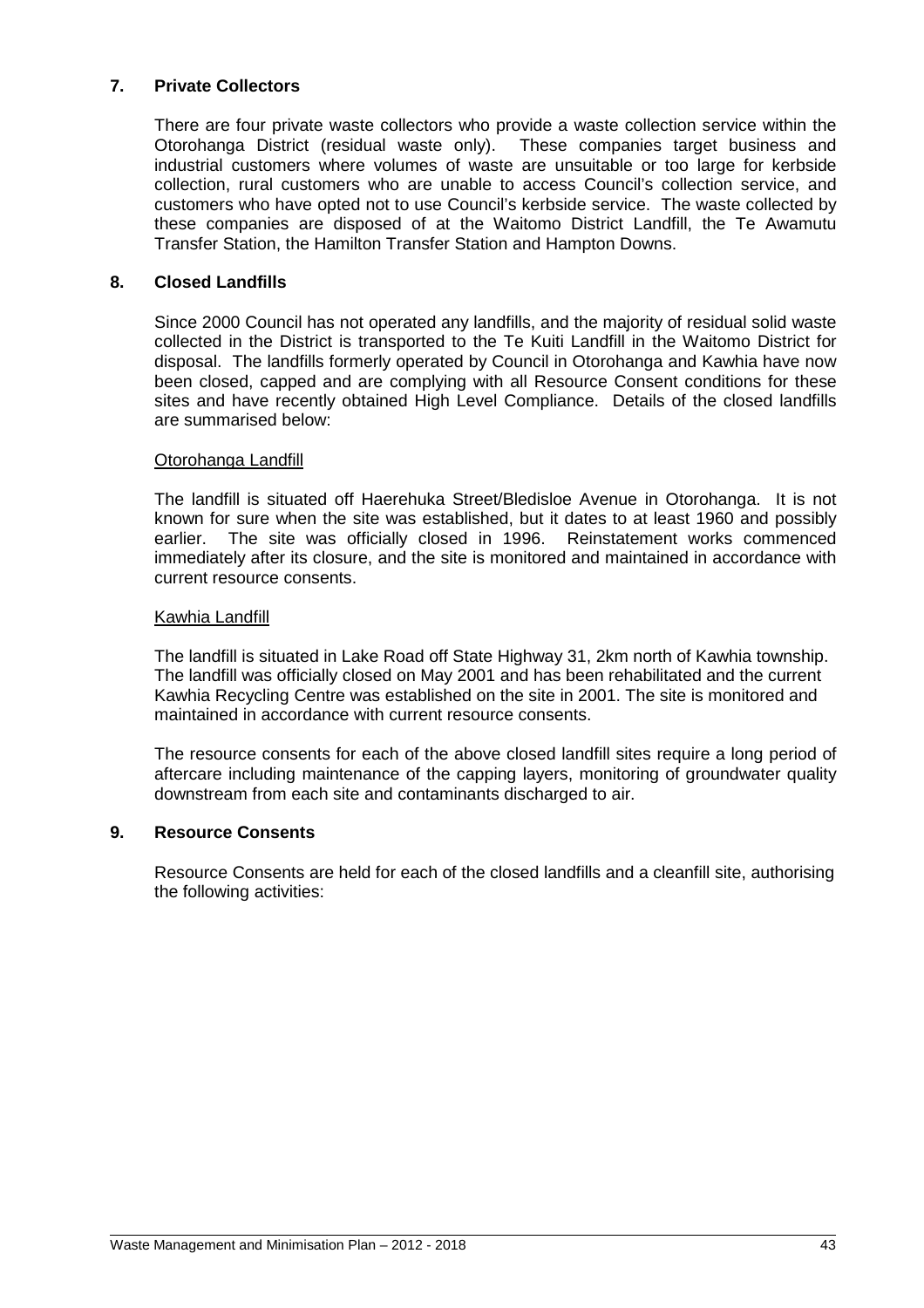| Location      | <b>Consent</b><br><b>Number</b> | <b>Activity Authorised</b>                                                                                                                                  | <b>Sampling</b><br><b>Frequency</b>                              | <b>Consent</b><br><b>Start Date</b> | <b>Expiry</b><br><b>Date</b> | Map<br><b>Reference</b>                    | <b>Current</b><br><b>Compliance</b><br><b>Status</b> |
|---------------|---------------------------------|-------------------------------------------------------------------------------------------------------------------------------------------------------------|------------------------------------------------------------------|-------------------------------------|------------------------------|--------------------------------------------|------------------------------------------------------|
| Otorohanga    | 960747                          | To discharge up to<br>$20,000m3$ of leachate per<br>year on to or into land in<br>circumstances that may<br>result in contaminants<br>entering ground water | Groundwater<br>annually; Site<br>inspections twice<br>every year | 9-Mar-99                            | 31-Dec-33                    | <b>NZMS 260</b><br>S16:033 336             | <b>High Level</b><br>Compliance                      |
|               | 960748                          | To discharge contaminants<br>to air                                                                                                                         | <b>Nil</b>                                                       | 9-Mar-99                            | 31-Dec-33                    | <b>NZMS 260</b><br>S16:033 336             | High Level<br>Compliance                             |
| <b>Kawhia</b> | 961502                          | To discharge up to 1,963 $m3$<br>of leachate per year on to or<br>into land in circumstances<br>that may result in<br>contaminants entering<br>ground water | Groundwater<br>annually; Site<br>inspections twice<br>every year | 24-Feb-99                           | 31-Dec-13                    | <b>NZMS 260</b><br>R <sub>15</sub> 707     | <b>High Level</b><br>Compliance                      |
|               | 961504                          | To discharge contaminants<br>to air                                                                                                                         | Nil                                                              | 24-Feb-99                           | 31-Dec-13                    | <b>NZMS 260</b><br>R15 707 495             | <b>High Level</b><br>Compliance                      |
|               | 970004                          | To discharge up to $3,350m3$<br>of leachate per year on to or<br>into land in circumstances<br>that may result in<br>contaminants entering<br>ground water  | Groundwater<br>annually                                          | 24-Feb-99                           | 31-Dec-13                    | <b>NZMS 260</b><br>R <sub>15</sub> 705 494 | <b>High Level</b><br>Compliance                      |
| <b>Rural</b>  | 124254                          | Deposit cleanfill/spoil from<br>roadslip events in<br>association with ongoing<br>maintenance of Raglan<br>Road                                             | Nil                                                              | 03-Feb-12                           | 30-Jun-22                    | <b>NZMS 260</b><br>R <sub>15</sub> 761 554 | <b>New Consent</b>                                   |

**Table 7 : Resource Consents – Closed Landfills and Cleanfill Site**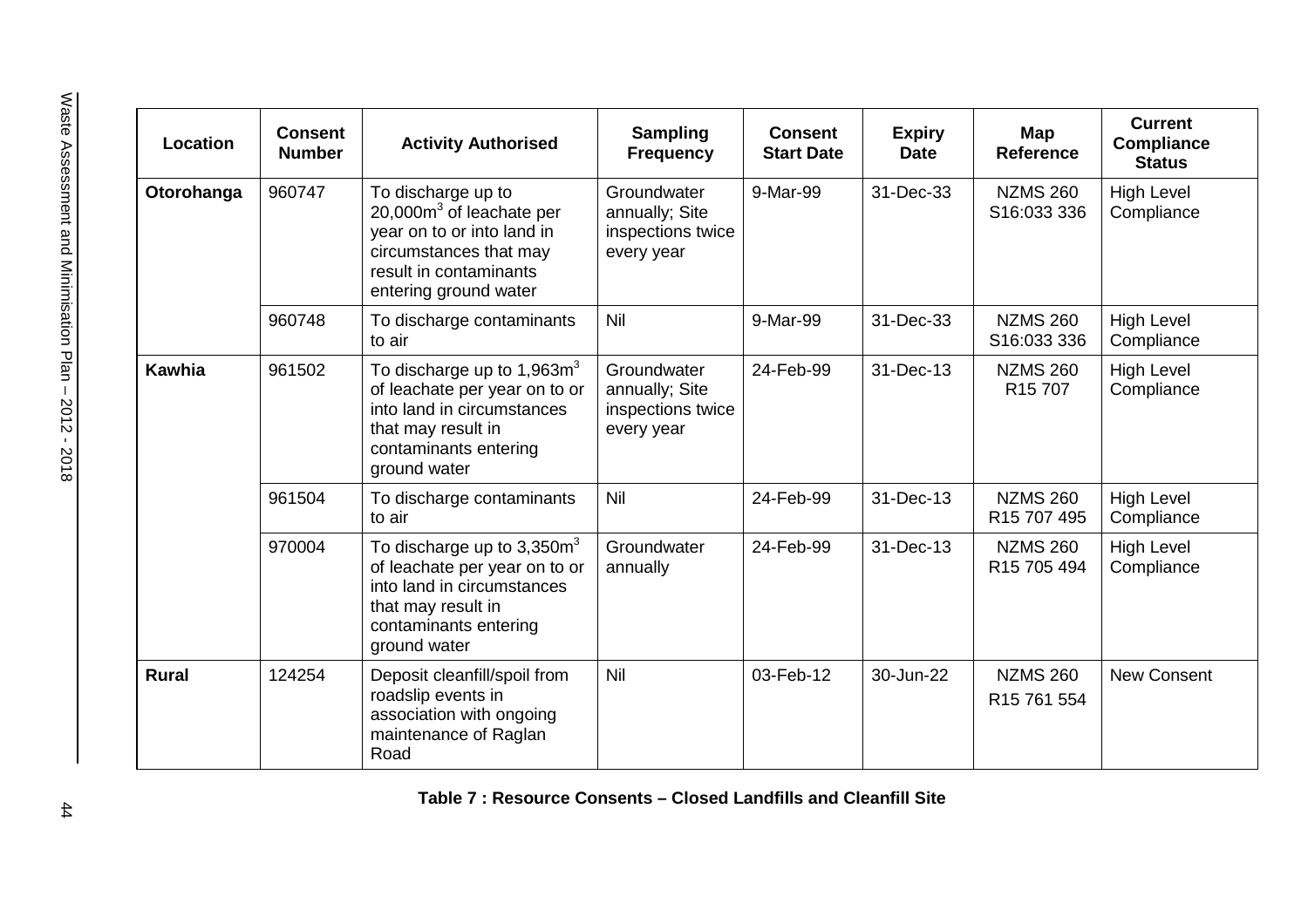

# **FUTURE DEMAND**

#### **1. Demographic Change**

Assessing future demand within the Otorohanga District is essential to future planning and service delivery. Demand for waste management services is normally measured in terms of volumes of material for collection, reduction, diversion and disposal. Services that provide for these demands, along with programmes and facilities to increase awareness and encourage waste minimisation, are typical areas of Council involvement in responding to and providing for this demand.

There is a direct relationship between population and waste volumes. As an approximate guide, each person produces in the order of 1 tonne per year of waste, of which a proportion is recovered through recycling programmes or similar before the net volume of residual waste finds its way to the landfill.

Analysis of future requirements uses a combination of population projections, urban growth development plans, urban structure plans and waste composition data. Population increases and changes in land-use will often cause an increase in future demand on existing waste services, resulting in increased demand for refuse collection facilities, recycling, and transfer station/landfill upgrades and development.

The following information is primarily sourced from the 2006 Census as provided by Statistics New Zealand. It is the best available information at the time of writing. Council considers that this information is adequate as a basis for this assessment.

The Otorohanga District's overall general trend is a small population decline of -0.5% in both the rural and urban areas of the District.



#### **Normally Resident Population Change**

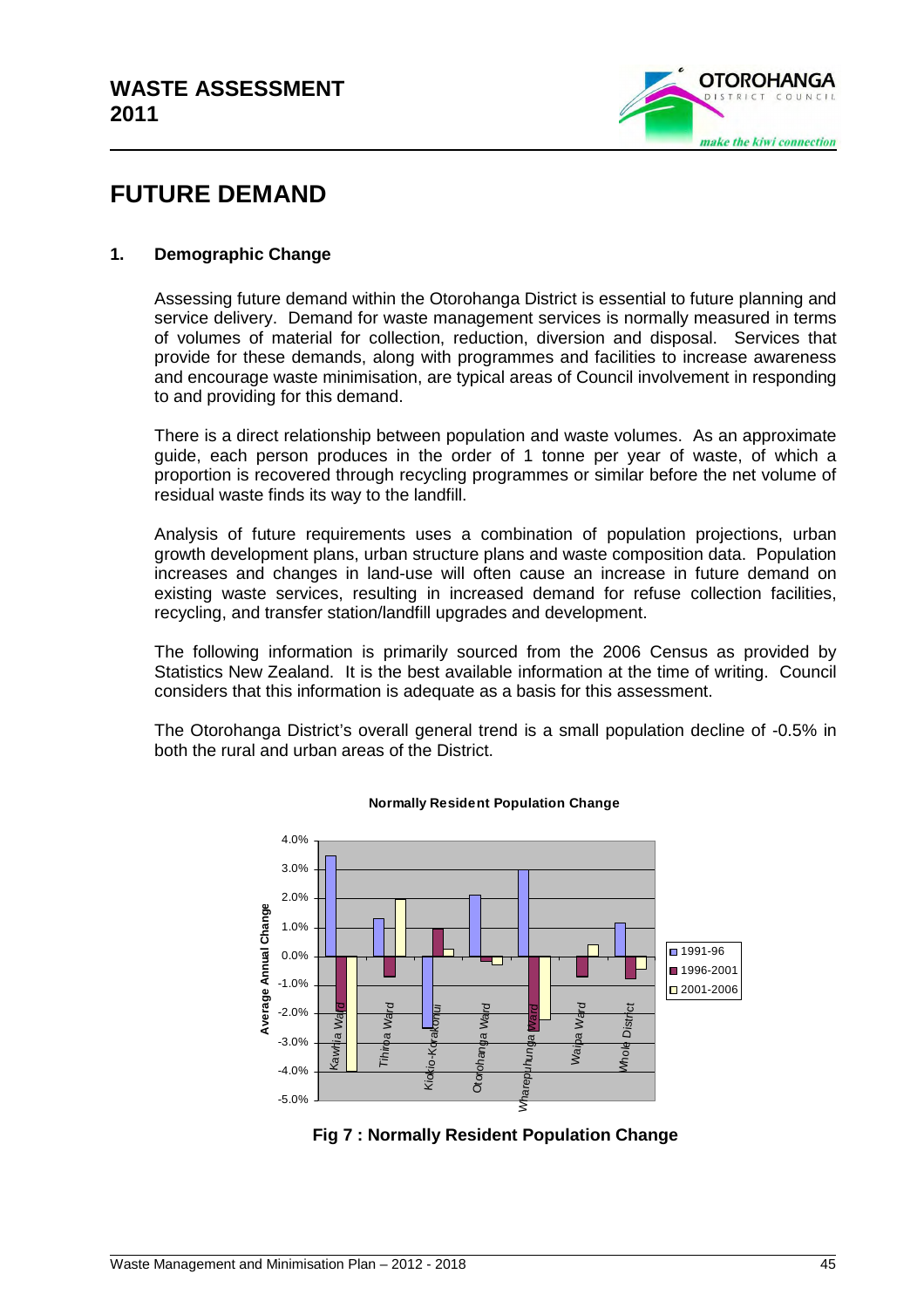The District had a normally resident population<sup>1</sup> of 9075 at the 2006 census, having registered a slow decline of population (at a rate of approximately -0.5% per annum) over the previous 10 years. The accompanying figure does however show that the recent population change has not been uniform over the District, with nearly half of the overall decrease having occurred in Kawhia, and with Otorohanga and most of the rural wards retaining population or even showing modest growth.

| Area Unit                                 | 1996<br>Census<br><b>Usually</b><br>Resident<br>Population<br>Count | 2001<br>Census<br><b>Usually</b><br>Resident<br>Population<br>Count | 2006<br>Census<br><b>Usually</b><br>Resident<br>Population<br>Count | Change<br>1996 to<br>2001 | Change<br>$2001$ to<br>2006 | Change<br>1996 to<br>2006 |
|-------------------------------------------|---------------------------------------------------------------------|---------------------------------------------------------------------|---------------------------------------------------------------------|---------------------------|-----------------------------|---------------------------|
| Otorohanga<br>531200                      | 2,652                                                               | 2,631                                                               | 2,589                                                               | $-21$                     | $-42$                       | $-63$                     |
| Kawhia/Aotea<br>531100                    | 645                                                                 | 510                                                                 | 387                                                                 | $-262$                    | $-120$                      | $-258$                    |
| Te Kawa<br>531303                         | 468                                                                 | 390                                                                 | 420                                                                 | $-78$                     | $+30$                       | -48                       |
| Otorohanga<br><b>Rural West</b><br>531301 | 1,623                                                               | 1,662                                                               | 1,683                                                               | $+39$                     | $+21$                       | $+60$                     |
| Otorohanga<br><b>Rural East</b><br>531304 | 4,275                                                               | 4,089                                                               | 3,996                                                               | $-186$                    | $-93$                       | $-279$                    |
| Total                                     | 9,663                                                               | 9,279                                                               | 9,075                                                               | $-384$                    | $-204$                      | $-588$                    |

| Census Usually Resident Population Count for Area Units in the |  |
|----------------------------------------------------------------|--|
| Otorohanga District, 1996, 2001 and 2006                       |  |

#### **Table 8 : 2006 Census of Population and Dwellings**

The following table compares projected population growth with neighbouring District Councils.

With the exception of Waipa, all TLAs in the following sample show an annual average population decline for the medium and low growth projection scenarios. Waipa shows positive population growth under all scenarios

 $\overline{\phantom{a}}$ 

<sup>&</sup>lt;sup>1</sup> There are two measures used during the Census, normally resident population (where someone usually lives) and Census Night population (where someone was on the night of the Census). This may include people on holiday or visiting friends, so the normally resident population is used to more accurately reflect the District population.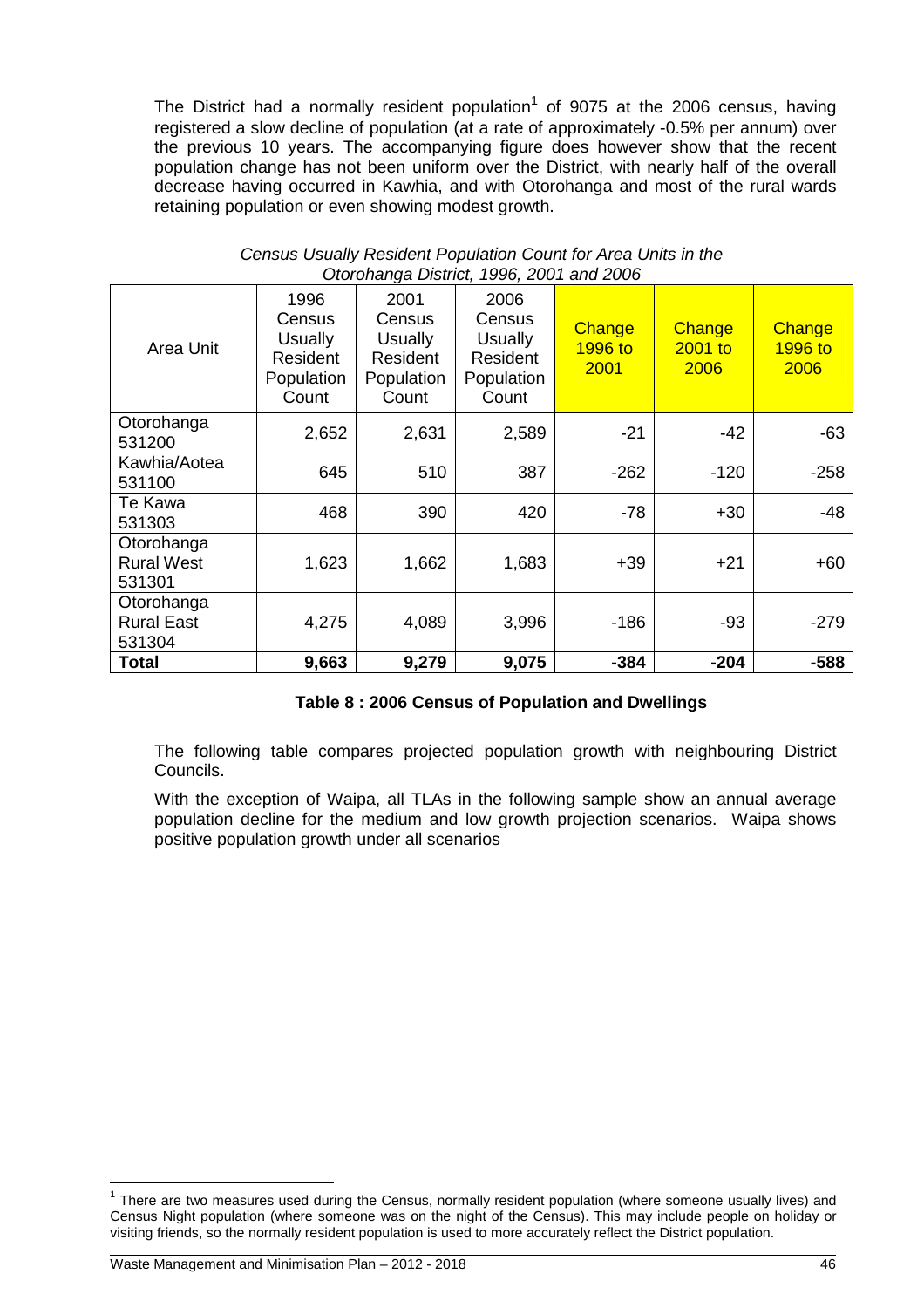| <b>Territorial</b>        |                | Population at 30 June |        |        |        |        | <b>Population Change</b><br>2006 - 2031 |          |                                               |
|---------------------------|----------------|-----------------------|--------|--------|--------|--------|-----------------------------------------|----------|-----------------------------------------------|
| authority<br>$area^{(1)}$ | $Series^{(2)}$ | $2006^{(3)}$          | 2011   | 2016   | 2021   | 2026   | 2031                                    | Number   | Average<br>annual <sup>(4)</sup><br>(percent) |
|                           | High           |                       | 46,700 | 49,400 | 51,900 | 54,300 | 56,400                                  | 12,700   | 1.0                                           |
| Waipa                     | Medium         | 43,700                | 45,800 | 47,600 | 49,200 | 50,500 | 51,700                                  | 8,000    | 0.7                                           |
|                           | Low            |                       | 44,900 | 45,800 | 46,400 | 46,900 | 47,000                                  | 3,300    | 0.3                                           |
|                           | <b>High</b>    |                       | 9,500  | 9,600  | 9,600  | 9,700  | 9,700                                   | 300      | 0.1                                           |
| Otorohanga                | Medium         | 9,300                 | 9,200  | 9,100  | 8,900  | 8,700  | 8,400                                   | $-1,000$ | $-0.4$                                        |
|                           | Low            |                       | 9,000  | 8,600  | 8,200  | 7,700  | 7,100                                   | $-2,200$ | $-1.1$                                        |
|                           | High           |                       | 23,300 | 23,100 | 22,800 | 22,300 | 21,700                                  | $-1,600$ | $-0.3$                                        |
| South<br>Waikato          | Medium         | 23,200                | 22,700 | 21,900 | 20,900 | 19,800 | 18,400                                  | $-4,800$ | $-0.9$                                        |
|                           | Low            |                       | 22,000 | 20,600 | 19,000 | 17,300 | 15,300                                  | $-8,000$ | $-1.7$                                        |
|                           | High           |                       | 9,800  | 9,900  | 10,000 | 10,000 | 9,900                                   | 300      | 0.1                                           |
| Waitomo                   | Medium         | 9,700                 | 9,600  | 9,400  | 9,200  | 9,000  | 8,600                                   | $-1,000$ | $-0.5$                                        |
|                           | Low            |                       | 9,300  | 8,900  | 8,500  | 7,900  | 7,400                                   | $-2,300$ | $-1.1$                                        |
|                           | High           |                       | 13,900 | 13,900 | 13,700 | 13,400 | 13,100                                  | $-1,000$ | $-0.3$                                        |
| Ruapehu                   | Medium         | 14,000                | 13,500 | 13,100 | 12,600 | 11,900 | 11,100                                  | $-2,900$ | $-0.9$                                        |
|                           | Low            |                       | 13,200 | 12,400 | 11,400 | 10,400 | 9,100                                   | $-4,900$ | $-1.7$                                        |

# **Table 9 : Projected Population of Territorial Authority Areas**

2006–2031 (2006-base)

(1) Boundaries as at 30 June 2006.

(2) Three alternative projection series have been produced using different combinations of fertility, mortality and migration assumptions for each area.

(3) These projections have as a base the estimated resident population of each area at 30 June 2006.

- (4) Calculated as a constant rate of population change over the period.
- **Notes:** All derived figures have been calculated using data of greater precision than published. Owing to rounding, individual figures may not sum to give the stated totals. Statistics NZ considers the medium series to be the most appropriate for assessing future population changes.

#### **2. Economic Growth**

Waste generation is linked to changes in population numbers and population spending. Higher levels of economic growth will lead to higher production and consumption of goods which in turn creates higher quantities of waste.

Compared with its neighbours, the population projections for Otorohanga District Council are on a par with Waitomo District in terms of the overall quantum of population change from 2006 – 2031.

The current pastoral based economy will remain the main commercial activity in the district, with growth very dependent on economic conditions and export opportunities. Farming units are tending towards larger sizes – due to aggregation of neighbouring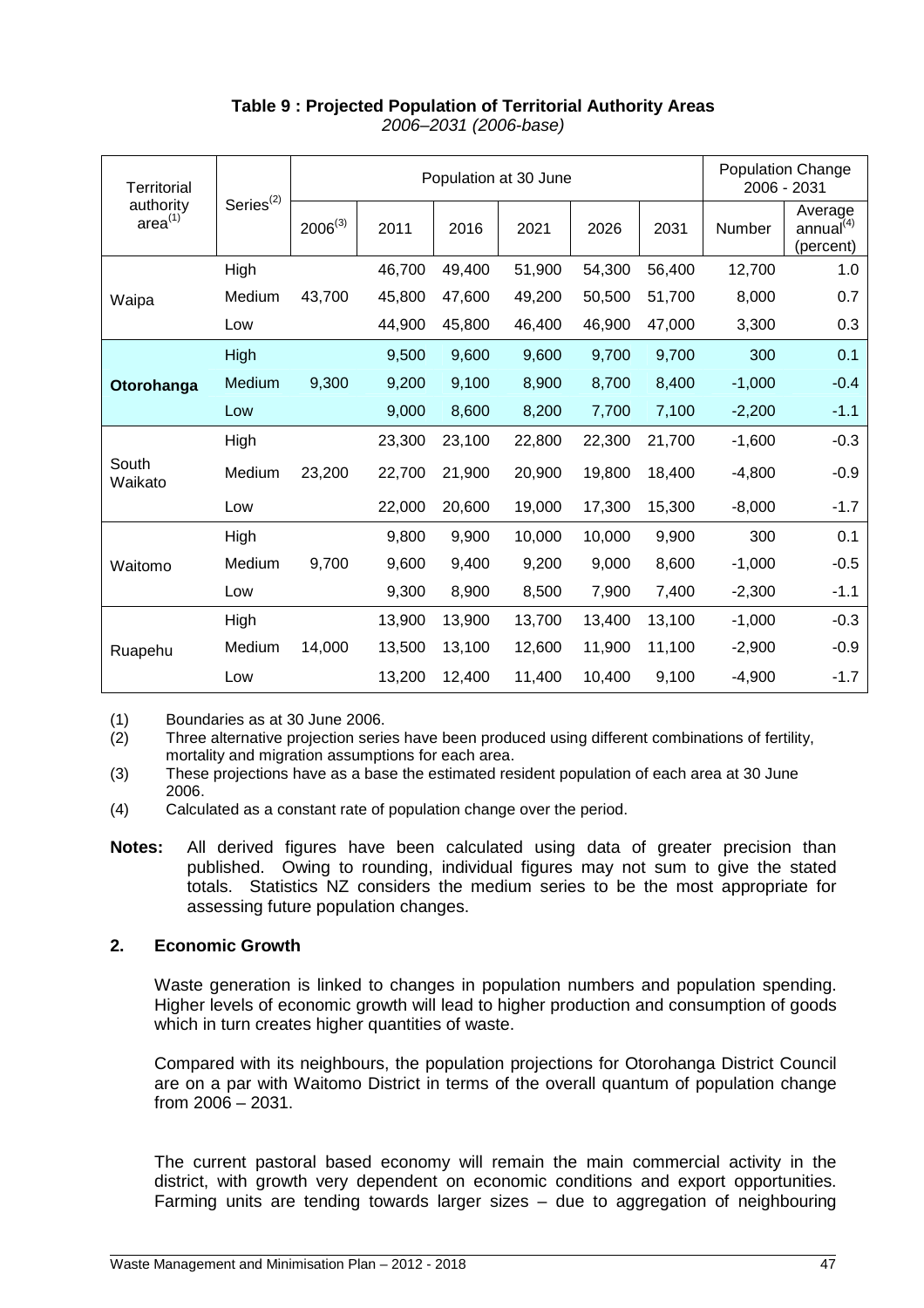properties. This may lead to an increase in domestic rural waste which will have potential for further diversion practices compared to on-site disposal.

#### **3. Demand for Increased Services**

Factors influencing demand for waste management services include legislative requirements, population changes, waste volumes and resource recovery. Community education and behaviour changes may also reduce the generation of waste while national product stewardship schemes may increase diversion of materials from landfill.

#### **4. Community Feedback**

Council conducts a triennial Levels of Service Satisfaction Survey, sent to all the districts ratepayers.

In the 2008 survey the main concerns raised by residents were:

- Convert to plastic recycling bins instead of plastic bags;
- **Extend operating hours at Recycling Centre;**
- Provide inorganic rubbish collection 6-monthly;
- Extend the amount of recyclables at kerbside.

The first two of these have been actioned. It is not financially feasible to carry out the last two items.

In the 2011 survey Council had a 20% return rate. The results are very good with less than 15% in every activity saying they believe some improvement is needed.



**Figure 8 : Levels of Service Survey – Refuse & Recycling 2011** 

A large number of comments were received on refuse and recycling. At Otorohanga, 35 comments said the recycle centre and refuse collection were very good. Their were 60 other comments which covered a variety of concerns, with the most common being that the street litter bins are not emptied often enough, the cost of the refuse bags are too dear or should be free to all households, there should be inorganic collections once or twice a year, and the cost of dumping green waste is too high.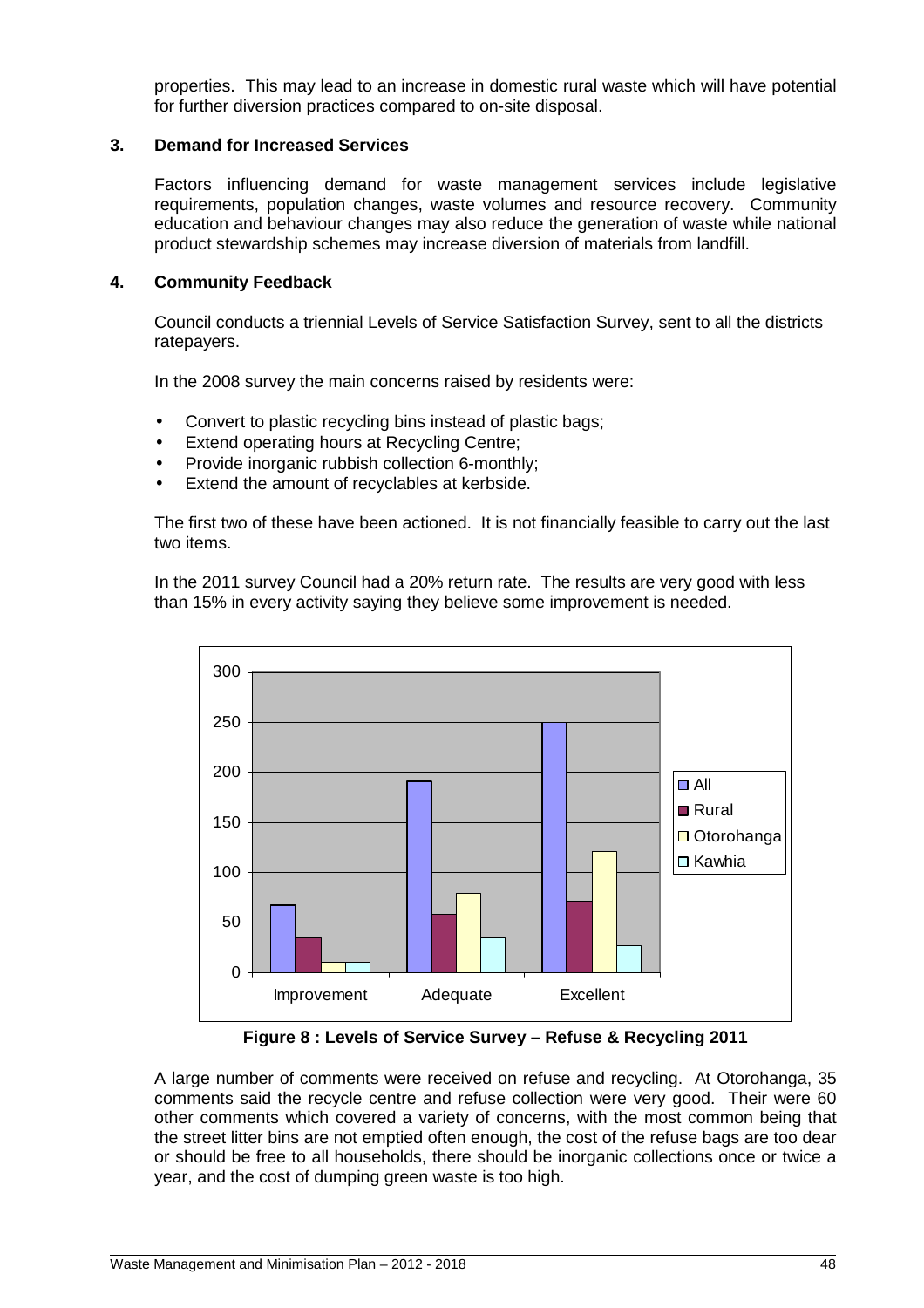Kawhia had 11 comments saying the service was good and 34 with similar comments to Otorohanga. There were however also comments about the unsuitable opening hours at the Kawhia Recycling Centre, and days to suit holidaymakers.

There were seven comments from rural responders saying the service was good. There were 45 other comments, the majority of which would like to see extended services in the rural area. More education is needed as some said they did not know when the facilities are open or that rural residents could use the facilities.

General comments related to the disposal of e-waste and other forms of plastic additional to the currently accepted types 1 & 2.

A Rubbish Removal and Recyclables Survey was conducted during early 2008 to obtain the views of the Otorohanga community residents on Council's current kerbside service. Results are detailed in Appendix C.

#### **5. Trends**

In recent times the population of the District has been relatively static, following a long period of slow decline, and it does not appear that volumes of solid waste are increasing. Given the current unfavourable economic climate it is considered unlikely that significant additional pressure will be placed on existing solid waste assets and services by growth during the next 10 years.

Despite increasing waste recovery volumes, at a national level the trend is for ever increasing volumes of waste being produced due to population increase and economic growth. While zero waste is a commendable ideology, the reality is that waste disposal facilities will continue to fulfil an essential role in the overall waste management hierarchy, in support of social, environmental and economic well being well into the future.

However, the current pattern of landfill ownership at a national and regional level now means larger but fewer landfills servicing regional and pan-regional catchments. This is due to the high costs of establishment and compliance, largely as a result of complex and protracted processes associated with the Resource Management Act 1991 and the pressures of dealing with methane production levies which is better dealt with by large landfills where economies of scale support flare off or power generation. The past practice of every district, if not town, having its own local landfill is no longer a viable option. High landfill ownership costs dictate the need for sufficient volumes of residual wastes to generate a viable income stream. In the case of the Waitomo District Landfill, it has been calculated that a tonnage of 12,000t per year is required to break-even.

The current average tonnage received is calculated to be between 7,000 - 9000 tonnes per year, a large part from out of district. At 12,000t, this would require at least 33% more tonnage than is currently landfilled, which is beyond the disposal volume available from the District's population or the immediate surrounding districts. A potential source of tonnage could be:

| <b>Source</b>                           |       | <b>Annual Tonnage</b> |
|-----------------------------------------|-------|-----------------------|
| WDC (current including Waitomo Village) |       | 2,000                 |
| Otorohanga DC (current est.)            |       | 2,000                 |
| Tokoroa (current est.)                  |       | 4000                  |
| Ruapehu (possible future)               |       | 5,000                 |
|                                         | Total | <b>15,000 tonnes</b>  |

The waste sourced from Otorohanga and Tokoroa reflects current tonnage under a third party contractual agreement (exterior to Council). The agreement between Envirowaste and Otorohanga District Council covers an initial period of three years from 1 July 2011.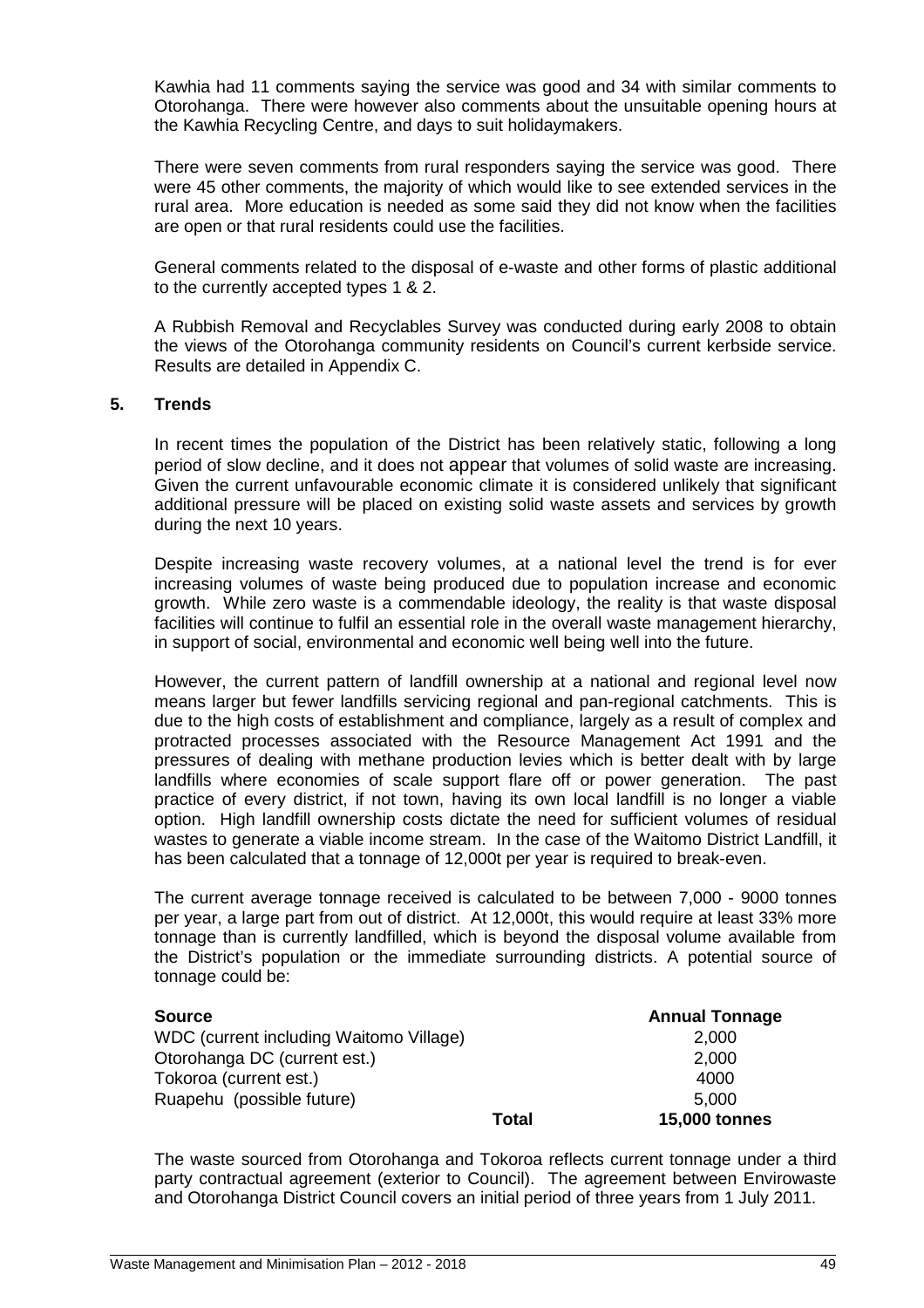The landfill at Ruapehu District Council is currently consented through until 2020 but is subject to an environmental impact assessment. Should Ruapehu's Landfill cease to accept waste with the exception of cleanfill then it is expected discussions would be held with Waitomo to consider disposal of part of their waste.

#### **6. Overall District Population Growth**

With an apparent likelihood of continuing permanent population decrease in Kawhia/Aotea, and little to indicate likely sustained population growth elsewhere in the District, it appears appropriate to assume that the overall normally resident population of the District will continue to decrease slowly.

For this reason planning has continued to be based upon the 'medium growth' scenario for the District previously presented by the Ministry of Economic Development, which indicates a continuing decline of overall population at minus 0.5% per year to 2018<sup>2</sup>.

The factors underlying this trend - and in particular the changes to Kawhia and Aotea - do however suggest that there will be a lower limit for population subject to the current mechanisms, perhaps around 8500 permanent residents. This figure would allow for loss of almost all of the permanent population in Kawhia/Aotea, plus some small reduction of population in Otorohanga.

In the longer term it is possible that technological change could further reduce populations in rural areas, but it currently seems unlikely that this will be a significant effect within the next 20 years.

#### **7. Community Expectations**

The following issues are expected to impact on the quantity and quality of the solid waste management services provided:

- Increasing public awareness of environmental issues and intolerance of pollution;
- Increased expectation for access to waste management services;
- Increased consultation required for adoption of or amendment to Council's Waste Management and Minimisation Plan.

#### **8. Future Demand – Key Issues**

The current demand for waste disposal services is met by the kerbside collection service, and the two recycling centres.

The overall projection for the Otorohanga District is that there is likely to be a reduction of residual waste produced due to declining population growth. At the same time there should be an increase in the proportion of recoverable material due to improved public awareness, with increased educational programmes, an increased number of recycling stations established in the rural communities provided by Council to facilitate this shift in behaviour, and changes to Council's method of costing and funding its waste management services to encourage higher priority waste minimisation choices.

There is a large percentage of the waste stream that can potentially be diverted from landfill, in particular organic waste and recyclables as shown in the residential bagged

 2 Note - Condition of Global Economy

In making this, and the other assumptions contained in this section, it is acknowledged that there are very substantial uncertainties related to the world economy, and that a wide variety of other projections could be made.

The approach that has been generally adopted is to extrapolate existing trends (including pre-recession data) unless there is considered to be clear evidence that such trends are now manifestly incorrect. It is felt that to adopt any other approach could move predictions into a realm of severe negativity which might be alarmist and which could substantially undermine the LTP, with little certainty that the indicated problems would actually eventuate. Such an approach is viewed as counter productive and therefore has not been pursued.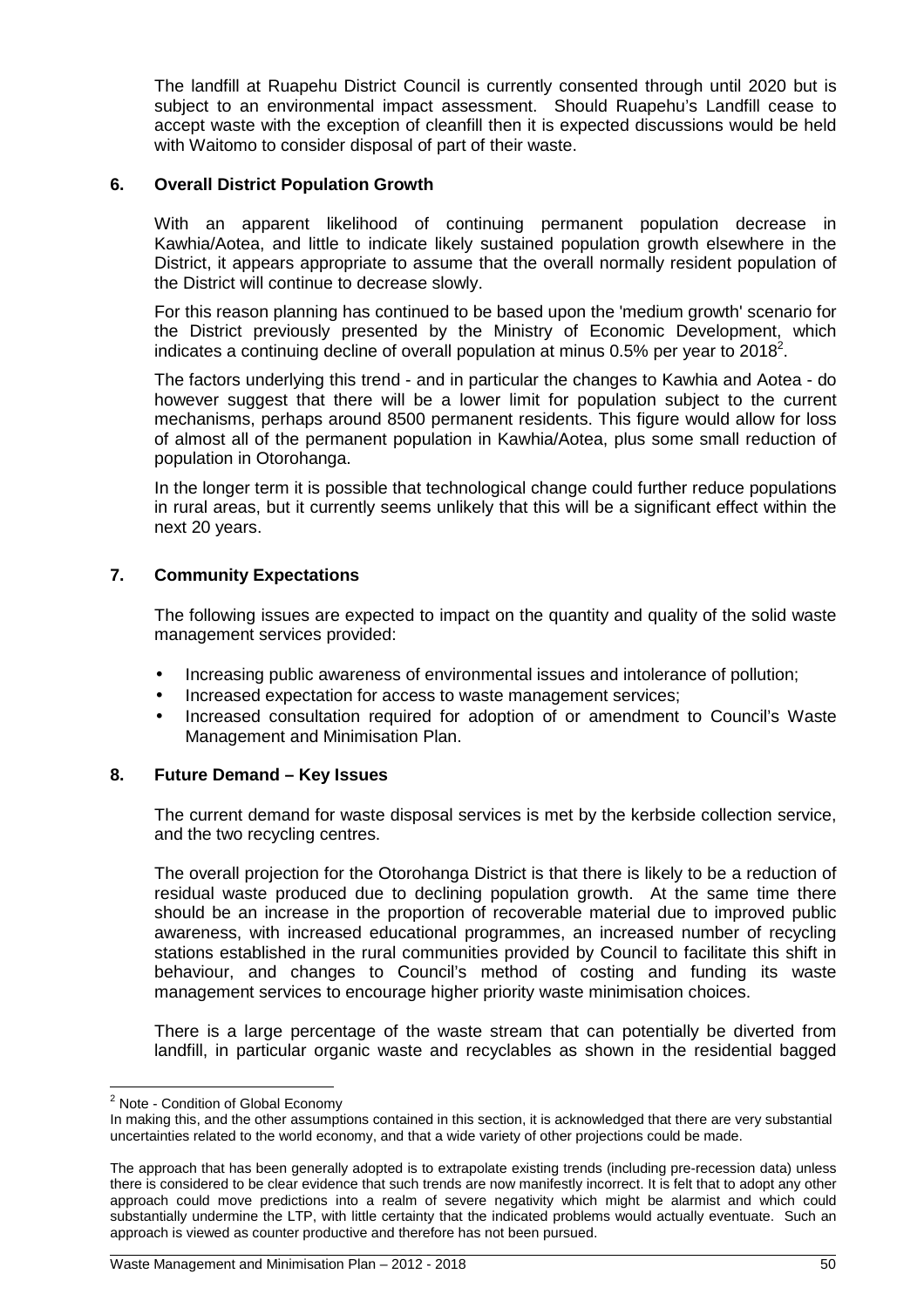waste composition data, and also the agricultural sector which could be the focus of future waste minimisation initiatives and education programmes.

Future demand for Council's refuse and recycling services is dependant on a number of factors, including:

- Population / Community Changes; currently little additional demand expected through such mechanisms
- Development of Council Services: the nature and extent of Council services will influence utilisation – for example improved / extended recycling centres are likely to encourage usage. The additional revenue made available from the landfill levy under the Waste Minimisation Act is likely to facilitate this.
- Changes in Markets for Recyclables: this may lead to changes in the scope and costs to the public of Council's recycling services, that will in turn influence demand;
- Central Government Policy: the new legislation focusing on waste minimisation will clearly affect refuse and recyclable material quantities;
- Pricing of Alternative Private Refuse / Recycling Services: competing private services for refuse disposal already exist in the District, and may offer lower prices than some Council services;
- Landfill Acceptance Criteria and Costs: changing landfill acceptance policies and costs must be reflected in Council services, with rising landfill costs potentially encouraging inappropriate waste disposal practices;
- Waste Minimisation Education: or other causes of attitudinal change.

The combined effect of these factors is very difficult to assess. In the short term it is expected that quantities of refuse passing through Council's solid waste services will slightly decrease, whilst quantities of recycled or re-used items will increase, but it is not considered possible to reliably predict the extent of these changes.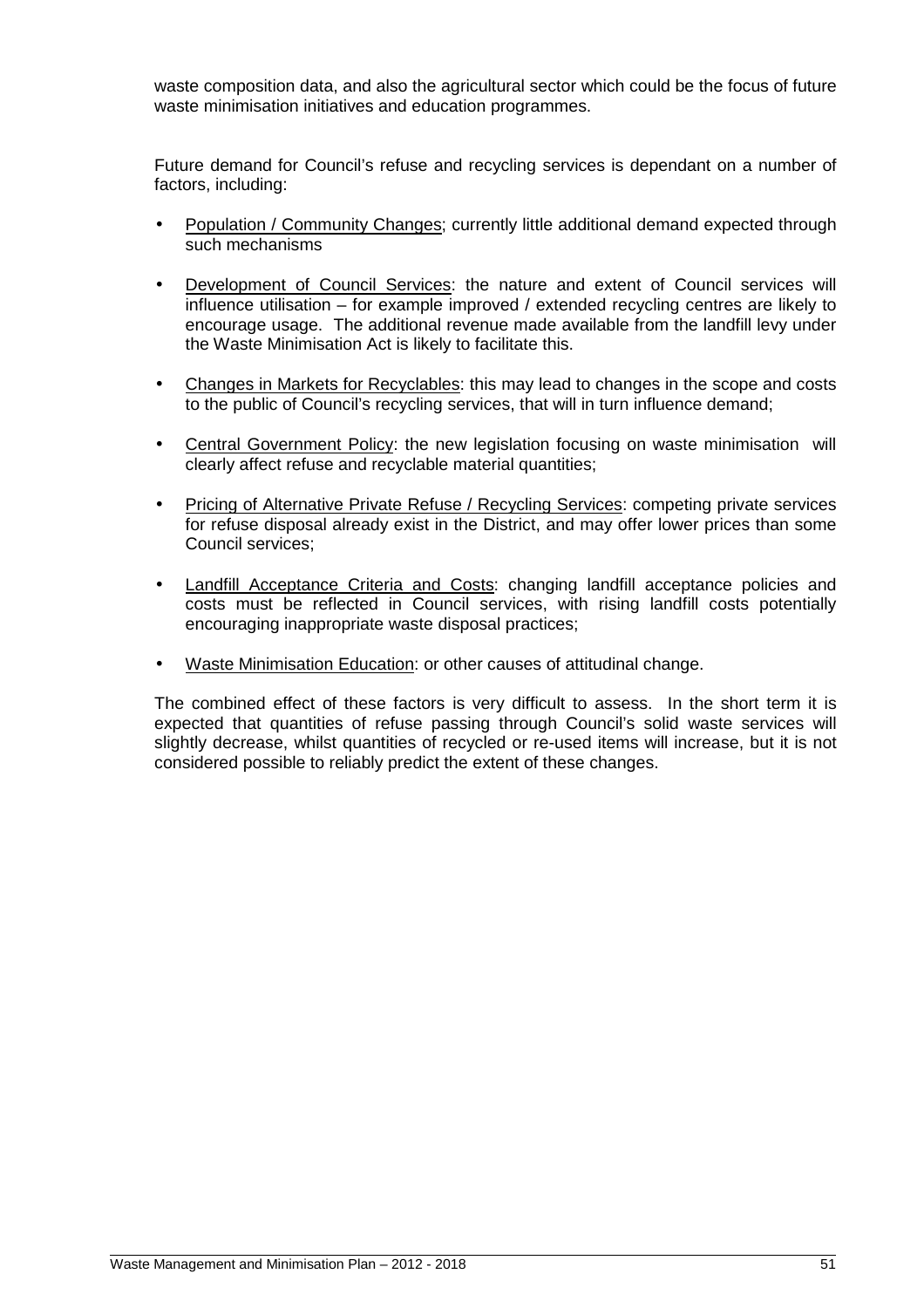

# **FUTURE PLANNING – WHERE DO WE WANT TO BE**

#### **1. Council's Role**

The role for Otorohanga District Council in waste management is to develop and implement policies, provide relevant and effective services, develop and enforce standards through bylaws, and monitor the waste stream.

Providing services is influenced by three key Acts, namely Waste Minimisation Act 2008; Local Government Act 2002; and Health Act 1956. Section 42 of the Waste Minimisation Act states "A territorial authority must promote effective and efficient waste management and minimisation within its district." The Act does not dictate what territorial authorities role in waste management and minimisation should be, but rather it places an onus on the Council to inform its community as to how services will be delivered and what its role will be.

Over the past 10 years there have been significant changes in the way waste is collected, transported and disposed of. More emphasis has been placed on the recovery of materials for re-use or recycling. Emphasis has also been on public health issues and improved cost efficiency of collection systems.

Recycling Centres provide all-weather access for disposal and recycling and provide opportunities for new recovery and waste separation systems along with minimal environmental waste impacts.

#### **2. Vision**

Council's Vision for the 2009/10 to 2018/19 Long Term Plan is:

#### **"To be the best small rural Council in New Zealand"**

#### **3. Community Outcomes**

Council's vision is supported by the following community outcomes:

- Otorohanga district is a safe place to live;
- Ensure services and facilities meet the needs of the community;
- Provide for the unique history and culture of the district;
- Promote the local economy and opportunities for sustainable economic development;
- Manage the natural and physical environment in a sustainable manner:
- Foster an involved and engaged community;
- Protect the special character of our harbours and their catchments;
- Recognise the importance of the district's rural character.

Council's considers in its 2012/13 to 2021/22 Long Term Plan that the Solid Waste Group Activity contributes to the following overarching community outcomes:



Otorohanga District is a safe place to live.

Ensure services and facilities meet the needs of the community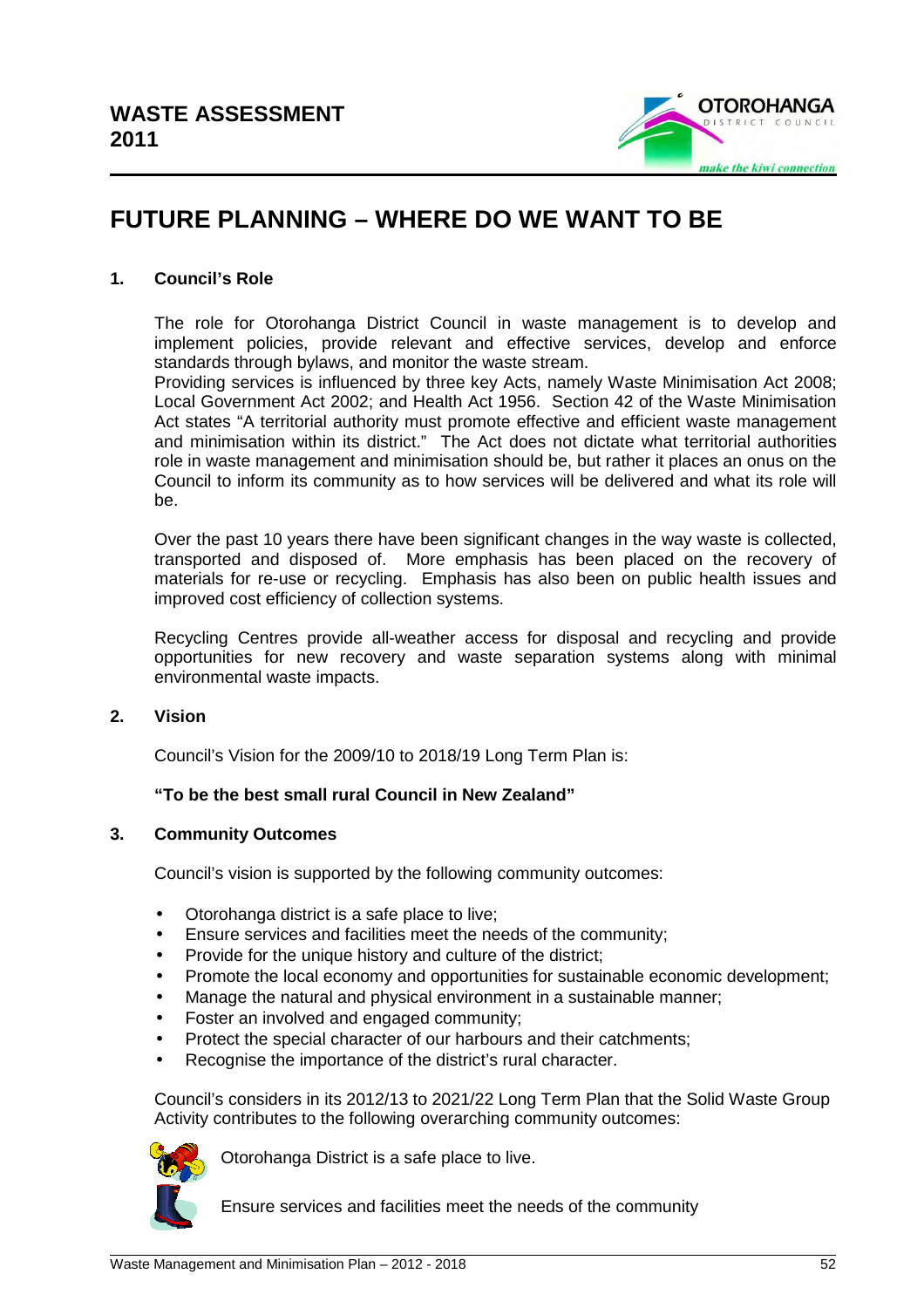

Manage the natural and physical environment in a sustainable manner



Protect the special character of our harbours and their catchments

#### **4. Objectives and Targets**

The objectives of the Waste Management and Minimisation Plan are:

- (1) To promote the concept of waste minimisation, and to encourage individuals, households and businesses to take responsibility for their waste, and to provide leadership, information and support to all groups.
- (2) To actively encourage community participation in all waste reduction activities.
- (3) To target specific components of the waste stream in all sectors of the community and achieve optimum reduction, re-use and recycling of them.
- (4) To understand our waste stream to enable measurement of changes and the effectiveness of reduction initiatives.
- (5) To progressively extend the range of waste stream components targeted and facilitate their reduction, re-use or diversion to recycling.
- (6) To ensure that the costs of waste disposal are progressively apportioned to those who generate the waste.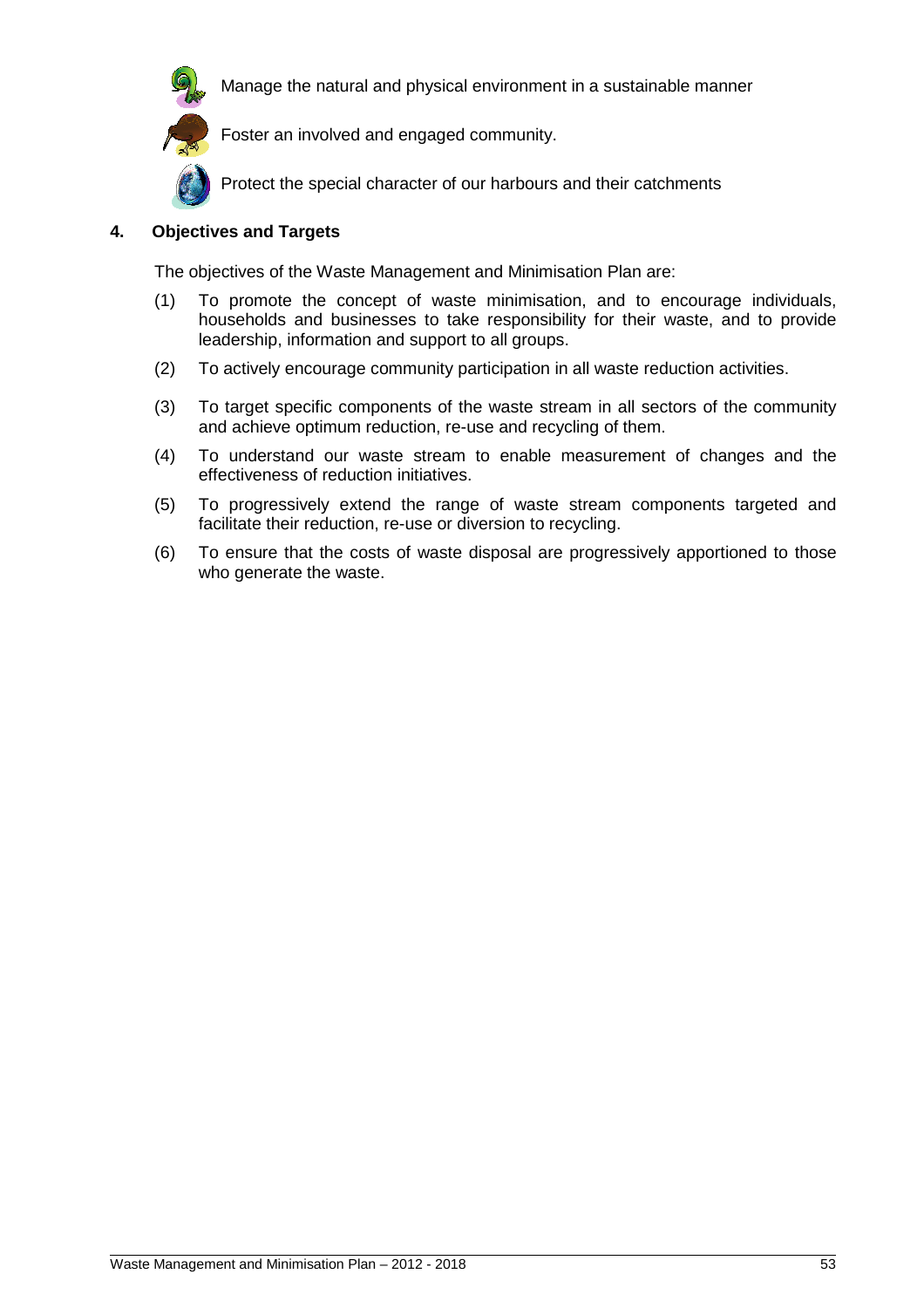

# **OPTIONS ASSESSMENT – HOW WILL WE GET THERE**

#### **1. Meeting the Future Demand**

The WMA requires that a waste assessment includes forecasts of demand for certain waste services. The following identifies key demand forecasting assumptions, and how this can be expected to impact on future service provision. The forecasting of future demand can also help the Council to scope suitable options for managing the demand for some waste services.

Minimising the creation of wastes has many flow-on benefits in support of the social, economic and environmental well being of the District. There is a need to ensure the environmentally safe disposal of residual wastes that cannot be recycled.

The following summarises the points that have been considered to meet the future demand for waste management and minimisation within the District.

- Consolidation of the kerbside collection service introduced during the 2009/10 financial year. The refinement process will include the monitoring of refuse versus recycling volumes;
- Monitoring customer satisfaction to inform any changes to the service arrangement or service levels that may be required;
- Management and ongoing improvement of Recycling Centre facilities to ensure operational efficiency in support of waste minimisation targets;
- Address issues raised in community surveys and the consultation process;
- Continuation of the user charges system applied to the price of each bag. (Note: The cost of collecting the kerbside refuse bag is to be funded using a bag cost and a rate based system targeted to benefiting properties), while collection of recyclables is to be funded using a rate based system targeted to benefiting properties);
- Continuation of fees and charges at all waste Recycling Centres;
- Waste levy funds received are for waste minimisation initiatives that are identified and costings provided for in Council's WMMP.

#### **2. How Performance will be Measured**

The following table details Council's Key Solid Waste Level of Services Targets and Key Performance Indicators (KPI'S) as established in Council's Long Term Council Community Plan 2009 - 2019:

| <b>Service</b><br><b>Characteristic</b>                                                               | <b>Performance</b><br><b>Indicator</b>                                                                                                                    | <b>Target Level of</b><br><b>Service</b>                                                                                        | Performance<br><b>Measurement</b><br><b>Procedure</b>                                             |
|-------------------------------------------------------------------------------------------------------|-----------------------------------------------------------------------------------------------------------------------------------------------------------|---------------------------------------------------------------------------------------------------------------------------------|---------------------------------------------------------------------------------------------------|
| Refuse and<br>recycling collection<br>services are<br>provided and<br>recycling actively<br>promoted. | Percentage of<br>customers<br>requesting<br>substantial<br>improvements of<br>level of service from<br>a three yearly<br>customer<br>satisfaction survey. | Responses<br>requesting<br>substantial<br>improvements of<br>level of service<br>received from less<br>than 5% of<br>customers. | Triennial levels of<br>service satisfaction<br>survey - all<br>customers - next<br>survey 2014/15 |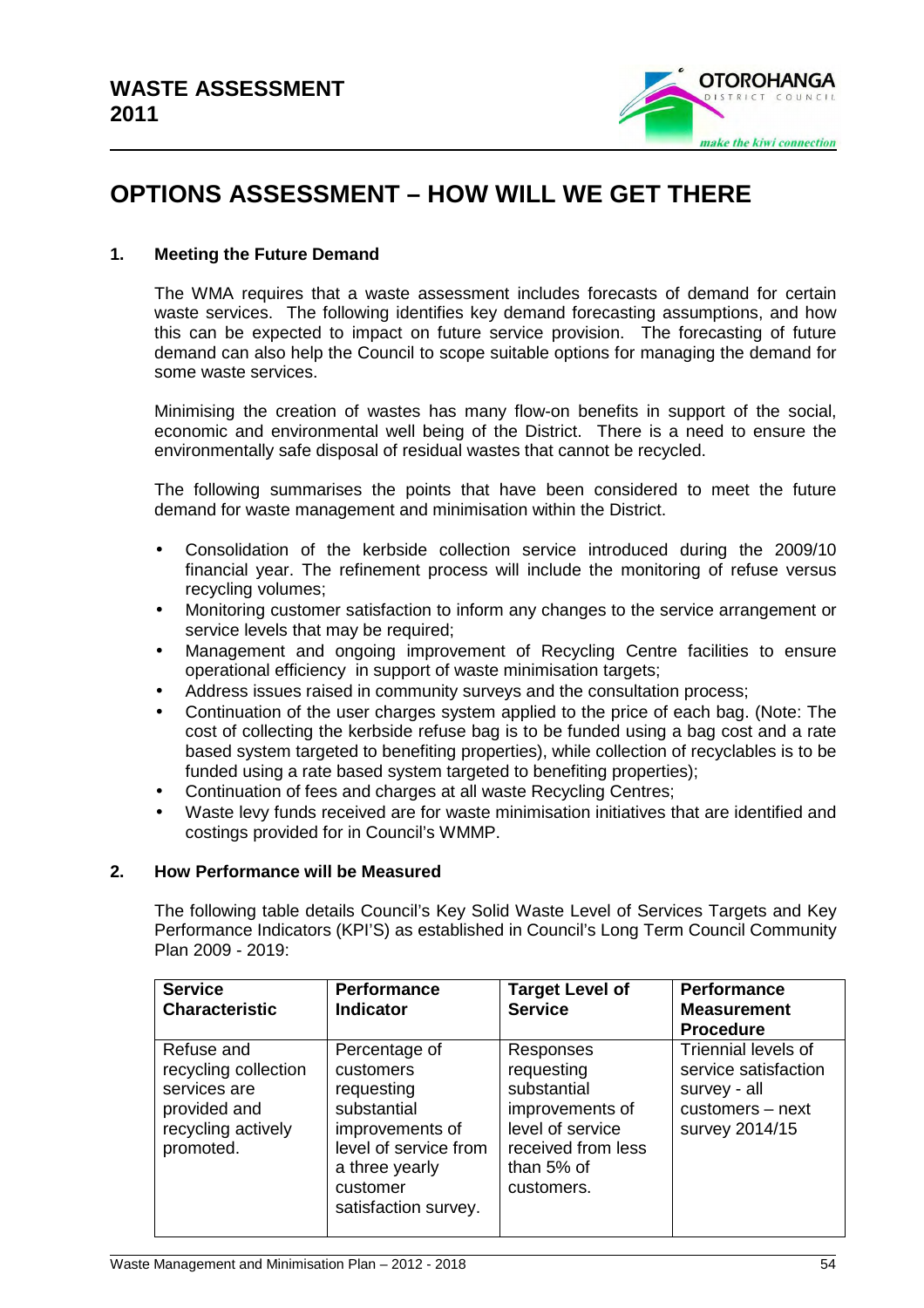|                                                                                                | Council's solid<br>waste management<br>strategy remains<br>relevant and up to<br>date.                                                          | Council's Waste<br>Management and<br>Minimisation Plan is<br>reviewed by 1 July<br>2012 and then at<br>intervals of not more<br>than 6 years<br>thereafter. | Inspection of<br>strategy<br>documentation.                                                                |
|------------------------------------------------------------------------------------------------|-------------------------------------------------------------------------------------------------------------------------------------------------|-------------------------------------------------------------------------------------------------------------------------------------------------------------|------------------------------------------------------------------------------------------------------------|
| The closed landfills<br>the Council is<br>responsible for meet<br>environmental<br>compliance. | Extent of<br>compliance with<br>associated<br><b>Resource Consent</b><br>conditions for the<br>closed landfills in<br>Otorohanga and<br>Kawhia. | Overall assessment<br>of 'Full Compliance'<br>on all relevant<br>consents.                                                                                  | <b>Results from most</b><br>recent compliance<br>inspection carried<br>out by Waikato<br>Regional Council. |

### **Table 10 : Levels of Service Performance Targets 2009 - 2019**

Because these targets were relatively new, performance history against them was limited.

The first target, for which a result was obtained from a survey in 2008, indicated that approximately 5.8% of customers desired significant increases in solid waste services, with a significantly higher proportion of rural residents seeking such improvements. This indicated desire for improvement will be addressed through progressive commissioning of additional rural recycling centres, and exploration of other options to extend urban and rural recycling services using funding from the new landfill levy (see Appendix B for a detailed analysis of this survey).

In the 2011 survey approximately 86% of responses showed the LoS as adequate or better.

A review of Council's performance measures has been undertaken for the 2012/13 to 2012/22 Long Term Plan. The following table details Council's Key Solid Waste Level of Services Targets and Key Performance Indicators (KPI'S) as established in Council's Long Term Plan for 2012/13 to 2021/22:

| <b>Service</b><br><b>Characteristic</b>                                                              | <b>Performance</b><br><b>Indicator</b>                                                                                                                             | <b>Target Level of</b><br><b>Service</b>                                                                                                                   | <b>Performance</b><br><b>Measurement</b><br><b>Procedure</b>                  |
|------------------------------------------------------------------------------------------------------|--------------------------------------------------------------------------------------------------------------------------------------------------------------------|------------------------------------------------------------------------------------------------------------------------------------------------------------|-------------------------------------------------------------------------------|
| Refuse and<br>recycling collection<br>services are<br>provided and<br>recycling actively<br>promoted | Increase in recycling<br>volumes over<br>previous year                                                                                                             | 1% increase                                                                                                                                                | Monitor against<br>previous years data                                        |
|                                                                                                      | Complaints received<br>from people whose<br>refuse/recycling was<br>not collected during<br>kerbside collection<br>as recorded in the<br>service request<br>system | Less than 10<br>customers annually<br>reporting that their<br>refuse/recycling was<br>not collected during<br>normal weekly<br>kerbside collection         | Data extracted from<br><b>Council's Service</b><br>Request system<br>annually |
|                                                                                                      | Council's solid<br>waste management<br>strategy remains<br>relevant and up to<br>date                                                                              | Council's Waste<br>Management and<br>Minimisation Plan is<br>reviewed by 1 July<br>2012 and then at<br>intervals of not more<br>than 6 years<br>thereafter | Inspection of<br>strategy<br>documentation                                    |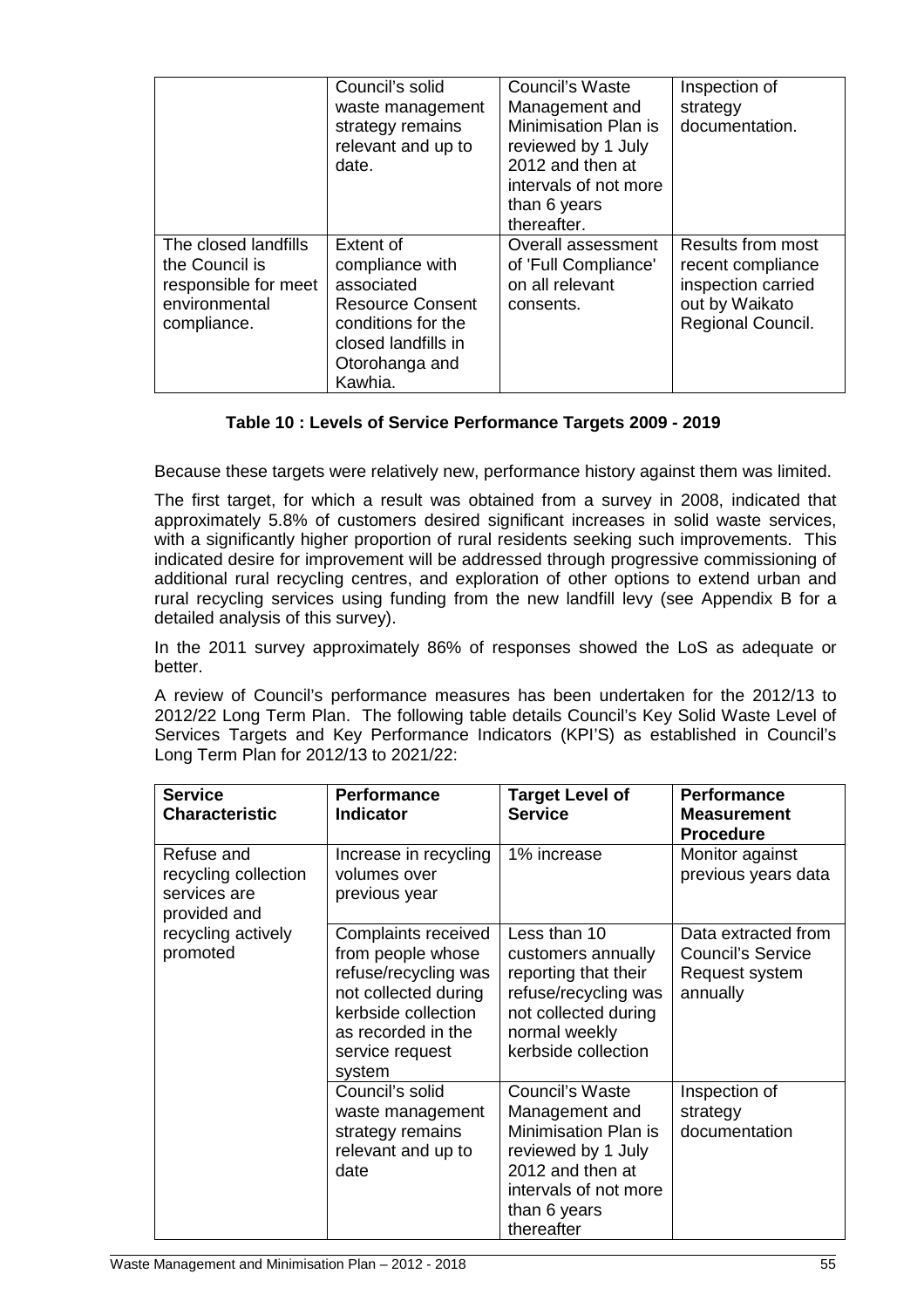| The closed landfills | Extent of                                                             | Overall assessment   | <b>Results from most</b> |
|----------------------|-----------------------------------------------------------------------|----------------------|--------------------------|
| the Council is       | compliance with                                                       | of 'Full Compliance' | recent compliance        |
| responsible for meet | associated                                                            | on all relevant      | inspection carried       |
| environmental        | <b>Resource Consent</b>                                               | consents             | out by Waikato           |
| compliance           | conditions for the<br>closed landfills in<br>Otorohanga and<br>Kawhia |                      | <b>Regional Council</b>  |

#### **Table 11 : Levels of Service Performance Targets 2012/13 to 2021/23**

The Service Characteristic are the same, but the Performance Indicators, Level of Service and Performance Measurements have been amended. Except for the Closed Landfill Characteristic, these targets are new and performance history against them has not yet been carried out.

High Level Compliance reports have been received from Waikato Regional Council for the 2010/11 year for both the Otorohanga and Kawhia closed landfills.

The existing services are well utilised by urban residents with very few complaints being received. The provision of Recycling Centres in Otorohanga and Kawhia together with some assistance and promotion of rural recycle centres is also believed to have improved the utilisation of these services by rural residents.

The public now generally accepts the 'user pays' concept in respect of refuse. There are still occasional instances of illegal refuse dumping or accumulation of refuse on properties, but these problems are generally not persistent, and in some cases it is suspected that the refuse in question may have originated outside of the district, and the illegal dumping is therefore not due to Council's refuse charging policies.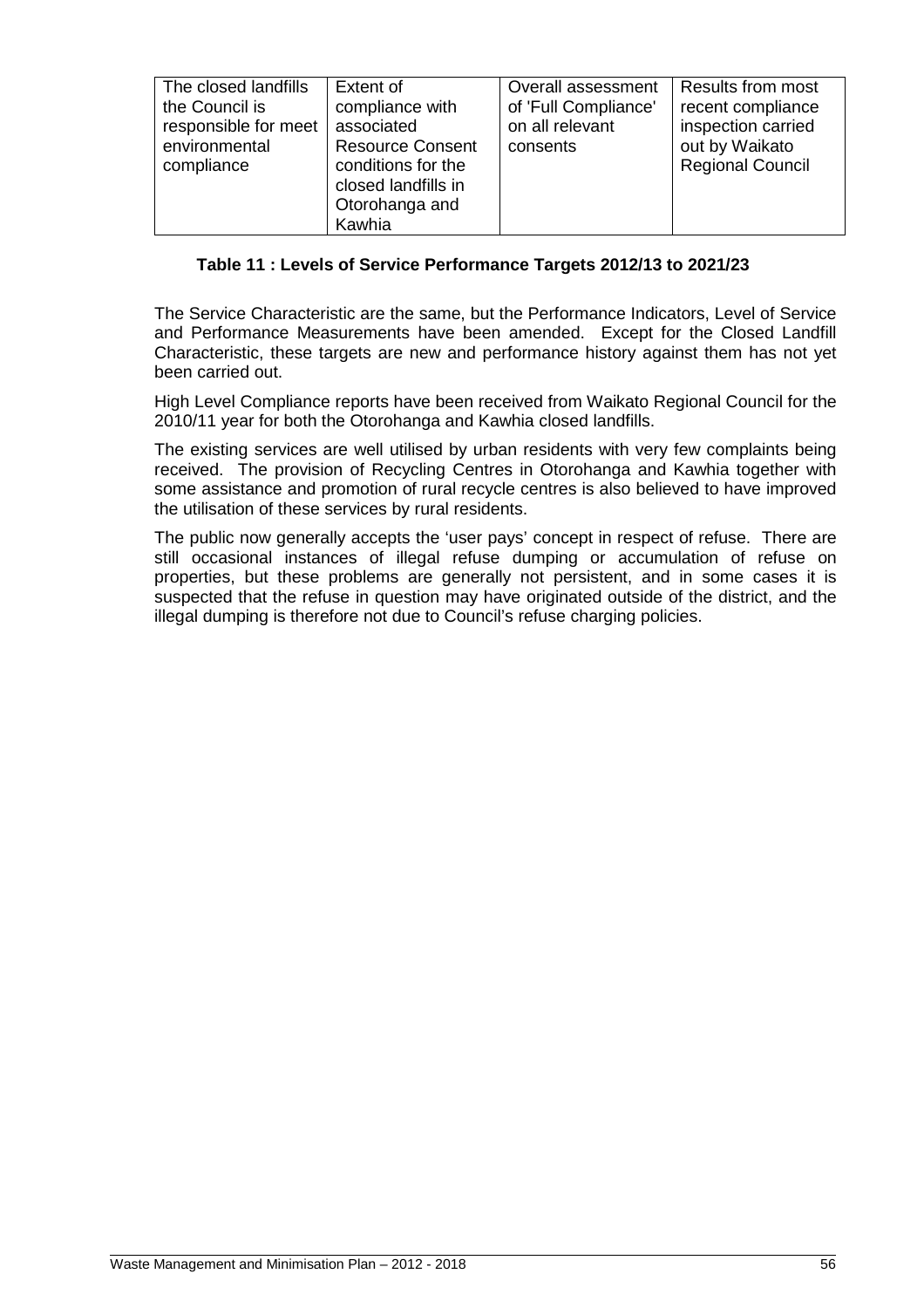

# **STATEMENT OF PROPOSAL**

Council proposes that its WMMP be reviewed at no more than six years after the last review and to continue providing the following current waste services in the district:

- Kerbside refuse and recycling collection;
- Transfer station refuse and recycling collection;
- Street litter bin collections:
- Waste minimisation promotion and education;
- Ongoing monitoring of its closed landfills to ensure that resource consent conditions are met.

Council proposes to take an active role in the provision of services while maintaining the existing recycling centre sites and continue the collection and recycling services targeted primarily at both residential and commercial users.

Council proposes to provide educational information that will encourage the wider community to reduce, reuse, recycle and correctly dispose of waste. Council also proposes to engage community, Iwi and business groups to effectively and efficiently manage and minimise waste in the future. Special attention will be targeted at waste that poses a risk to the environment and/or human health.

The above proposals are intended to meet the forecast demands for services as well as support Council's goals and objectives for waste management and minimisation.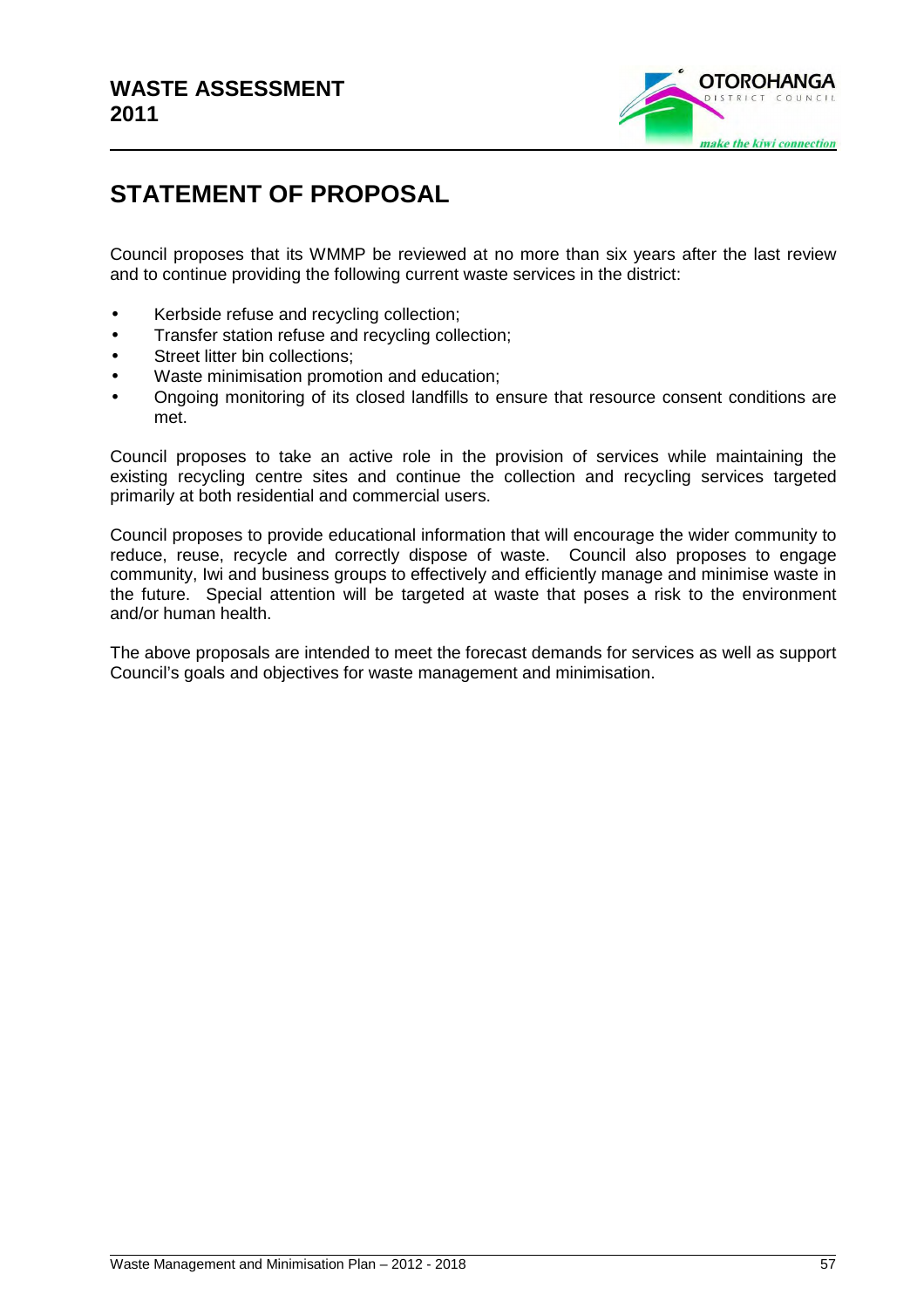

# **PROTECTION OF PUBLIC HEALTH**

The above measures are designed to individually and collectively contribute to the objectives of reducing the volumes of residual wastes, maximising the availability of recycling and residual waste disposal facilities for both rural and urban residents, comply with our legislative requirements and align with the NZ Waste Strategy. They are considered to be not only the most equitable, but also the most cost efficient. The proposals outlined are considered sufficient to ensure that the public health and well-being of district residents is protected, and will contribute to the promotion of efficient and effective waste management and minimisation.

The Medical Officer of Health was consulted in making this assessment in accordance with Part 4 s51 clause 5(b) of the WMA.



12 June 2012

Robyn Hodges Otorohanga District Council PO Box 11 OTOROHANGA 3940

Dear Robyn

#### **Waste Management & Minimisation Plan**

In the opinion of the Waikato District Health Board, Health Protection Unit, the policies and practises set out in the plan will satisfy the public health expectations of Otorohanga District Council residents.

The plan will provide efficient and safe collection and disposal of solid waste in an effective and environmentally acceptable manner.

Yours faithfully

Chris Montgomery **Health Protection Officer**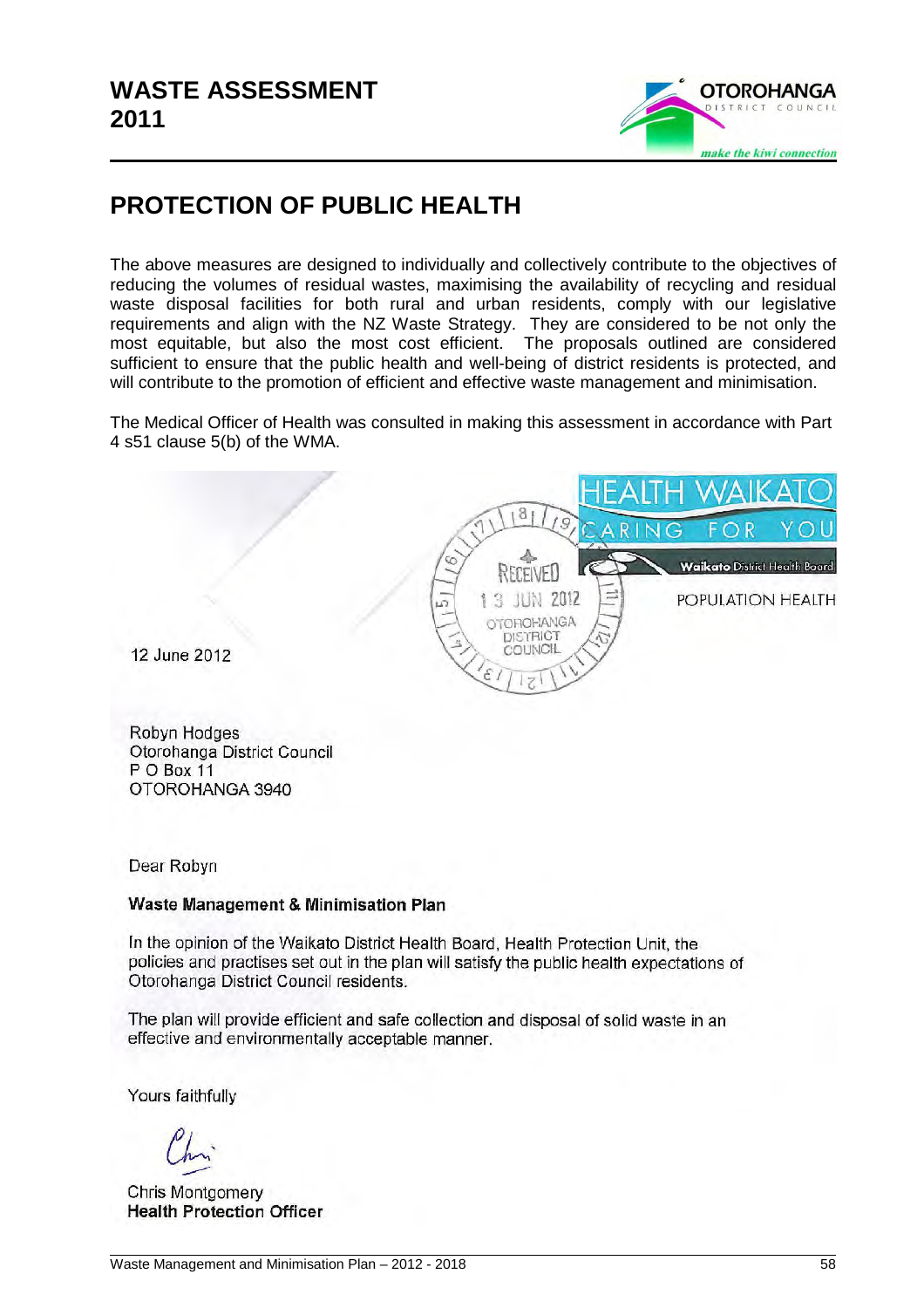

# **APPENDIX A – RUBBISH REMOVAL AND RECYCLABLES SURVEY 2008**

The purpose of this Survey is to obtain the views of Otorohanga Ratepayers and Residents regarding the removal of rubbish and recyclables to help Council establish whether the facilities and services provided are meeting the needs of the people.

- 1. Which of Council's Refuse / Recycling Services do you use?
	- **126** Recycling services at the Recycling Centre
	- **72** Green-waste services at the Recycling Centre
- 2. Are you aware of the 24 hour 7 day recycling facility at the Otorohanga Recycling Centre? **88** Yes **74** No
- 3. Which, if any, of the following do you think generally applies to Council's Refuse and Recycling services?<br>111 Reliable
	- **1111** Reliable **1111 1111 1111 1111 1111 1111 1111 66 Environment**
	- **38** Professional **66** Environmentally friendly
- 4. Overall, how do you rate the refuse/recycling services provided by Council?<br>34 Excellent 49 Good
	- **34** Excellent **49 53** Adequate **18** Poor
- 5. Do you use refuse and recycling services other than those provided by Council? **54** Yes **85** No
- 6. If yes, what services do you use?

| Land fills                                                              |                               |    |
|-------------------------------------------------------------------------|-------------------------------|----|
|                                                                         | Te Kuiti                      | 48 |
|                                                                         | Private                       | 13 |
|                                                                         | Te Awamutu                    | 2  |
| Wheelie Bins                                                            |                               |    |
|                                                                         | VanderBins                    | 25 |
|                                                                         | <b>SupaBins</b>               | 17 |
| Collection of inorganic items                                           |                               |    |
|                                                                         | Waitomo Rubbish Disposal      |    |
|                                                                         | <b>ICT Recycling Hamilton</b> |    |
| Organic matter composted/worm binned/ into garden/ lawn mower man takes |                               | 13 |

7. Are there any changes you would like to see made to the refuse and recycling services provided by Council? If yes, please describe below.

| Separate plastic bins for recyclables                                 | 63             |
|-----------------------------------------------------------------------|----------------|
| Greenwaste/Inorganic collection at least once yearly                  | 50             |
| Wheelie bins for kerbside collection                                  | 46             |
| <b>Cheaper Rubbish bags</b>                                           | 27             |
| Greenwaste should be free/cheaper                                     | 27             |
| More types of plastic/recyclables taken                               | 22             |
| Rates to include bags                                                 | 20             |
| Better/longer operating hours                                         | 21             |
| Better information on opening hours/ kerbside collection/ recyclables | 16             |
| Lower costs at recycling centre                                       | 11             |
| Should have a medium & large bag option                               | 10             |
| Accept building materials                                             | 8              |
| Bags need to be stronger/bigger/biodegradable                         | 7              |
| Should charge per day greenwaste disposal not per load                | 6              |
| Rubbish Collection contract should be tendered more regularly         | 4              |
| Reduce rates (user pays) if kerbside collection not used              | 4              |
| Bags should be paper not plastic                                      | 4              |
| No limit of bags for kerbside collection                              | $\overline{2}$ |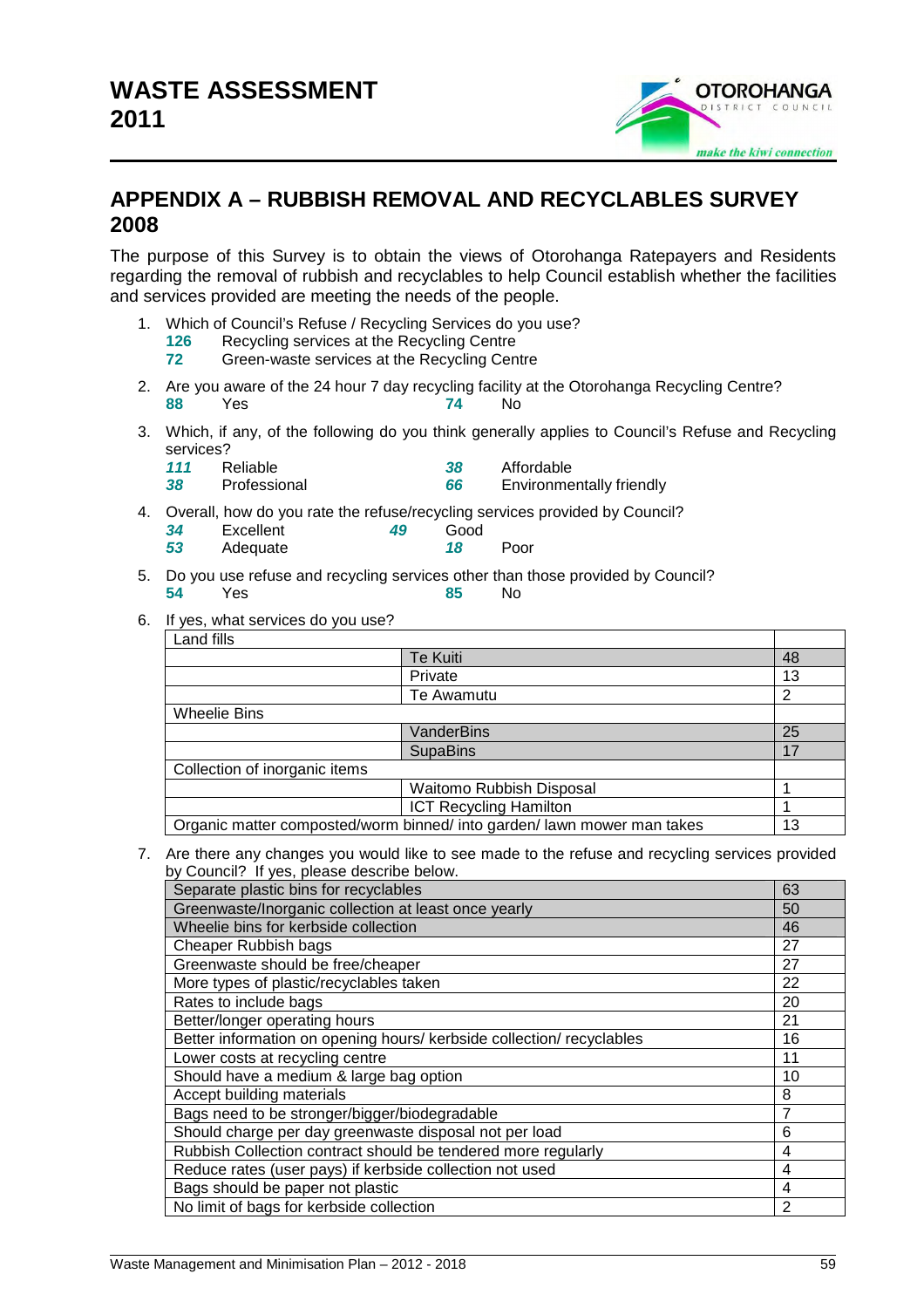

# **APPENDIX B - REFERENCES**

Ministry for the Environment: The New Zealand Waste Strategy, October 2010, Ministry for the Environment, Wellington

Sinclair Knight Merz (SKM): The Waikato Regional Waste Infrastructure Stocktake and Strategic Assessment. Report prepared for Waikato Regional Council. Technical Report

Office of the Auditor General: Waste Management Planning by Territorial Authorities 2007

Waikato Regional Council, 2003: Waikato Regional Waste Strategy, Waikato Regional Council Policy Series 2003/09

Ministry for the Environment: The Solid Waste Analysis Protocol 2002, Ministry for the Environment, Wellington

Ministry for the Environment, 2009: Solid Waste Composition: Environmental Report Card, 2009, Ministry for the Environment, Wellington

Otorohanga District Council: 1997-2008 Waste Management Strategy, Otorohanga District Council

Otorohanga District Council: Waste Management and Minimisation Plan 2010

Otorohanga District Council: Sanitary Services Asset Management Plan 2011

Otorohanga District Council: Long Term Plan 2012/13 to 2021/22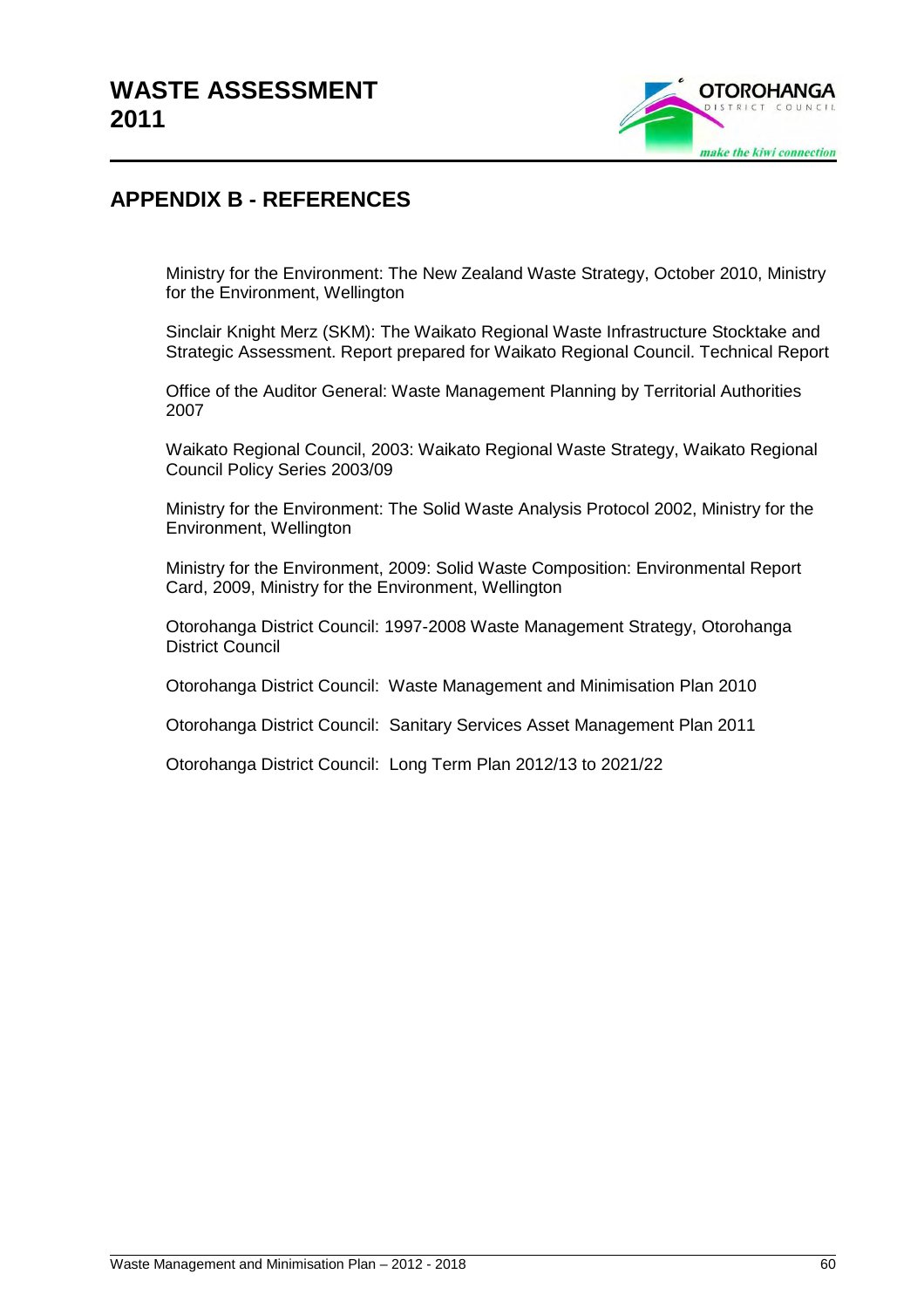

# **APPENDIX C - GLOSSARY**

| <b>Accredited Product Stewardship</b> | An accredited product stewardship product scheme is a<br>scheme that has been assessed against criteria in the Waste<br>Minimisation Act and has been acceredited by the Minister for the<br>Environment under section 15 of the Act. Those running these schemes<br>may apply to the Minister to have the scheme accredited. |
|---------------------------------------|-------------------------------------------------------------------------------------------------------------------------------------------------------------------------------------------------------------------------------------------------------------------------------------------------------------------------------|
| <b>Cleanfills</b>                     | Waste disposal sites that accept on inert wastes tat will have no harmful<br>effect on the environment. These include material such as soil, clay,<br>rock, concrete and bricks.                                                                                                                                              |
| <b>Cleaner Production</b>             | An approach for business and industry to address all phases of the<br>lifecycle of a product or process in order to avoid/or reduce the amount<br>of waste including producing environmentally sound products with few<br>costs and higher resource recovery efficiency.                                                      |
| <b>Contaminated sites</b>             | Contaminated sites are land areas where hazardous substances are in<br>concentrations above those occurring naturally and are at risk to human<br>health or the environment.                                                                                                                                                  |
| <b>Diverted Material</b>              | Diverted material means anything that is no longerrequired for its original<br>purpose and, but for commercial or other waste minimization activities,<br>would be disposed of or discarded.                                                                                                                                  |
| e-waste                               | Term used to describe electronic waste eg computers, TVs                                                                                                                                                                                                                                                                      |
| Hazardous waste                       | Waste that poses a present or future threat to the environment due to,<br>for example, its explosive, flammable, reactive, toxic, corrosive or<br>infectious nature.                                                                                                                                                          |
| Liquid waste                          | Liquid waste is waste generated in, or converted to, a liquid form for<br>disposal. It includes point and non-point source discharges, stormwater<br>and wastewater.                                                                                                                                                          |
| Green waste                           | Garden waste.                                                                                                                                                                                                                                                                                                                 |
| Fly-tipping                           | Illegal dumping of waste                                                                                                                                                                                                                                                                                                      |
| Landfill                              | A waste disposal site used for the controlled deposit of solid wastes onto<br>or into the land.                                                                                                                                                                                                                               |
| <b>Landfill Gas</b>                   | Gases such as methane and carbon dioxide (CO), which ar emitted from<br>landfills as organic matter in the landfill rots.                                                                                                                                                                                                     |
| Disposal                              | Final deposit of waste on land set apart for the purpose.                                                                                                                                                                                                                                                                     |
| Resource Exchange                     | A service which provides contacts for the exchange of Network<br>(RENEW) materials, enabling a waste material from one process to be<br>used as a base resource for another.                                                                                                                                                  |